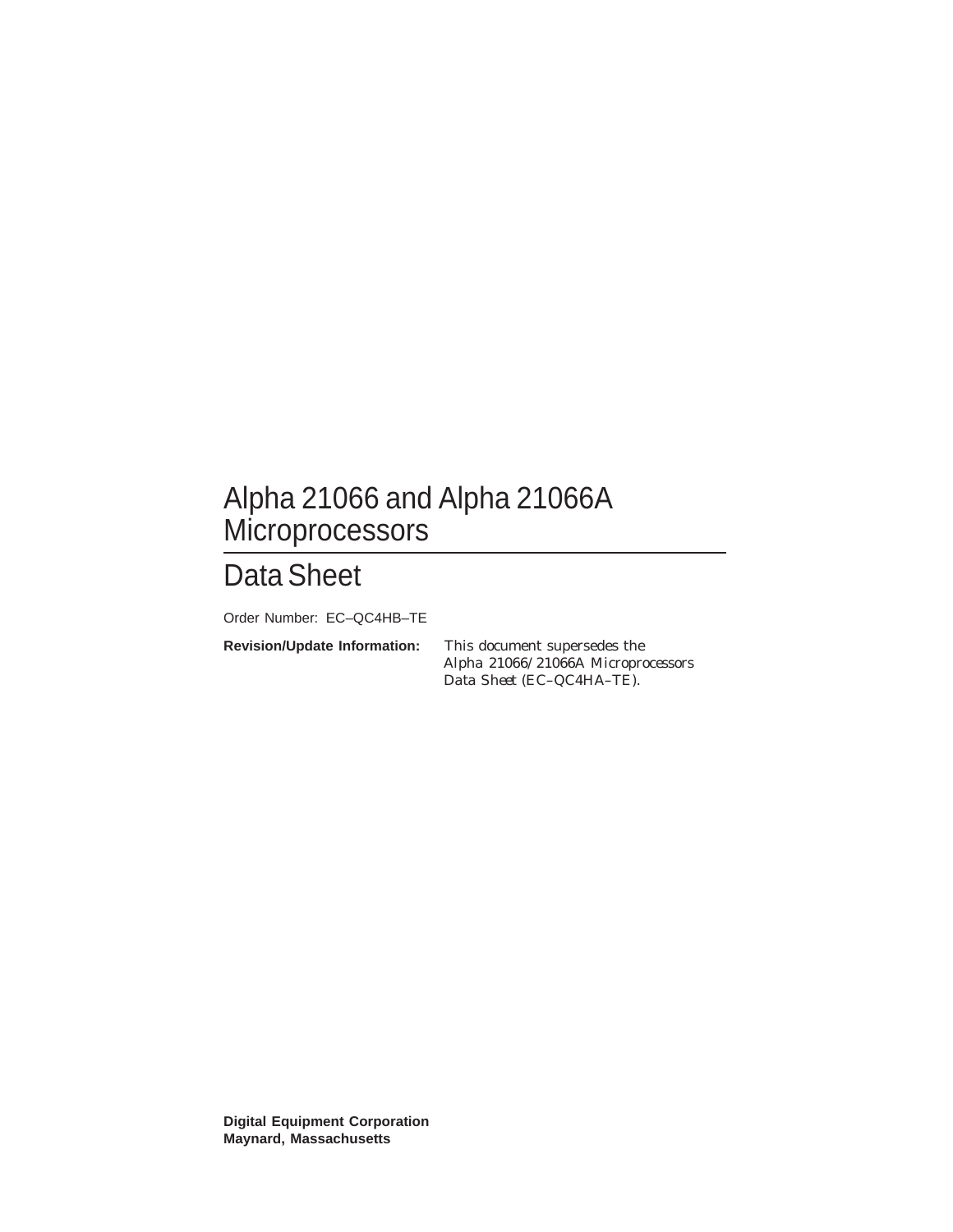#### **December 1995**

While Digital believes the information included in this publication is correct as of the date of publication, it is subject to change without notice.

Digital Equipment Corporation makes no representations that the use of its products in the manner described in this publication will not infringe on existing or future patent rights, nor do the descriptions contained in this publication imply the granting of licenses to make, use, or sell equipment or software in accordance with the description.

© Digital Equipment Corporation 1995. All rights reserved. Printed in U.S.A.

AlphaGeneration, DECchip, Digital, Digital Semiconductor, VAX, VAX DOCUMENT, the AlphaGeneration design mark, and the DIGITAL logo are trademarks of Digital Equipment Corporation.

Digital Semiconductor is a Digital Equipment Corporation business.

IEEE is a registered trademark of The Institute of Electrical and Electronic Engineers, Inc. GRAFOIL is a registered trademark of Union Carbide Corporation.

All other trademarks and registered trademarks are the property of their respective owners.

This document was prepared using VAX DOCUMENT Version 2.1.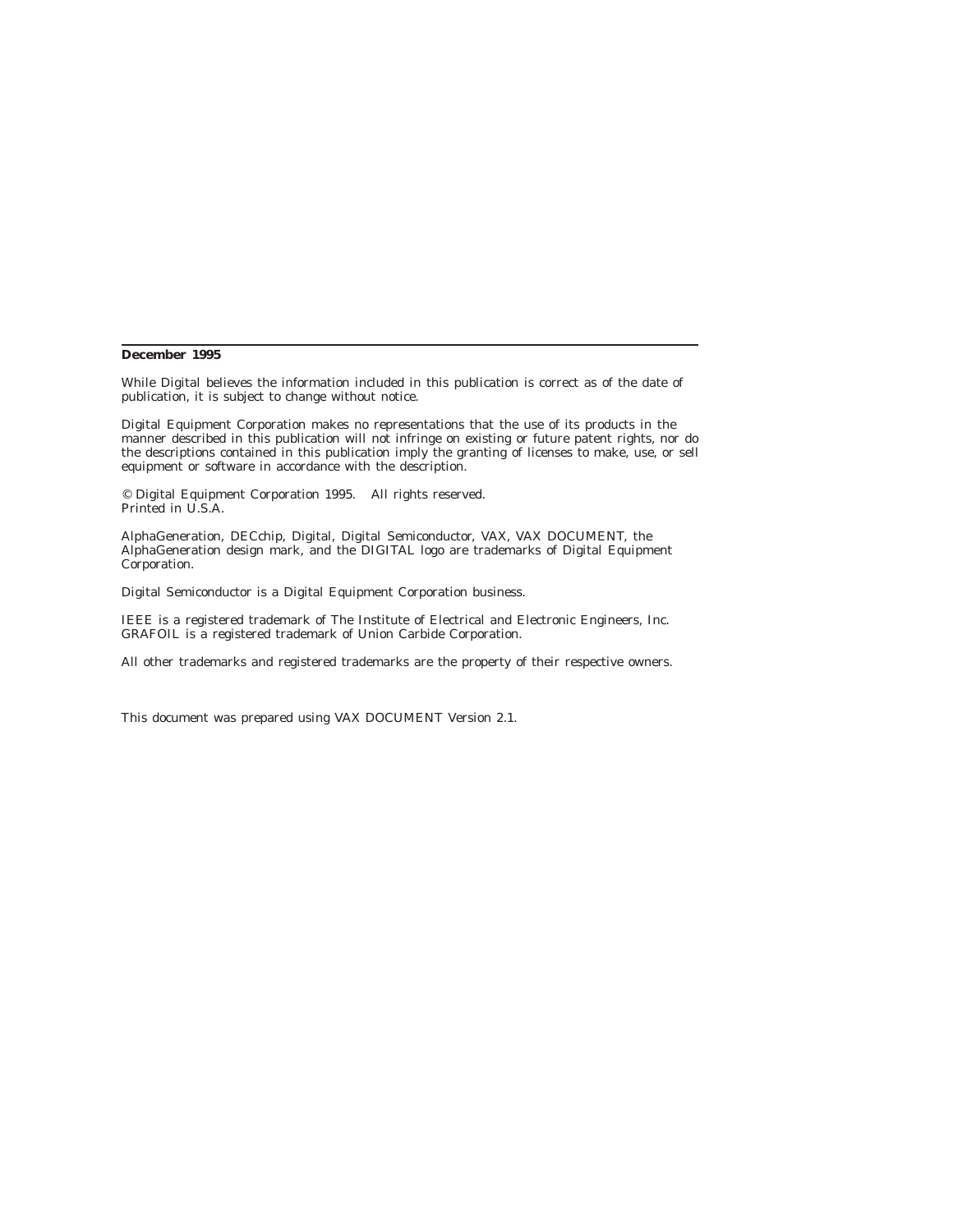# **Contents**

| 1              |                                                      | 1              |
|----------------|------------------------------------------------------|----------------|
| 1.1            |                                                      | $\overline{1}$ |
| 1.2            | Instruction Fetch and Decode Unit                    | 3              |
| 1.3            | Integer Execution Unit                               | 5              |
| 1.4            | Load and Store Unit                                  | 5              |
| 1.5            |                                                      | $\overline{7}$ |
| 1.6            | Pipeline Organization                                | 8              |
| 1.7            | Internal Cache Organization                          | 9              |
| 1.8            |                                                      | 9              |
| 1.9            |                                                      | 10             |
| 1.10           | Obtaining Additional Information                     | 10             |
| 2              |                                                      | 11             |
| 2.1            |                                                      | 11             |
| 2.2            | Signal Descriptions                                  | 15             |
| 2.3            | Quick Reference to Signals by Function and Direction | 23             |
| 3              |                                                      | 27             |
| 3.1            | PCI Electrical Specification Conformance             | 27             |
| 3.2            |                                                      | 27             |
| 3.3            | Supply Current and Power Dissipation                 | 28             |
| 3.4            | Chip Power Supply Sequencing                         | 29             |
| 3.5            |                                                      | 30             |
| 3.5.1          | dc Operating Specifications                          | 32             |
| 3.6            |                                                      | 35             |
| 4              |                                                      | 46             |
| 5              |                                                      | 48             |
| 5.1            | Operating Temperature                                | 48             |
| 5.2            | Thermal Resistance                                   | 48             |
| 6              |                                                      | 50             |
| $\overline{7}$ |                                                      | 54             |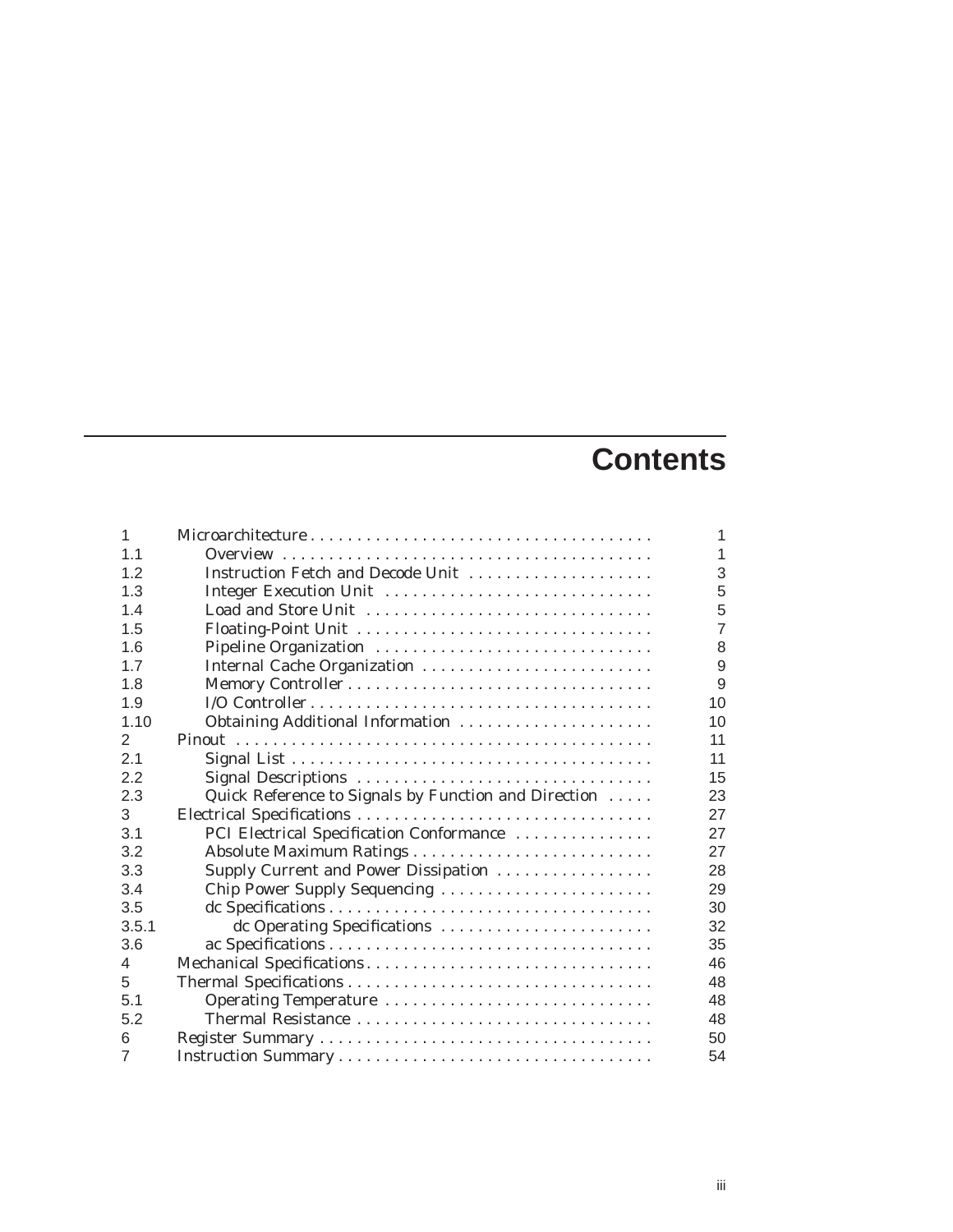## **Figures**

|                                     | 2  |
|-------------------------------------|----|
|                                     | -8 |
|                                     | 36 |
| $21066/21066A$ Package—Top and Side | 46 |
| 21066/21066A Package-Bottom         | 47 |
|                                     |    |

## **Tables**

| 1  |                                             | 11 |
|----|---------------------------------------------|----|
| 2  | Signal Description                          | 15 |
| 3  |                                             | 23 |
| 4  |                                             | 26 |
| 5  |                                             | 28 |
| 6  |                                             | 30 |
| 7  | 21066 dc Parameters                         | 32 |
| 8  |                                             | 33 |
| 9  | Clock and Reset ac Parameters               | 37 |
| 10 |                                             | 40 |
| 11 | IOC Pin ac Parameters                       | 42 |
| 12 | ac Specifications for 5-V Signaling         | 44 |
| 13 | JTAG Pin ac Parameters                      | 45 |
| 14 | Miscellaneous Pin ac Parameters             | 45 |
| 15 |                                             | 48 |
| 16 |                                             | 49 |
| 17 | 21066-Specific Internal Processor Registers | 50 |
| 18 |                                             | 51 |
| 19 |                                             | 52 |
| 20 | Memory Integer Load and Store Instructions  | 54 |
| 21 | Integer Control Instructions                | 55 |
| 22 |                                             | 55 |
| 23 | Logical and Shift Instructions              | 56 |
| 24 |                                             | 56 |
| 25 | Memory Format Floating-Point Instructions   | 57 |
| 26 | Floating-Point Branch Instructions          | 57 |
| 27 | Floating-Point Operate Instructions         | 58 |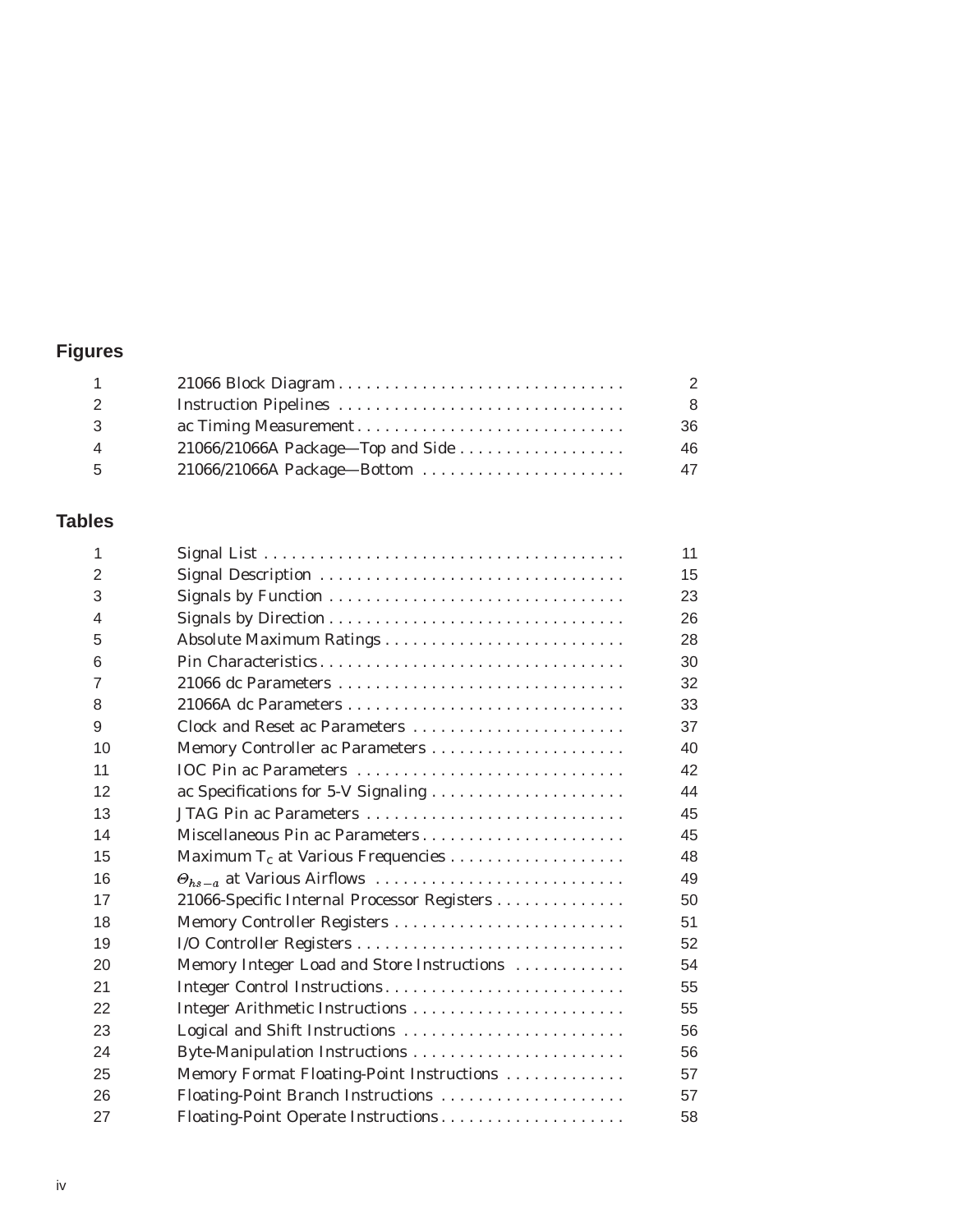| -28 |                                               | 59  |
|-----|-----------------------------------------------|-----|
| 29  |                                               | 59  |
| 30  | Required PALmode Instructions                 | 60. |
| 31  | Architecturally Reserved PALmode Instructions | 60. |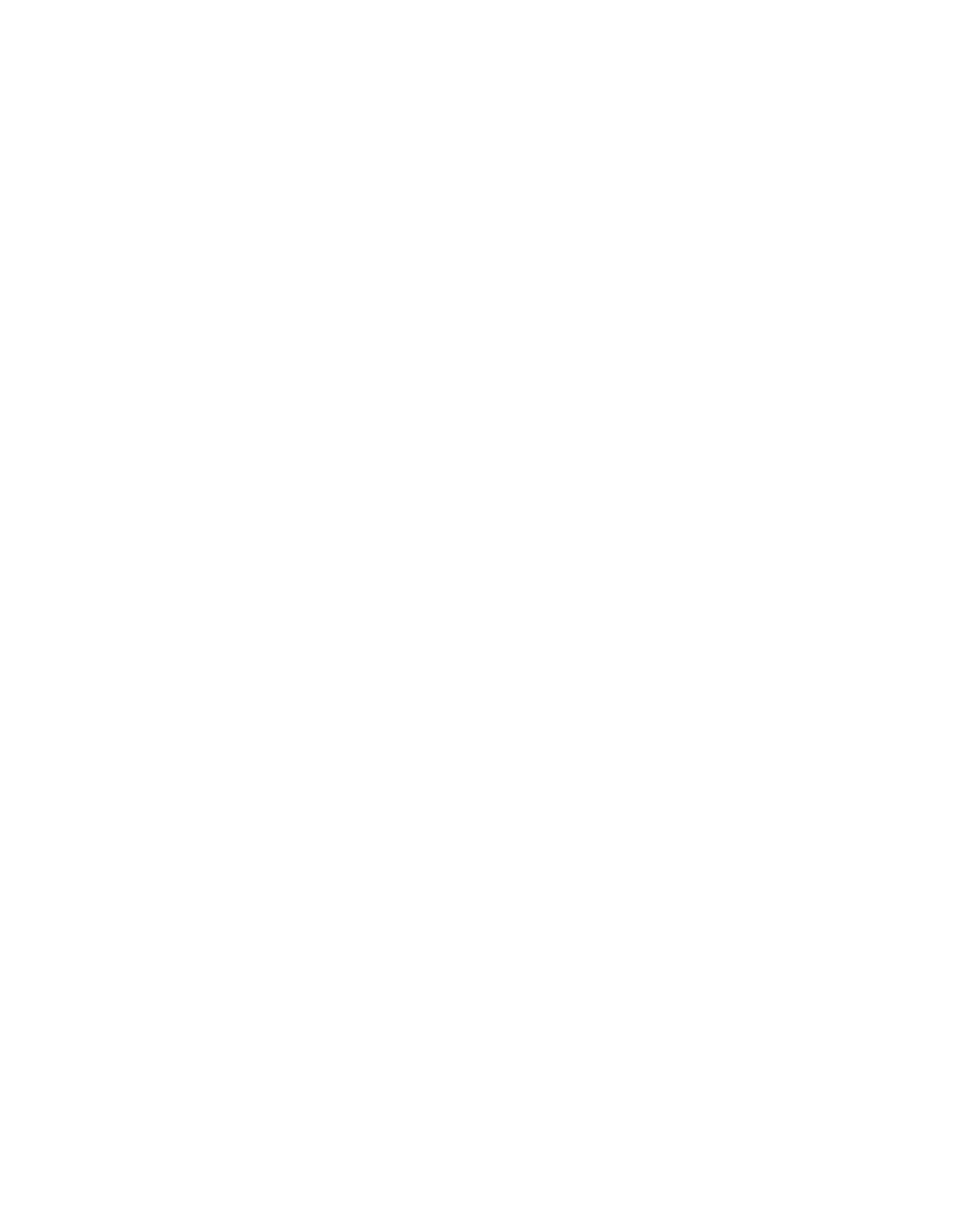## **1 Microarchitecture**

**Note**

This Data Sheet describes Digital's Alpha 21066 and Alpha 21066A microprocessors. Except where the differences are detailed specifically, what is described for the 21066 holds true for the 21066A.

The 21066 microprocessor implements Digital's Alpha architecture. The following sections provide an overview of the chip's architecture and major functional units. Figure 1 is a block diagram of the 21066 microprocessor.

#### **1.1 Overview**

The 21066 microprocessor consists of a core central processing unit (CPU), a memory controller, and an I/O controller (IOC). The 21066 also contains instruction and data caches (Icache and Dcache) and a serial read-only memory (SROM) interface.

The peripheral component interconnect (PCI) IOC is an interface between peripheral devices and the CPU and system memory. It is compatible with the *PCI Local Bus Specification, Revision 2.0*.

The memory controller interfaces to the system memory and an optional, external, backup cache (Bcache). It also contains the embedded graphics accelerator.

The SROM interface provides the initialization data load path from the SROM to the Icache. Following initialization, this interface can be converted for use as a diagnostic port through the use of privileged architecture library code (PALcode).

The interface unit connects the CPU, the memory controller, the IOC, and the SROM interface. It consists of a 64-bit bidirectional data bus, an address bus, an invalidate address bus, reset logic, and control.

The instruction fetch and decode unit (IDU) is the CPU's central control unit. It issues instructions, maintains the pipeline, and performs program counter (PC) calculations. The CPU also contains four independent execution units:

- Integer execution unit (IEU)
- Load and store unit (LSU)
- Floating-point unit (FPU)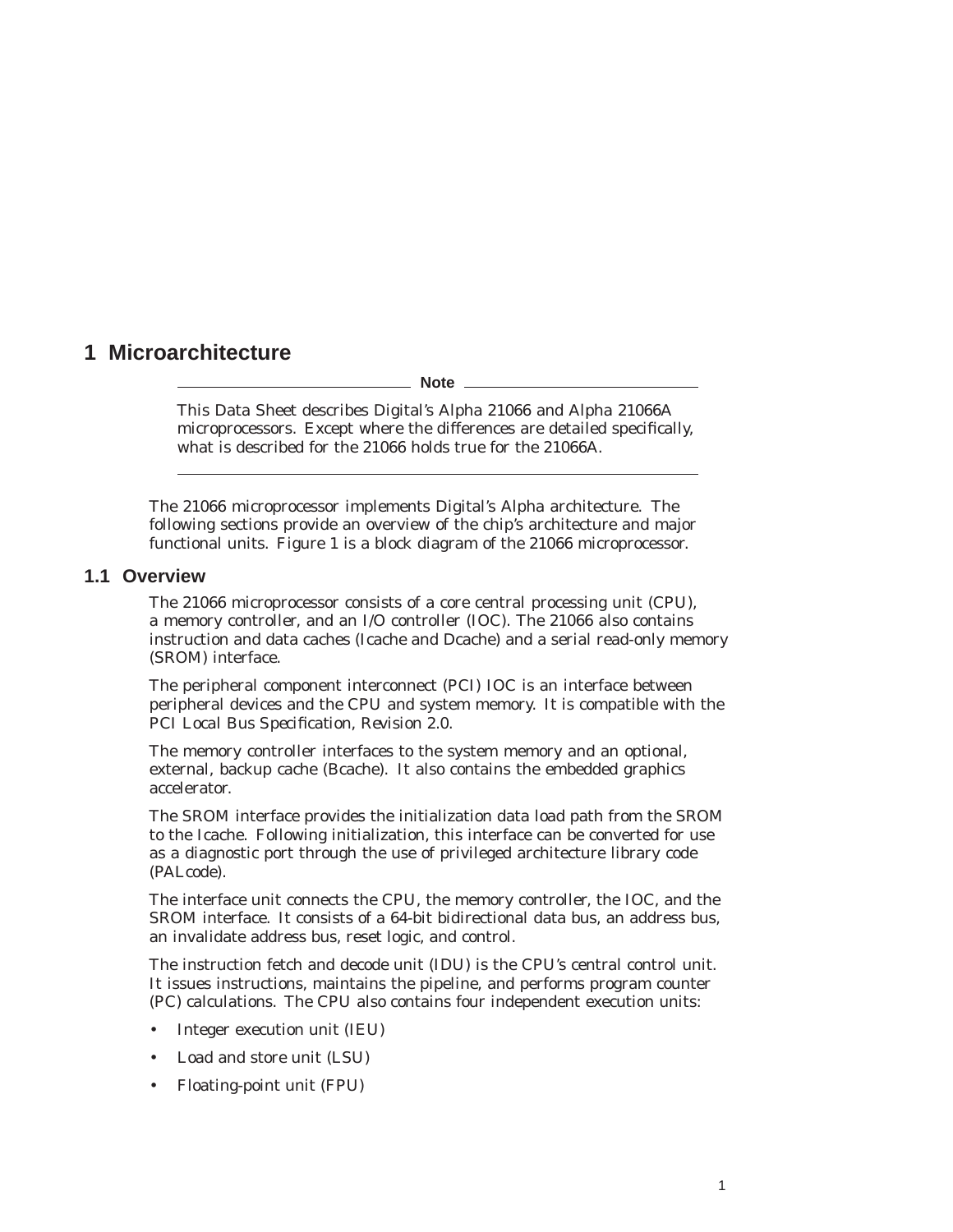



#### • Branch unit

Each unit accepts no more than one instruction per cycle; however, correctly scheduled code can issue two instructions to two independent units in a single cycle.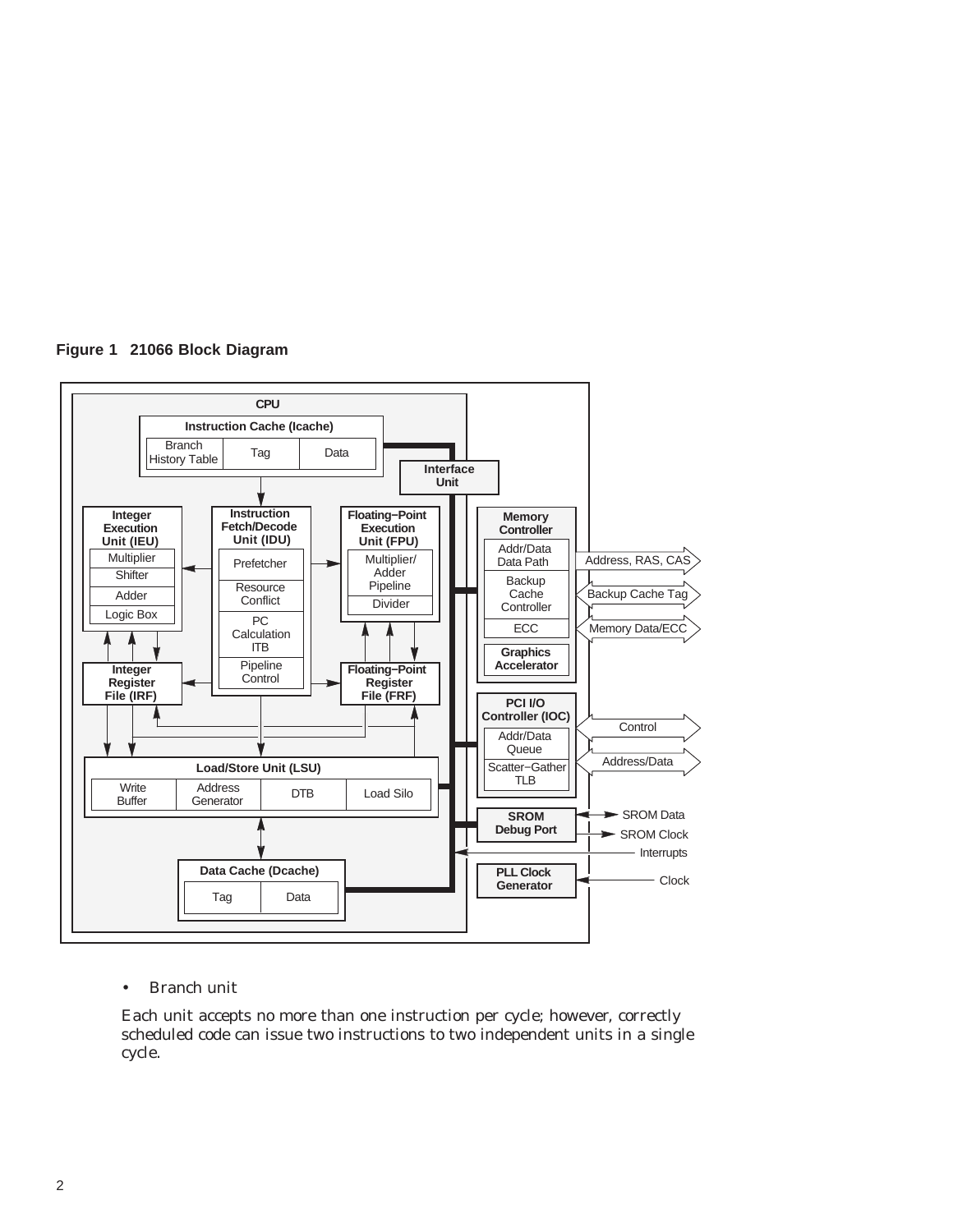### **1.2 Instruction Fetch and Decode Unit**

The primary function of the IDU is to issue instructions to the IEU, the LSU, and the FPU. The IDU contains:

- Prefetcher
- PC pipeline
- Two instruction translation buffers (ITBs)
- Abort logic
- Register conflict or dirty logic
- **Exception logic**
- Internal processor registers (IPRs)

#### **Instruction Fetch and Decode**

The IDU decodes two instructions in parallel and checks that the required resources are available for both instructions, as follows:

- If resources are available, both instructions are issued.
- If resources are available only for the second instruction, neither instruction is issued.
- If the IDU issues only the first of a pair of instructions, it does not advance another instruction to attempt another dual issue; dual issue is attempted only on aligned quadword (8-byte) pairs.

#### **Branch Prediction**

The branch unit, or prediction logic, is also part of the IDU. The microprocessor offers a register-selectable choice of branch prediction strategies. Each instruction location in the instruction cache (Icache) includes a single history bit to record the outcome of branch instructions. This information can be used to predict the result when the branch instruction is next executed.

The 21066A supports an improved branch prediction scheme that uses a 2K  $\times$  2-bit history table. The table is indexed by the same bits that index the Icache. Each 2-bit table entry behaves as a counter that increments on branches taken (stopping at  $11<sub>2</sub>$ ) and decrements on branches not-taken (stopping at 00). If the upper bit of the counter is set, the branch is predicted taken. The contents of the table are not disturbed by Icache fills. The 21066A also supports a static branch-prediction mode that uses the sign bit of the branch displacement (as in the 21066).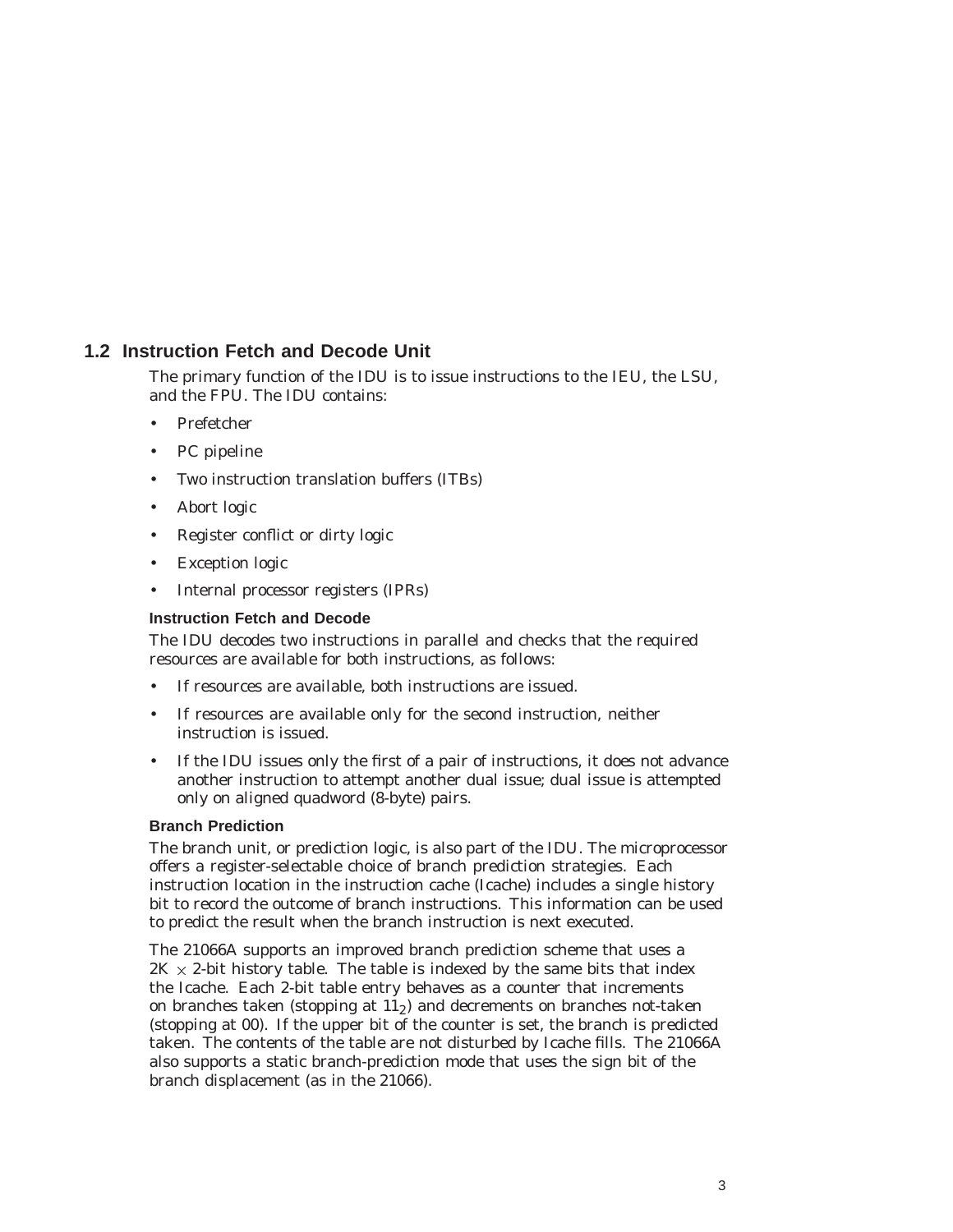#### **Translation Buffers**

The IDU includes two fully associative ITBs:

- An 8-entry, small-page ITB for 8-KB pages.
- A 4-entry, large-page ITB that supports  $4-MB$  (512  $\times$  8 KB) pages.

Both translation buffers store recently used, instruction stream (Istream) page table entries (PTEs) and use a not-last-used replacement algorithm. In addition, both ITBs support a register-enabled extension called the superpage. The ITB superpage mappings provide one-to-one virtual PC <33:13> to physical PC <33:13> translation when virtual address bits <42:41> = 2.

#### **Interrupts**

The IDU exception logic supports three sources of interrupts:

- Hardware interrupts
	- There are three level-sensitive hardware interrupts sourced by pins **irq<2:0>**.
	- There are two internally generated interrupts that respond to external interface error conditions. These are sourced by registers in the memory controller and the IOC.
- Software interrupts

There are 15 prioritized software interrupts, sourced by an onchip register.

• Asynchronous system traps (ASTs)

There are four ASTs, one for each processor mode: user, supervisor, executive, and kernel. These traps are sourced by an onchip register.

The interrupt mechanism provides a flexible, software-controlled priority scheme that can be implemented by PALcode or by the operating system. All interrupts can be independently masked in onchip enable registers. In addition, AST interrupts are qualified by the current processor mode.

#### **Performance Monitoring**

An onchip performance recording mechanism counts various hardware events and causes an interrupt upon counter overflow. Two counters are provided to allow accurate comparison of two variables under potentially nonrepeatable, experimental conditions. The events counted include:

- Instruction issues
- Nonissues
- Total cycles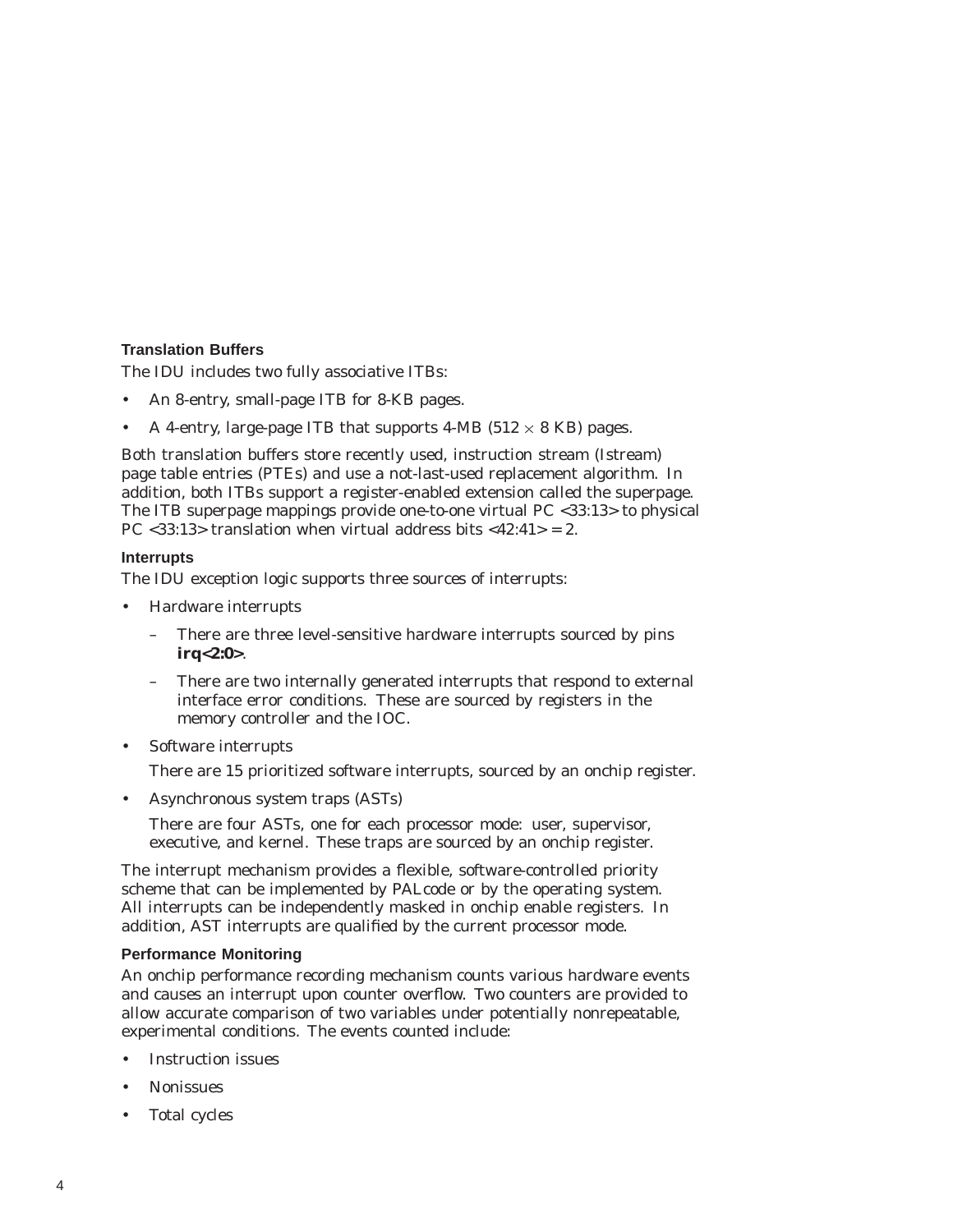- Pipeline dry
- Pipeline freeze
- Cache misses
- Counts of various instruction classes

In addition, two external interface events, such as direct memory access (DMA) transactions or external cache accesses, can be counted by programming a memory controller register.

#### **1.3 Integer Execution Unit**

The integer execution unit (IEU) contains the 64-bit integer execution data path, which includes the following:

- Adder
- Logic box
- Barrel shifter
- Byte zapper
- Bypassers
- Integer multiplier

The IEU also contains the 32-entry, 64-bit integer register file (IRF). The IRF has four read ports and two write ports to simultaneously read operands to and write operands (results) from the integer execution data path and the load and store unit (LSU).

#### **1.4 Load and Store Unit**

The LSU contains four major sections:

- Address translation data path, which includes the data translation buffer (DTB)
- Load silo
- Write buffer
- Internal processor registers (IPRs)

#### **Address Translation Data Path**

The address translation data path has a displacement adder that generates the effective virtual address for load and store instructions, and a DTB that generates the corresponding physical address.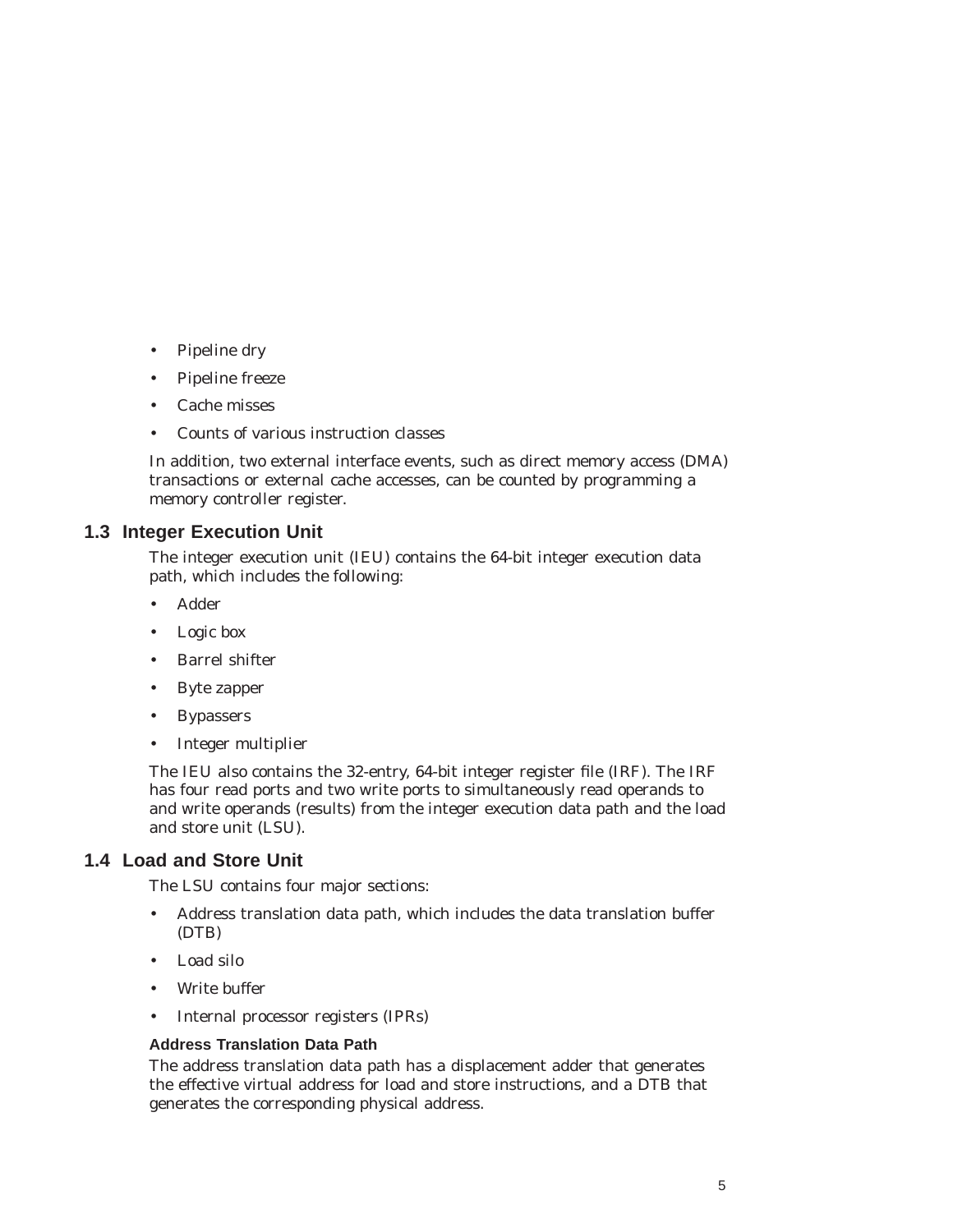#### **Data Translation Buffer**

The 32-entry, fully associative DTB stores recently used, data stream (Dstream) page table entries (PTEs). The DTB supports four page-size granularity options (also called granularity hints) that allow an aligned group of 1, 8, 64, or 512 pages to be treated as a single larger page.

The DTB also supports the register-enabled superpage extension. The DTB superpage mappings provide virtual-to-physical address translation for two regions of the virtual address space:

- The first region enables superpage mapping when virtual address (VA) bits  $\langle 42:41 \rangle = 2$ . In this mode, the entire physical address space is mapped multiple times to the quadrant of virtual address space defined by VA  $<$ 42:41> = 2.
- The second region maps a 30-bit region of the total physical address space, defined by physical address (PA) bits  $\langle 33:30 \rangle = 0$ , into a single corresponding region of virtual address space defined by VA <42:30> = 1FFE.

#### **Load Silos**

The LSU contains a memory reference pipeline that can accept a new load or store instruction every cycle until a Dcache fill is required. Instructions are issued in pipeline stage 3, and the result of each Dcache lookup is not known until pipeline stage 6. Therefore, there can be two instructions in the LSU pipeline behind a load instruction that misses in the Dcache. These two instructions are handled as follows:

- Loads that hit in the Dcache are allowed to complete (hit-under-miss).
- Loads that miss are placed in a silo and are replayed in sequence after the first load miss completes.
- Store instructions are presented to the Dcache at their normal time, with respect to the pipeline. They are placed in a silo and presented to the write buffer in sequence, with respect to loads that miss.

#### **Write Buffer**

The LSU write buffer has two purposes:

The 21066 CPU can generate store data faster than the backup cache (Bcache) subsystem can accept the data. This can cause CPU stall cycles. The write buffer provides a finite, high-bandwidth resource for receiving store data to minimize the number of possible CPU stall cycles.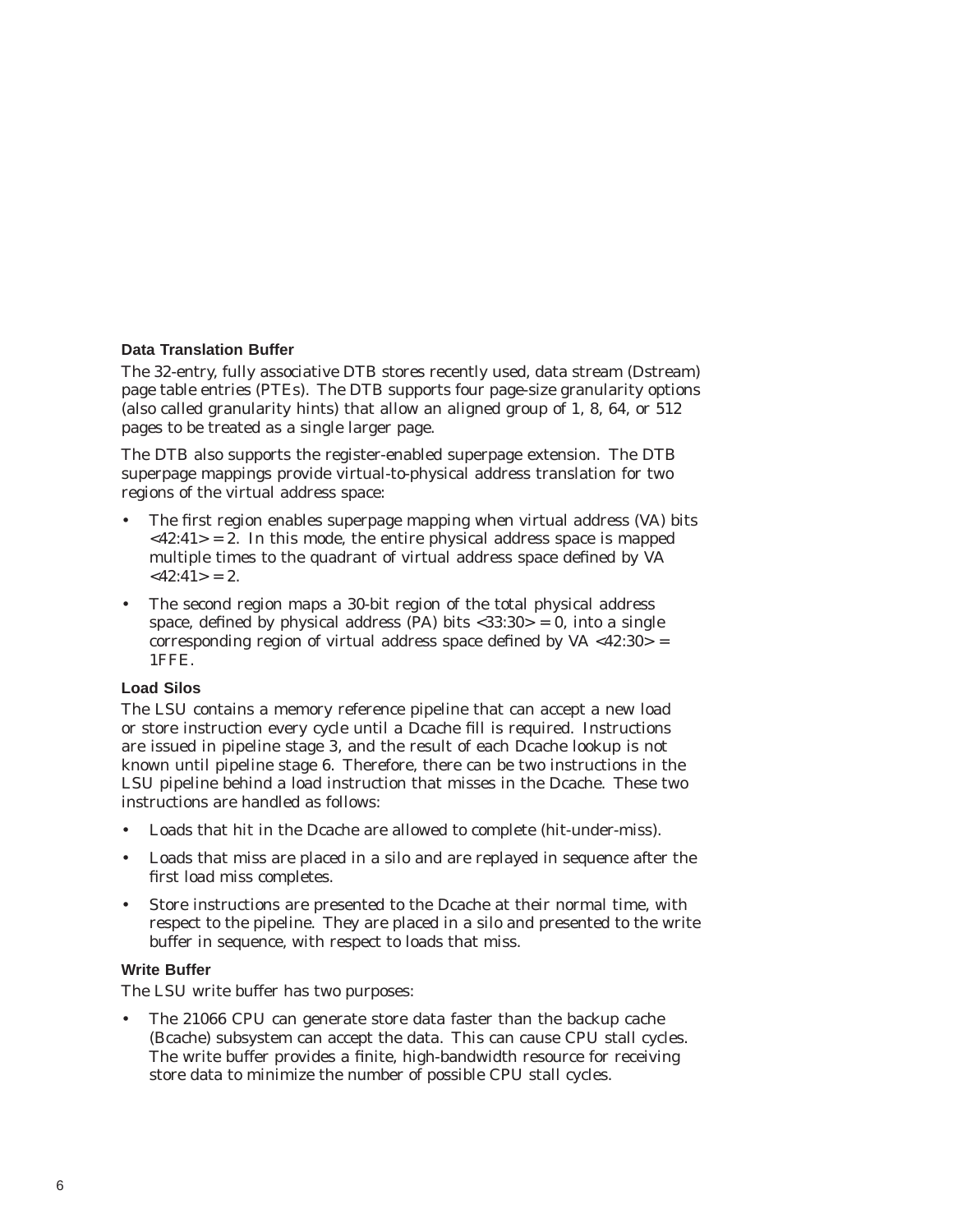The write buffer also attempts to aggregate store data into aligned, 32-byte cache blocks to maximize the rate at which the 21066 can write data into the Bcache.

The 21066A implements revised write buffer unload logic, removing the rare possibility that write operations may be buffered indefinitely.

### **1.5 Floating-Point Unit**

The onchip, pipelined floating-point unit (FPU) can execute both IEEE and VAX floating-point instructions. The 21066 supports IEEE S\_floating and T\_floating data types, with all rounding modes (except round to  $\pm$  infinity, which can be provided in software). The 21066 fully supports VAX F\_floating and G<sub>floating</sub> data types, and provides limited support for the VAX D<sub>floating</sub> format.

The FPU contains:

- A 32-entry, 64-bit floating-point register file (FRF)
- A user-accessible control register

The FPU can accept an instruction every cycle, with the exception of floating-point divide instructions. The latency for data-dependent, nondivide instructions is six cycles.

The 21066 supports the IEEE floating-point operations as defined by the Alpha architecture. Support for a complete implementation of the *IEEE Standard for Binary Floating-Point Arithmetic* (ANSI/IEEE Standard 754-1985) is provided by a combination of hardware and software. The 21066A includes new floating-point divide hardware that implements a nonrestoring, normalizing, variable-shift (maximum of 4 bits per cycle) algorithm that retires an average of 2.4 bits per cycle. The average overall divide latency, including pipeline overhead, is 29 cycles for double precision and 19 cycles for single precision (compared to 63 and 34 cycles, respectively, in previous implementations).

Additionally, to avoid the noncompliant (IEEE) divide behavior of previous implementations, the new divider calculates the inexact flag, setting the inexact (INE) bit in the floating-point control register (FPCR) if appropriate, and trapping on  $\text{DIVx/SI}$  instructions only when the result is really inexact.<sup>1</sup>

The inexact trap disable (INED) bit has also been added to the FPCR.

<sup>&</sup>lt;sup>1</sup> See the *Alpha Architecture Reference Manual* for more information about the FPCR.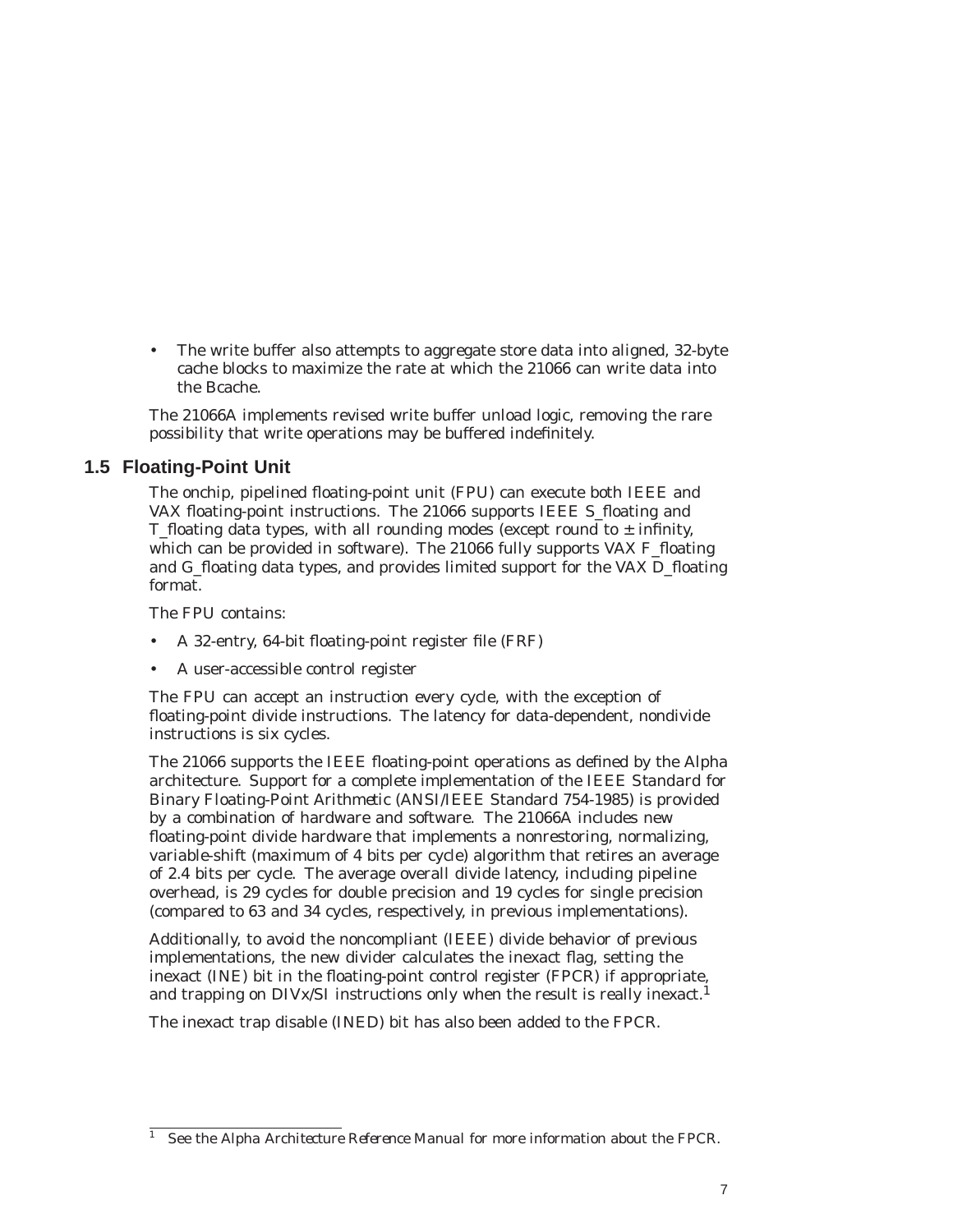#### **1.6 Pipeline Organization**

The 21066 has a 7-stage pipeline for integer operate and memory reference instructions, and a 10-stage pipeline for floating-point operate instructions. The IDU maintains state for all pipeline stages, to track outstanding register write operations and to determine Icache hits and misses.

Figure 2 shows the integer operate, memory reference, and floating-point operate pipelines for the IDU, IEU, LSU, and FPU. The first four stages of all the pipelines are the same, and are executed in the IDU. The last stages are unit specific. All of the units have bypassers that allow the results of one instruction to be the operand of a following instruction, without writing the results of the first instruction to a register file.

#### **Figure 2 Instruction Pipelines**

|                                                                                                                                 | <b>Instruction Fetch</b><br>Swap Dual-Issue Instruction/Branch Prediction<br>Decode<br>Register File Access/Issue Check |           |    |              |                     |                     |                     |                      |                     |                 |
|---------------------------------------------------------------------------------------------------------------------------------|-------------------------------------------------------------------------------------------------------------------------|-----------|----|--------------|---------------------|---------------------|---------------------|----------------------|---------------------|-----------------|
| <b>Integer Operate</b>                                                                                                          | IF                                                                                                                      | <b>SW</b> | 10 | $\mathsf{I}$ | A <sub>1</sub>      | A2                  | <b>WR</b>           |                      |                     |                 |
| <b>Pipeline</b>                                                                                                                 | $\Omega$                                                                                                                | 1         | 2  | 3            | $\overline{4}$      | 5                   | 6                   |                      |                     |                 |
| Computation Cycle 1 – IDU computes new PC<br>Computation Cycle 2 - ITB Lookup<br>Integer Register File Write/Icache Hit or Miss |                                                                                                                         |           |    |              |                     |                     |                     |                      |                     |                 |
| <b>Memory Reference</b><br><b>Pipeline</b>                                                                                      | IF                                                                                                                      | <b>SW</b> | 10 | $\mathsf{I}$ | AC<br>4             | ΤВ<br>5             | ΗМ<br>6             |                      |                     |                 |
| LSU calculates effective Dstream address<br>DTB Lookup<br>Dcache Hit or Miss and Load Data Register File Write Pipeline         |                                                                                                                         |           |    |              |                     |                     |                     |                      |                     |                 |
| <b>Floating-Point</b><br><b>Pipeline</b>                                                                                        | IF                                                                                                                      | <b>SW</b> | 10 | $\mathsf{I}$ | F <sub>1</sub><br>4 | F <sub>2</sub><br>5 | F <sub>3</sub><br>6 | F4<br>$\overline{7}$ | F <sub>5</sub><br>8 | <b>FWR</b><br>9 |
| Floating-Point Calculate Pipeline<br>Floating-Point Register File Write Pipeline                                                |                                                                                                                         |           |    |              |                     |                     |                     |                      |                     |                 |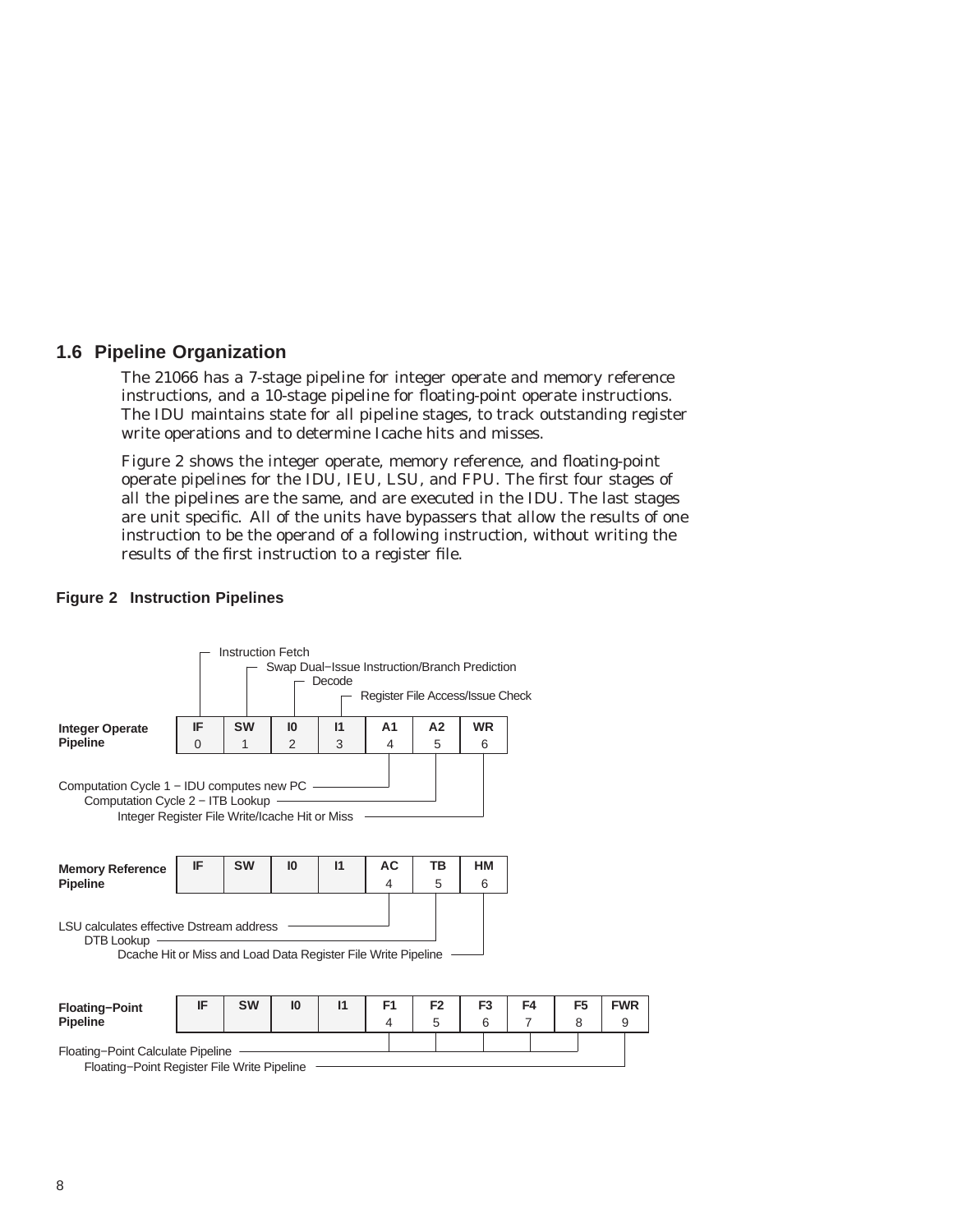### **1.7 Internal Cache Organization**

The 21066 includes two onchip caches—a Dcache and an Icache. All memory cells in both caches are fully static, 6-transistor, CMOS structures.

#### **Data Cache**

The 8-KB Dcache is a write-through, direct-mapped, read-allocate, physical cache with 32-byte blocks. When a PCI device writes to cacheable memory, the Dcache block corresponding to the memory address is set invalid. The 21066A maintains longword cache parity on the Dcache.

#### **Instruction Cache**

The 8-KB Icache is a physical direct-mapped cache. Each Icache block (line) contains:

- Istream data (32 bytes)
- Associated tag (21 bits)
- Address space number (ASN) field (6 bits)
- Address space match (ASM) field (1 bit)
- Branch history (BHT) field (8 bits in 21066, 16 bits in 21066A)

The Icache does not contain hardware for maintaining coherency with memory, and it is unaffected by PCI write operations to memory. The 21066A maintains longword cache parity on the Icache.

#### **1.8 Memory Controller**

The onchip memory controller interfaces the CPU to the system memory and the optional backup cache (Bcache). It has several memory-mapped control and status registers (CSRs) to program organization, timing, and the size of DRAM, VRAM, and Bcache SRAM. It controls CPU requests and DMA requests (from the IOC) to and from memory and the Bcache. It also controls VRAM shift-register loads and memory refresh operations.

The memory controller decodes the address of a CPU request to determine whether the request is for memory or the IOC. It handles the access to the memory controller CSRs, the memory, and the Bcache. If the request is directed at the IOC, the memory controller passes control to the IOC.

The memory controller can also perform the following graphics operations:

- Dumb frame buffer operation
- Transparent stipple operation
- Write-per-bit plane masking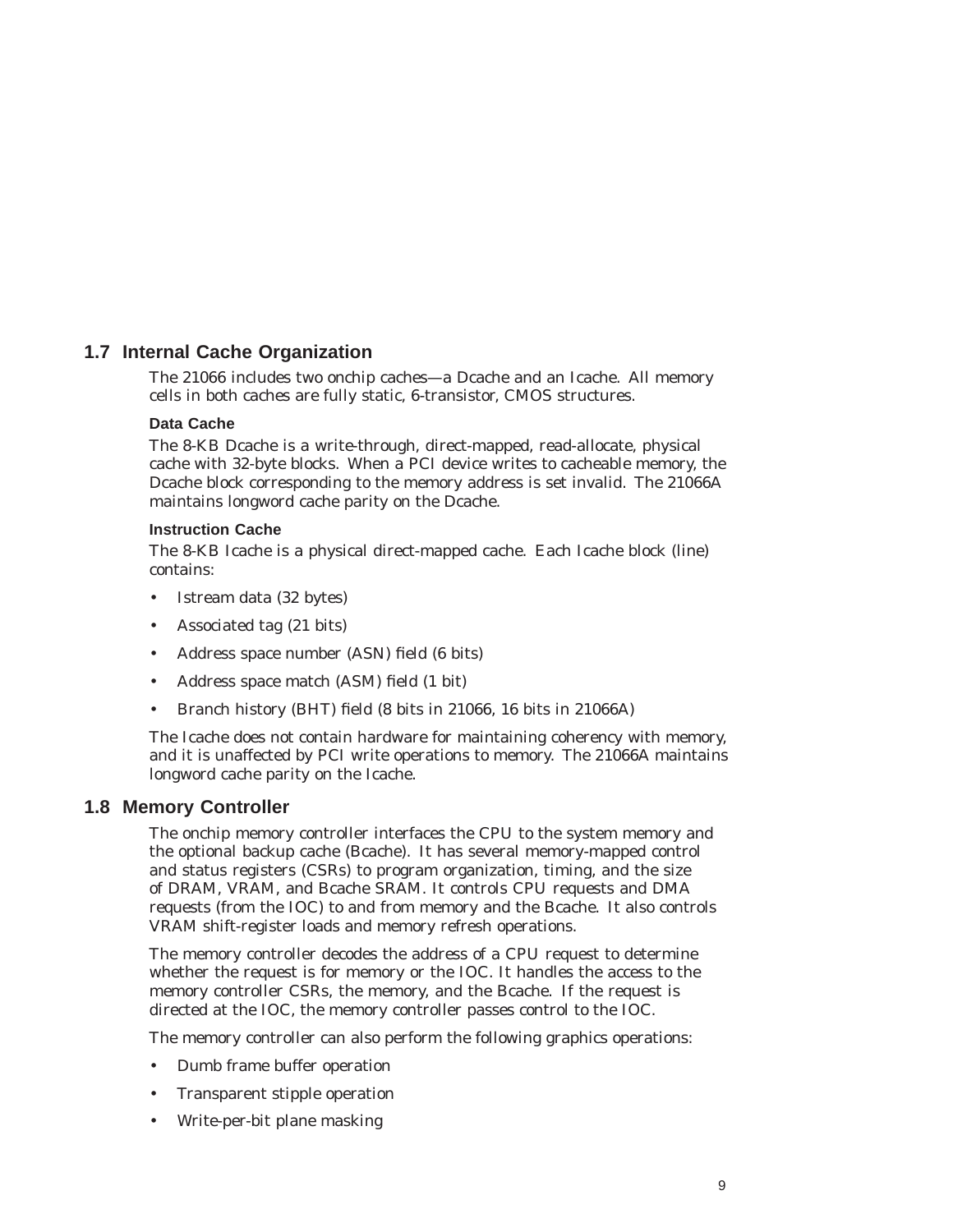- Byte write operations (with external gating)
- Full and split VRAM shift-register load instructions

#### **1.9 I/O Controller**

The onchip I/O controller (IOC) is an interface bridge between peripheral devices and the CPU and system memory. The IOC interface protocol complies with the *PCI Local Bus Specification, Revision 2.0*. All peripheral devices in a 21066-based system can communicate with the CPU and system memory through the IOC. Peripheral chips that are PCI compliant can be connected directly to the 21066 without any glue logic. The IOC runs asynchronously to the CPU, using the PCI clock input.

The IOC incorporates scatter-gather mapping logic to translate 32-bit addresses generated by PCI bus masters to the 34-bit CPU physical address space. The IOC implements an 8-entry translation lookaside buffer (TLB) for fast translations. Two programmable address windows control PCI peripheral device access to system memory.

#### **1.10 Obtaining Additional Information**

To obtain more information about the 21066 and 21066A microprocessors, the Alpha architecture and instruction set, and the PCI, see the Technical Support and Ordering Information section at the end of this manual.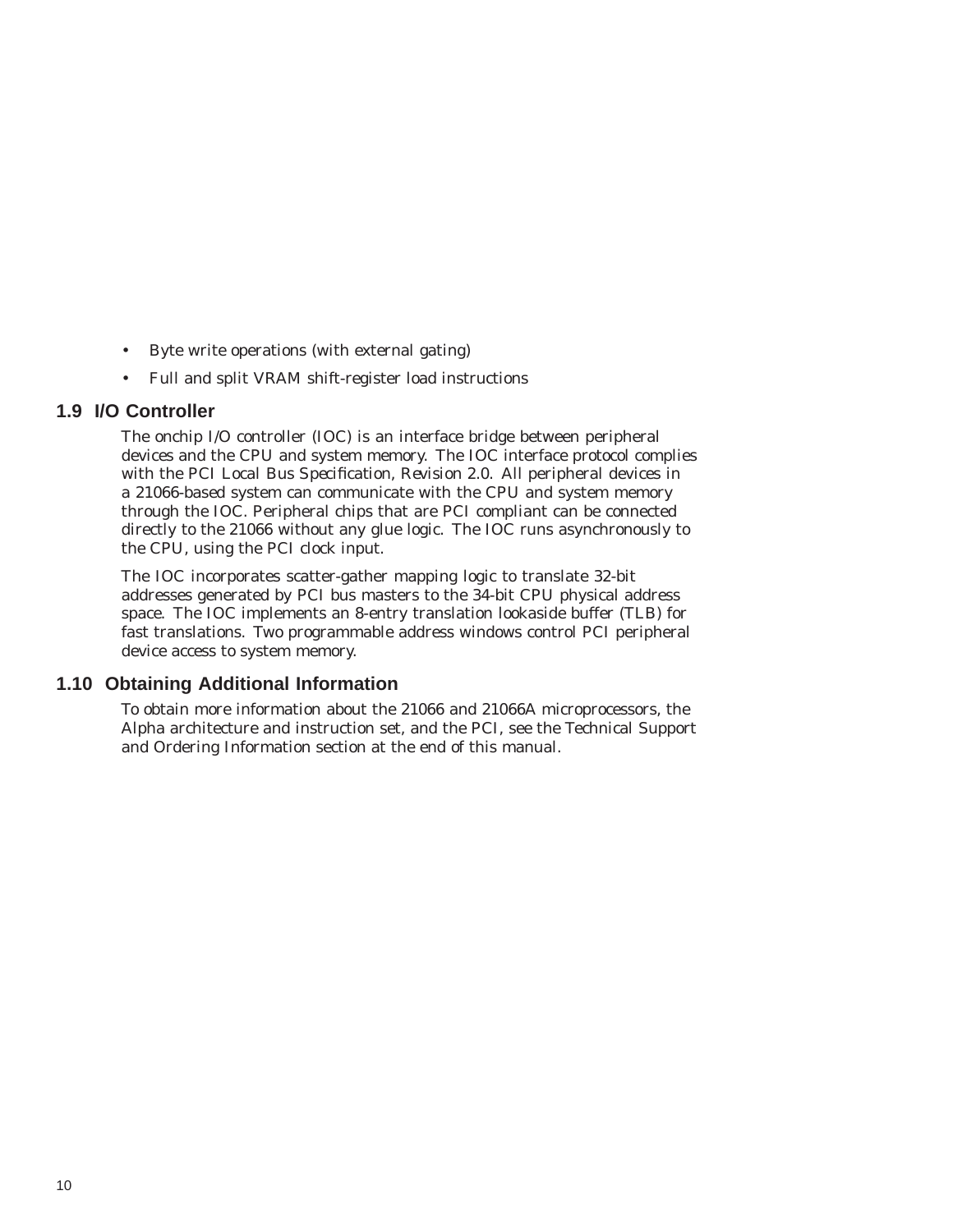## **2 Pinout**

Sections 2.1 through 2.3 list the external signals and their associated pins, describe the external signals, and list the signals according to function.

### **2.1 Signal List**

Table 1 lists the signal associated with each pin.

| Table 1 | <b>Signal List</b> |  |
|---------|--------------------|--|
|---------|--------------------|--|

| <b>Pin</b>      | Signal        | <b>Pin</b>  | <b>Signal</b>   | <b>Pin</b>      | <b>Signal</b> |
|-----------------|---------------|-------------|-----------------|-----------------|---------------|
|                 | (Index point) | <b>B01</b>  | Vdd             | C <sub>01</sub> | ad17          |
| A02             | <b>Vss</b>    | <b>B02</b>  | ad12            | C <sub>02</sub> | ad14          |
| A03             | Vdd           | <b>B03</b>  | ad11            | C <sub>03</sub> | pci_clk_in    |
| A <sub>04</sub> | <b>Vss</b>    | <b>B04</b>  | ad9             | C <sub>04</sub> | ad10          |
| A05             | gnt_l         | <b>B05</b>  | par             | C <sub>05</sub> | ad8           |
| A06             | Vdd           | <b>B06</b>  | perr_l          | C <sub>06</sub> | req_l         |
| A07             | <b>Vss</b>    | <b>B07</b>  | devsel_1        | C <sub>07</sub> | frame_l       |
| A08             | $lock_l$      | <b>B08</b>  | trdy_l          | C <sub>08</sub> | stop_l        |
| A09             | Vdd           | <b>B09</b>  | c_be_l3         | C <sub>09</sub> | irdy_l        |
| A10             | <b>Vss</b>    | <b>B10</b>  | c_be_10         | C10             | c_be_l1       |
| A11             | ad5           | <b>B11</b>  | ad6             | C11             | ad7           |
| A12             | <b>Vdd</b>    | <b>B12</b>  | ad4             | C12             | ad3           |
| A13             | <b>Vss</b>    | <b>B</b> 13 | ad <sub>2</sub> | C13             | ad1           |
| A14             | ad0           | <b>B14</b>  | bc_cs_l         | C <sub>14</sub> | bc_oe_l       |
| A15             | Vdd           | <b>B15</b>  | bc_tag7         | C15             | bc_tag6       |
| A16             | <b>Vss</b>    | <b>B16</b>  | bc_tag5         | C16             | bc_tag3       |
| A17             | bc_tag4       | <b>B17</b>  | bc_tag2         | C17             | bc_dirty      |
| A18             | Vdd           | <b>B18</b>  | bc_tag0         | C18             | bc_idx_tag0   |
| A19             | <b>Vss</b>    | <b>B19</b>  | bc_parity       | C19             | bc_idx_tag2   |
| A20             | bc_idx_tag1   | <b>B20</b>  | bc_idx_tag3     | C20             | bc_idx_tag4   |
| A21             | Vdd           | <b>B21</b>  | mem_addr0       | C21             | mem_addr1     |
| A22             | <b>Vss</b>    | <b>B22</b>  | mem_addr3       | C22             | Vdd           |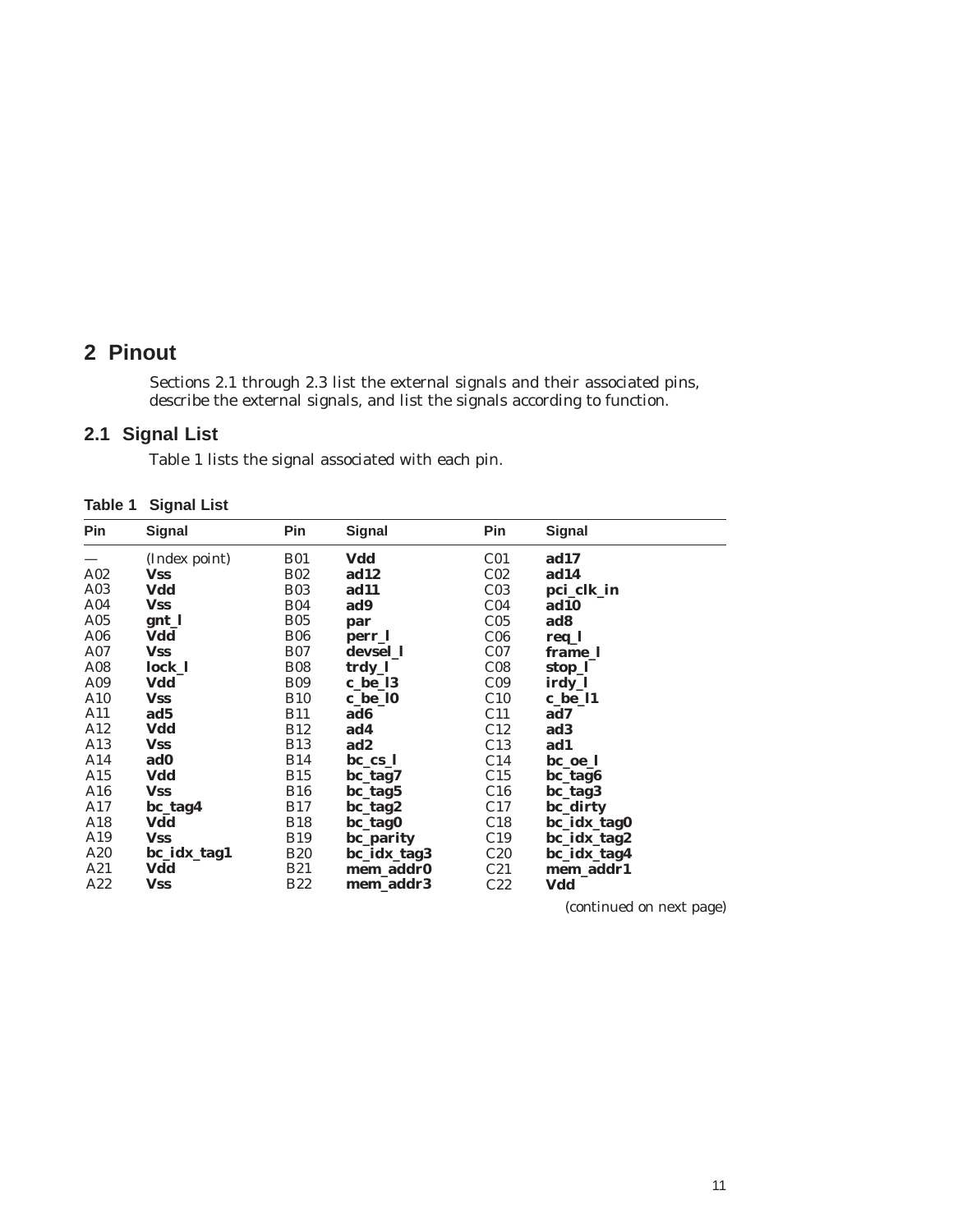**Table 1 (Cont.) Signal List**

| Pin              | <b>Signal</b> | Pin             | <b>Signal</b>    | Pin             | <b>Signal</b> |
|------------------|---------------|-----------------|------------------|-----------------|---------------|
| D <sub>0</sub> 1 | <b>Vss</b>    | E01             | Vdd              | H <sub>19</sub> | Vdd           |
| D <sub>02</sub>  | ad16          | E02             | ad18             | H20             | mem_wr_oe_l   |
| D <sub>03</sub>  | instr ref     | E <sub>03</sub> | ad15             | H21             | mem_write_l   |
| D <sub>04</sub>  | ad13          | E04             | <b>Vss</b>       | H22             | mem_rd_oe     |
| D <sub>0</sub> 5 | Vdd           | E19             | Vdd              | J <sub>01</sub> | ad29          |
| D <sub>06</sub>  | <b>Vss</b>    | E20             | mem addr5        | $J_{02}$        | ad28          |
| D <sub>07</sub>  | rst 1         | E21             | mem_addr6        | J03             | $\bf{ad}27$   |
| D <sub>08</sub>  | Vdd           | E22             | mem_addr9        | J04             | Vdd           |
| D <sub>09</sub>  | <b>Vss</b>    | <b>F01</b>      | ad23             | J19             | <b>Vss</b>    |
| D <sub>10</sub>  | c_be_l2       | F <sub>02</sub> | ad21             | <b>J20</b>      | mem data0     |
| D <sub>11</sub>  | Vdd           | <b>F03</b>      | ad19             | J21             | mem_data1     |
| D12              | <b>Vss</b>    | F <sub>04</sub> | Vdd              | J22             | Vdd           |
| D <sub>13</sub>  | bc we l       | F <sub>19</sub> | <b>Vss</b>       | K01             | <b>Vss</b>    |
| D <sub>14</sub>  | Vdd           | F <sub>20</sub> | mem addr7        | K02             | mem_data32    |
| D <sub>15</sub>  | <b>Vss</b>    | F21             | mem_addr10       | K03             | ad31          |
| D <sub>16</sub>  | bc_tag1       | F <sub>22</sub> | Vdd              | K04             | ad30          |
| D <sub>17</sub>  | Vdd           | G <sub>01</sub> | <b>Vss</b>       | K19             | mem data2     |
| D18              | <b>Vss</b>    | G <sub>02</sub> | $\bf{ad}24$      | K <sub>20</sub> | mem_data3     |
| D <sub>19</sub>  | bc_index      | G <sub>03</sub> | ad22             | K21             | mem_data4     |
| D <sub>20</sub>  | mem addr2     | G <sub>04</sub> | ad20             | K22             | <b>Vss</b>    |
| D <sub>21</sub>  | mem_addr4     | G19             | mem addr8        | L <sub>01</sub> | Vdd           |
| D <sub>22</sub>  | <b>Vss</b>    | G20             | mem addr11       | L <sub>02</sub> | mem data34    |
|                  |               | G21             | mem cas l        | L <sub>03</sub> | mem_data33    |
|                  |               | G22             | <b>Vss</b>       | L <sub>04</sub> | <b>Vss</b>    |
|                  |               | H <sub>01</sub> | Vdd              | L19             | Vdd           |
|                  |               | H <sub>02</sub> | ad26             | L20             | mem_data5     |
|                  |               | H <sub>03</sub> | ad <sub>25</sub> | L21             | mem_data6     |
|                  |               | H <sub>04</sub> | <b>Vss</b>       | L22             | mem data7     |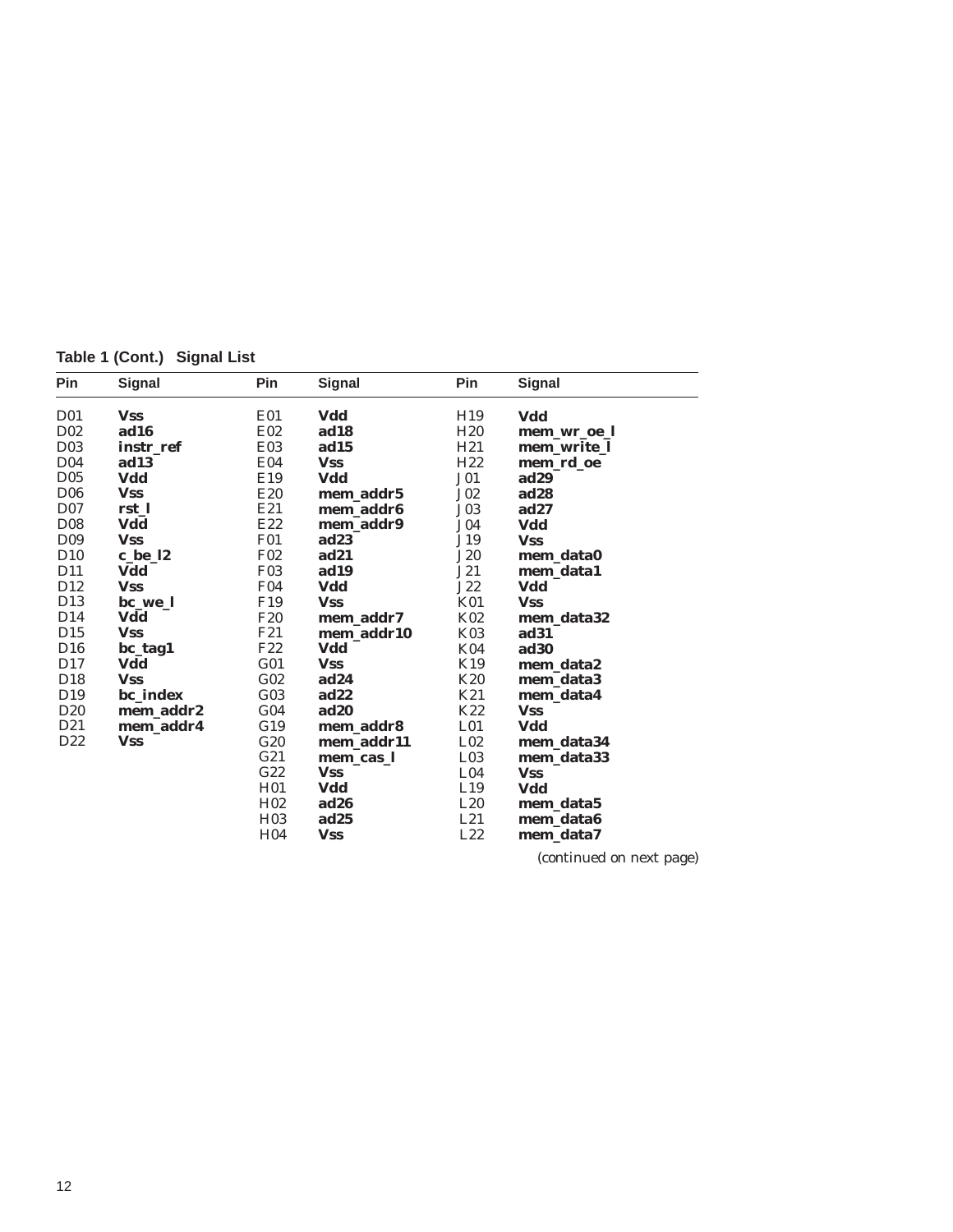**Table 1 (Cont.) Signal List**

| Pin              | <b>Signal</b> | Pin             | <b>Signal</b> | Pin             | <b>Signal</b> |
|------------------|---------------|-----------------|---------------|-----------------|---------------|
| M01              | mem data35    | R19             | <b>Vss</b>    | W01             | <b>Vss</b>    |
| M <sub>02</sub>  | mem_data36    | <b>R20</b>      | mem data17    | W02             | mem data53    |
| M03              | mem_data37    | R21             | mem_data16    | W03             | mem data57    |
| M <sub>04</sub>  | Vdd           | R22             | Vdd           | <b>W04</b>      | mem_data60    |
| M19              | <b>Vss</b>    | <b>T01</b>      | <b>Vss</b>    | <b>W05</b>      | <b>Vss</b>    |
| M20              | mem data9     | <b>T02</b>      | mem_data46    | <b>W06</b>      | Vdd           |
| M21              | mem_data8     | <b>T03</b>      | mem_data47    | W07             | pll_filter    |
| M22              | Vdd           | <b>T04</b>      | mem_data51    | <b>W08</b>      | <b>Vss</b>    |
| N01              | <b>Vss</b>    | T <sub>19</sub> | mem_data22    | <b>W09</b>      | Vdd           |
| N <sub>0</sub> 2 | mem data38    | <b>T20</b>      | mem_data20    | <b>W10</b>      | irq1          |
| N <sub>0</sub> 3 | mem_data39    | T <sub>21</sub> | mem data18    | W11             | <b>Vss</b>    |
| N <sub>0</sub> 4 | mem_data40    | T22             | <b>Vss</b>    | W12             | Vdd           |
| N <sub>19</sub>  | mem data12    | U <sub>01</sub> | Vdd           | W13             | mem dsf       |
| N <sub>20</sub>  | mem_data11    | U <sub>02</sub> | mem data48    | W14             | <b>Vss</b>    |
| N <sub>21</sub>  | mem data10    | U <sub>03</sub> | mem_data50    | W15             | Vdd           |
| N22              | <b>Vss</b>    | U <sub>04</sub> | <b>Vss</b>    | W <sub>16</sub> | mem_ecc1      |
| P01              | Vdd           | U19             | Vdd           | W17             | <b>Vss</b>    |
| P <sub>02</sub>  | mem_data41    | U20             | mem data23    | W18             | Vdd           |
| P <sub>0</sub> 3 | mem_data42    | U21             | mem_data21    | W19             | mem_data31    |
| <b>P04</b>       | <b>Vss</b>    | U22             | mem_data19    | <b>W20</b>      | mem_data29    |
| P <sub>19</sub>  | Vdd           | V01             | mem_data49    | W21             | mem_data25    |
| P <sub>20</sub>  | mem data15    | $V_{02}$        | mem_data52    | W22             | <b>Vss</b>    |
| P <sub>21</sub>  | mem_data14    | V <sub>03</sub> | mem_data54    |                 |               |
| P22              | mem_data13    | V <sub>04</sub> | Vdd           |                 |               |
| R01              | mem_data43    | V19             | <b>Vss</b>    |                 |               |
| <b>R02</b>       | mem_data44    | <b>V20</b>      | mem_data26    |                 |               |
| <b>R03</b>       | mem_data45    | V21             | mem_data24    |                 |               |
| R <sub>04</sub>  | Vdd           | V22             | Vdd           |                 |               |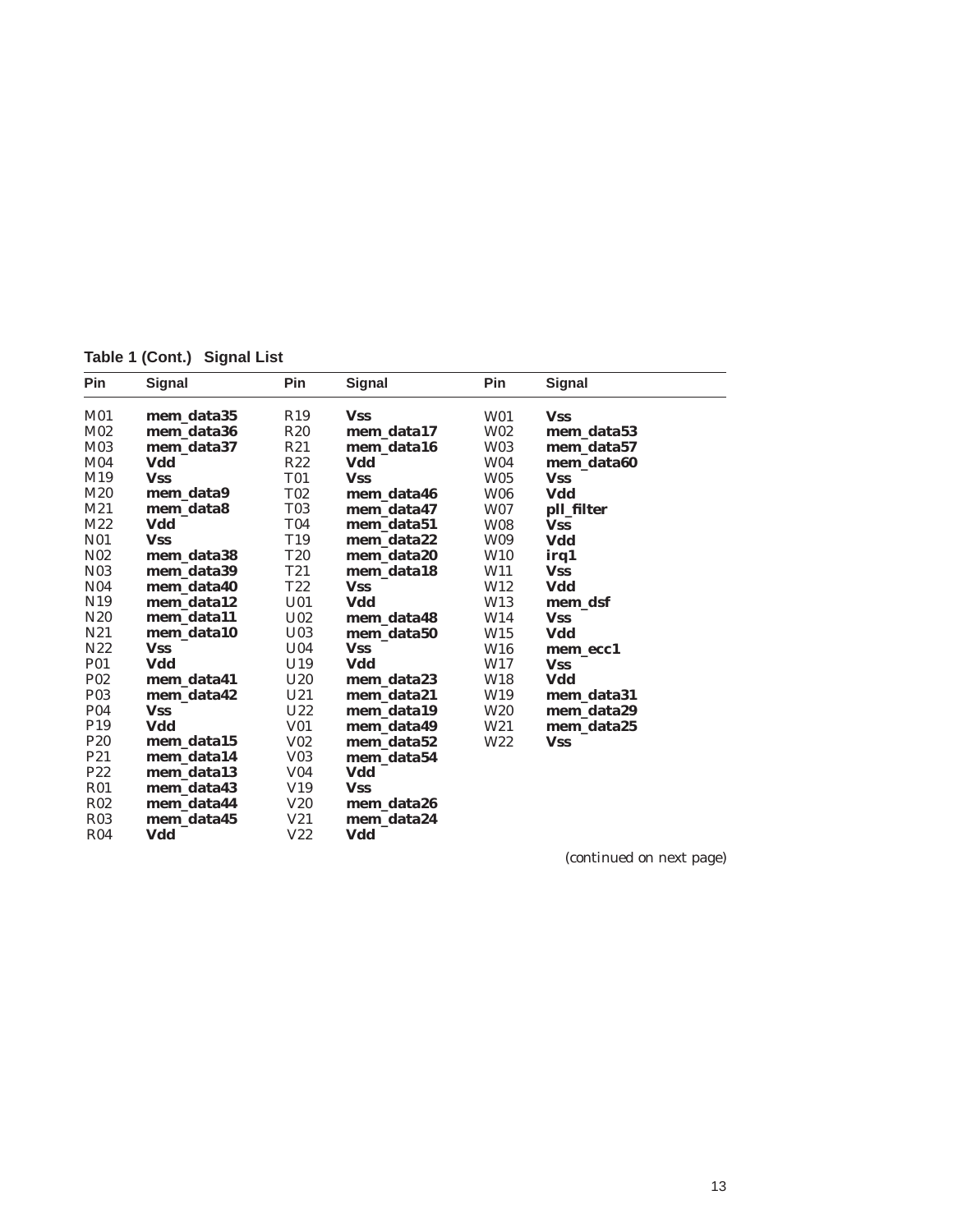**Table 1 (Cont.) Signal List**

| <b>Pin</b> | Signal       | Pin  | Signal      | Pin              | <b>Signal</b> |
|------------|--------------|------|-------------|------------------|---------------|
| <b>Y01</b> | Vdd          | AA01 | mem_data55  | AB01             | <b>Vss</b>    |
| Y02        | mem_data56   | AA02 | mem data58  | AB <sub>02</sub> | Vdd           |
| Y03        | mem data59   | AA03 | mem_data61  | AB03             | mem data63    |
| Y04        | mem data62   | AA04 | <b>Vss</b>  | AB04             | <b>Vss</b>    |
| <b>Y05</b> | pll_clk_in   | AA05 | pll_i_ref   | AB05             | Vdd           |
| <b>Y06</b> | pll_clk_in_l | AA06 | pll_5v      | AB <sub>06</sub> | reset_in_l    |
| Y07        | pll_bypass   | AA07 | <b>Vss</b>  | AB07             | <b>Vss</b>    |
| <b>Y08</b> | test clk out | AA08 | sromd       | AB <sub>08</sub> | Vdd           |
| Y09        | sromoe 1     | AA09 | sromclk     | AB09             | irq2          |
| Y10        | irq0         | AA10 | memreq_l    | AB <sub>10</sub> | <b>Vss</b>    |
| Y11        | trst_l       | AA11 | memack 1    | AB <sub>11</sub> | Vdd           |
| Y12        | tdi          | AA12 | tms         | AB12             | tck           |
| Y13        | vrefresh_l   | AA13 | mem_dtoe_l  | AB <sub>13</sub> | <b>Vss</b>    |
| Y14        | mem_rasa_13  | AA14 | vframe 1    | AB <sub>14</sub> | Vdd           |
| Y15        | mem rasa 10  | AA15 | mem rasa 12 | AB <sub>15</sub> | tdo           |
| Y16        | mem_rasb_l2  | AA16 | mem rasa 11 | AB16             | <b>Vss</b>    |
| Y17        | mem ecc0     | AA17 | mem rasb 11 | AB17             | Vdd           |
| Y18        | mem_ecc2     | AA18 | mem rasb 10 | AB18             | mem rasb 13   |
| Y19        | mem ecc5     | AA19 | mem_ecc3    | AB19             | <b>Vss</b>    |
| Y20        | mem ecc7     | AA20 | mem ecc4    | AB <sub>20</sub> | Vdd           |
| Y21        | mem_data28   | AA21 | mem_data30  | AB21             | mem ecc6      |
| Y22        | mem data27   | AA22 | Vdd         | AB22             | <b>Vss</b>    |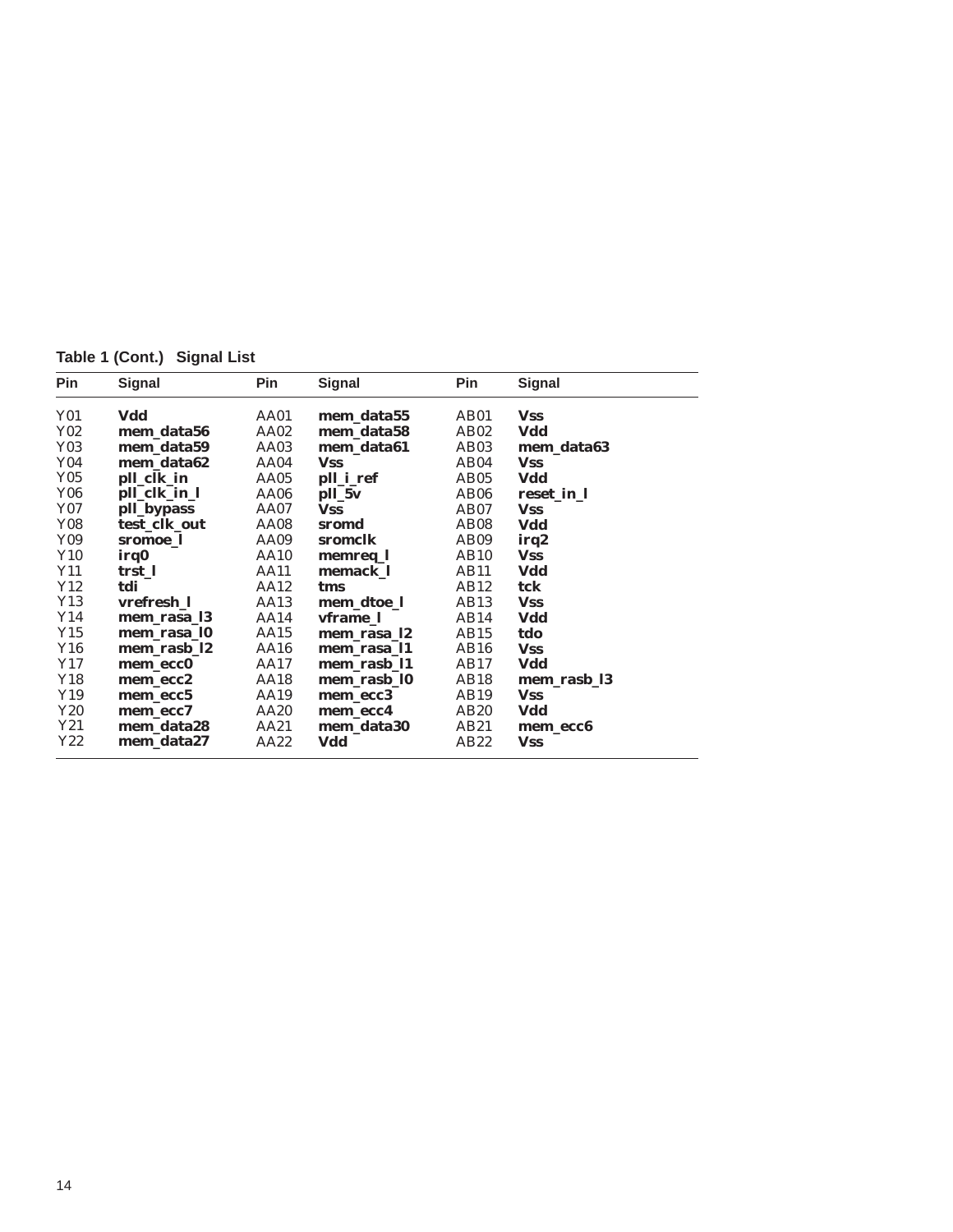## **2.2 Signal Descriptions**

Table 2 describes the function of each external signal in alphabetical order.

| Signal              | <b>Type</b>  | <b>Description</b>                                                                                                                                                                                                                                                                                                                                                                                                                                                                                     |  |  |
|---------------------|--------------|--------------------------------------------------------------------------------------------------------------------------------------------------------------------------------------------------------------------------------------------------------------------------------------------------------------------------------------------------------------------------------------------------------------------------------------------------------------------------------------------------------|--|--|
| ad < 31:0>          | I/O          | Multiplexed PCI address and data. The byte address is driven<br>during the first clock of a PCI transaction, and data is driven<br>during subsequent clock cycles.                                                                                                                                                                                                                                                                                                                                     |  |  |
| $bc_{cs}$           | $\Omega$     | Bcache SRAM chip select. The SRAMs are enabled only when this<br>signal is asserted. This signal provides a power-saving feature<br>when the Bcache is not being accessed.                                                                                                                                                                                                                                                                                                                             |  |  |
| bc_dirty            | I/O          | Indicates the status of the data stored in a cache block. A value of<br>0 indicates that the cache and memory contain the same data; a<br>value of 1 indicates that the cache contains more recently written<br>data than memory (that is, memory data is stale). It has the same<br>timing characteristics as $bc\_{tag}<7:0>$ .                                                                                                                                                                      |  |  |
| $bc\_idx\_tag<4:0>$ | I/O          | An index bit or a tag bit, depending on the Bcache size. When the<br>signal is an index bit, it is an output. When the signal is a tag bit,<br>signal direction depends on cycle type-during a cache fill or write<br>operation, the signal is an output; during a cache lookup, the signal<br>is an input.                                                                                                                                                                                            |  |  |
| bc_index            | $\mathbf{O}$ | Transmits Bcache index bit 12 to the cache.                                                                                                                                                                                                                                                                                                                                                                                                                                                            |  |  |
| bc_oe_l             | $\Omega$     | Bcache output enable signal.                                                                                                                                                                                                                                                                                                                                                                                                                                                                           |  |  |
| bc_parity           | I/O          | Transmits the Bcache tag parity to the tag array during cache fill<br>and write operations, and from the tag array during cache lookups.<br>It has the same timing characteristics as <b>bc_tag</b> <7:0>.                                                                                                                                                                                                                                                                                             |  |  |
| $bc\_tag < 7:0>$    | I/O          | Represent the upper part of the physical address stored in a cache<br>block. During a Bcache lookup operation, the cache drives these<br>bits (and possibly <b>bc_idx_tag&lt;4:0</b> >) with the tag that corresponds<br>to the current index being driven on mem_addr<11:0>, bc_index,<br>and the nontag bits of bc_idx_tag<4:0>. During a Bcache fill or<br>write operation, the memory controller drives the most significant<br>address bits on these lines, to be stored in the Bcache tag array. |  |  |
| bc_we_l             | $\mathbf{O}$ | Bcache write-enable signal.                                                                                                                                                                                                                                                                                                                                                                                                                                                                            |  |  |
| c_be_l<3:0>         | I/O          | Multiplexed PCI bus command codes and byte enables. The<br>command code is driven during the address cycle of a PCI<br>transaction, and inverted byte enables are driven during data<br>cycles.                                                                                                                                                                                                                                                                                                        |  |  |

**Table 2 Signal Description**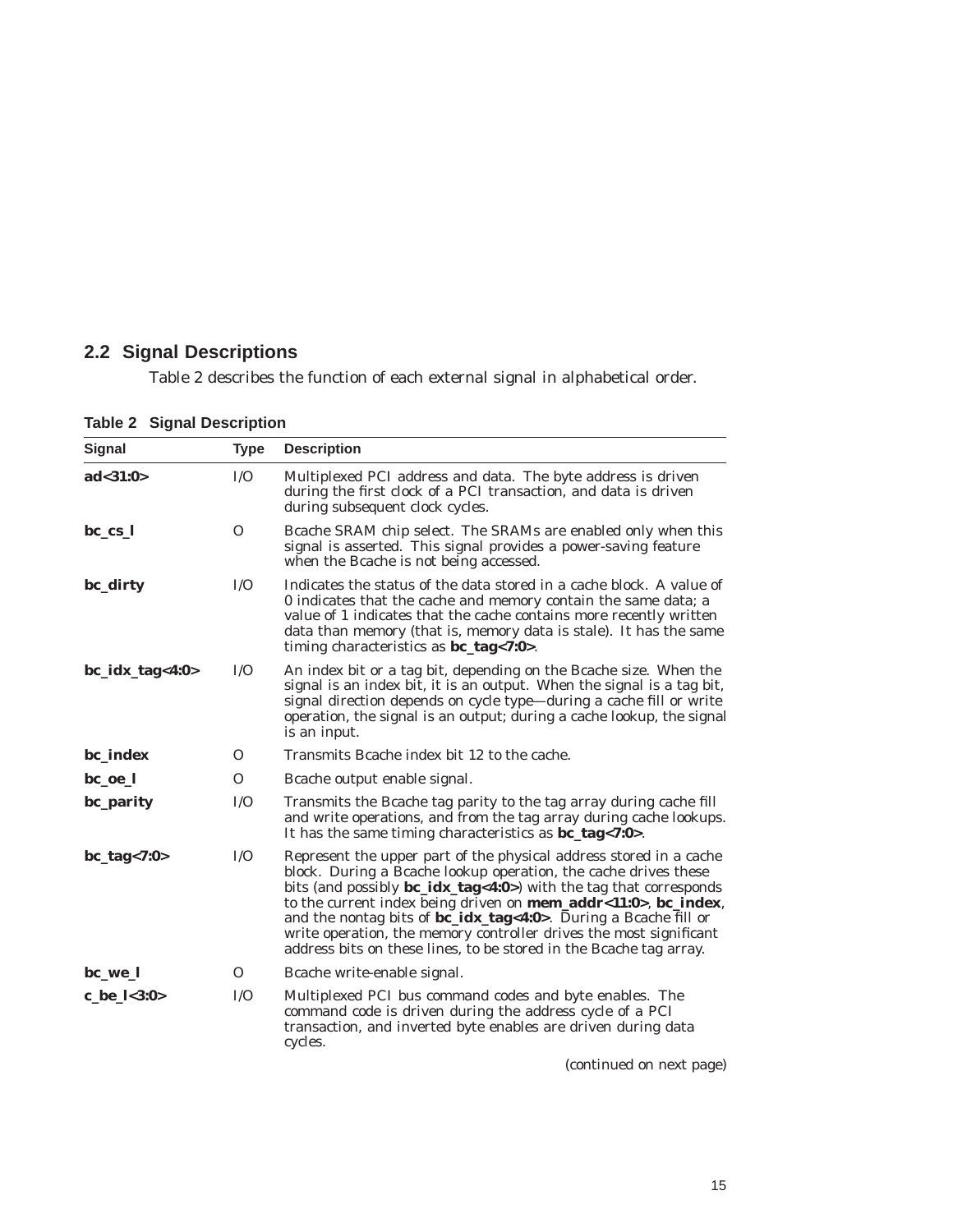|  |  |  | Table 2 (Cont.) Signal Description |
|--|--|--|------------------------------------|
|--|--|--|------------------------------------|

| Signal    | <b>Type</b> | <b>Description</b>                                                                                                                                                                                                                                                                                                                                                                                                                                                               |
|-----------|-------------|----------------------------------------------------------------------------------------------------------------------------------------------------------------------------------------------------------------------------------------------------------------------------------------------------------------------------------------------------------------------------------------------------------------------------------------------------------------------------------|
| devsel_1  | I/O         | Asserted by the device that is addressed by the current PCI<br>transaction.                                                                                                                                                                                                                                                                                                                                                                                                      |
| frame_l   | I/O         | Asserted at the beginning of a PCI transaction. It also controls the<br>number of data transfers during the transaction (burst length). It<br>is deasserted during the final data phase of a transaction.                                                                                                                                                                                                                                                                        |
| gnt_l     | I           | Asserted by external arbitration logic when the CPU is granted<br>ownership of the PCI. The arbiter is expected to park (default<br>grant) the PCI to the CPU when no other device is requesting<br>ownership.                                                                                                                                                                                                                                                                   |
| instr_ref | 0           | During normal operation, this signal indicates the type of current<br>access (instruction or data) on the memory data bus. When high,<br>this signal indicates an Istream reference; when low, this signal<br>indicates a Dstream reference.                                                                                                                                                                                                                                     |
|           |             | During reset, the internal PCI clock is output on this pin for test<br>purposes.                                                                                                                                                                                                                                                                                                                                                                                                 |
| irdy_l    | I/O         | Asserted by the initiator of a PCI transaction to indicate that it<br>can complete the current data phase of a PCI transaction. During<br>a read cycle, this signal is asserted to indicate that the initiator<br>is ready to accept read data. During a write cycle, this signal is<br>asserted to indicate that the initiator is driving valid write data<br>onto <b>ad</b> <31:0>. The current data phase completes when both<br>trdy_I and irdy_I are asserted when sampled. |
| irq<2:0>  | I           | External interrupt requests.                                                                                                                                                                                                                                                                                                                                                                                                                                                     |
|           |             | During reset, these pins are part of the clock system and are<br>tristated to receive the power-up values (through external resistors<br>tied to <b>Vss</b> or <b>Vdd</b> ) that set the frequency ratio between the<br>internal clock and external reference clock.                                                                                                                                                                                                             |
| lock 1    | T           | Implements atomic (exclusive) access operations on the PCI.                                                                                                                                                                                                                                                                                                                                                                                                                      |
|           |             | In test mode, this signal is used to test the 24-bit retry timeout<br>counter at the chip tester. This test mode can be selected by<br>programming the JTAG instruction register $(IR)$ $(IR \text{ bit } 3 = 0)$ .<br>During test mode, when this signal is high, it selects the lower<br>half of the counter for testing; when this signal is low it selects the<br>upper half of the counter for testing.                                                                     |
| memack_l  | 0           | This PCI sideband signal is synchronous with pci_clk_in. The<br>IOC asserts this signal when it has won arbitration (internal to<br>the 21066) for access to memory requested by a memreq_l. This<br>signal remains asserted until <b>memreq_l</b> is deasserted.                                                                                                                                                                                                                |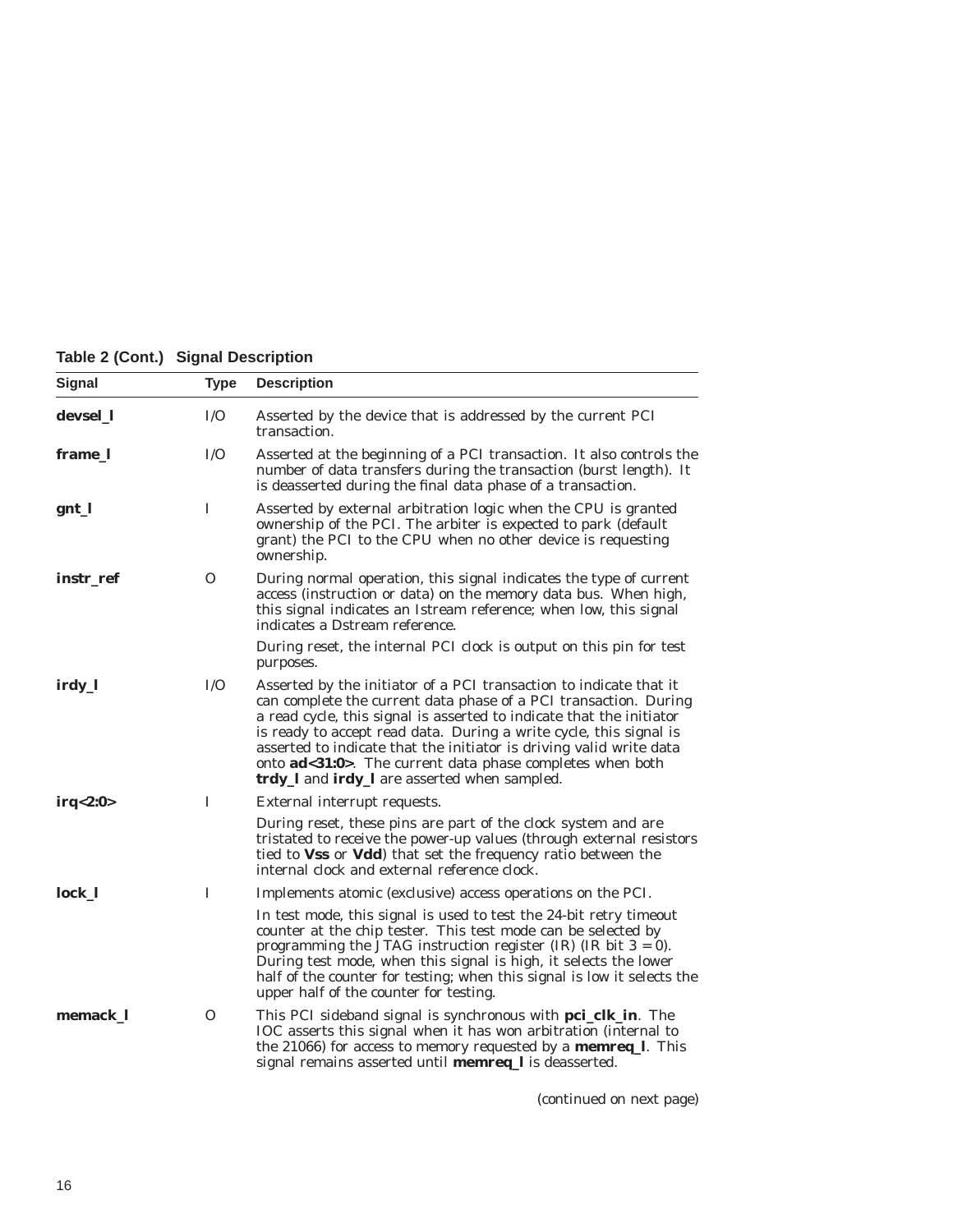**Table 2 (Cont.) Signal Description**

| <b>Signal</b>                        | <b>Type</b> | <b>Description</b>                                                                                                                                                                                                                                                                                                                                                             |
|--------------------------------------|-------------|--------------------------------------------------------------------------------------------------------------------------------------------------------------------------------------------------------------------------------------------------------------------------------------------------------------------------------------------------------------------------------|
| mem addr< $1:0>$                     | $\Omega$    | Transmit the row and column address to memory and the 12<br>least significant index bits to the Bcache. For memory read and<br>write operations (that is, not refresh operations), signals <b>mem_</b><br><b>addr&lt;11:0&gt;</b> contain a valid row address when <b>mem_ras_l</b> * is<br>asserted, and contain a valid column address when <b>mem_cas_l</b> is<br>asserted. |
| mem_cas_l                            | $\Omega$    | When asserted during memory read and write operations, this<br>signal indicates that mem_addr<11:0>, mem_data<63:0> (for<br>write operations), and <b>mem_write_l</b> contain valid information.                                                                                                                                                                               |
|                                      |             | During a memory refresh cycle, this signal is asserted before<br><b>mem ras</b> I <sup>*</sup> is asserted.                                                                                                                                                                                                                                                                    |
| $\bf{mem\_data}\text{-}63:0\text{-}$ | I/O         | Transmit data between the memory controller and either the<br>memory or the Bcache.                                                                                                                                                                                                                                                                                            |
|                                      |             | Memory (or an optional transceiver, see <b>mem_rd_oe</b> and<br><b>mem_wr_oe_l</b> ) drives these signals during a read operation from<br>memory, when mem_cas_l and mem_rd_oe are asserted and<br>mem write I is not asserted.                                                                                                                                                |
|                                      |             | The Bcache drives these signals during a read operation from the<br>Bcache, when <b>bc oe l</b> is asserted.                                                                                                                                                                                                                                                                   |
|                                      |             | The memory controller drives these signals during a write<br>operation. Data is valid when either bc_we_l or mem_cas_l,<br>mem wr oe I, and mem write I are asserted.                                                                                                                                                                                                          |
|                                      |             | During a write-per-bit operation, the memory controller drives<br>these signals with the write-per-bit mask. Data is valid when<br>mem_ras_l*, mem_wr_oe_l, and mem_write_l are asserted.                                                                                                                                                                                      |
| mem_dsf                              | $\Omega$    | Selects a full or split VRAM shift-register load function. This<br>special function signal is valid before <b>mem_ras_l</b> * is asserted<br>when <b>mem_dtoe_l</b> is asserted.                                                                                                                                                                                               |

The term **mem\_ras\_l** represents the **mem\_rasa\_l<3:0>** and **mem\_rasb\_l<3:0>** signals for the selected bank.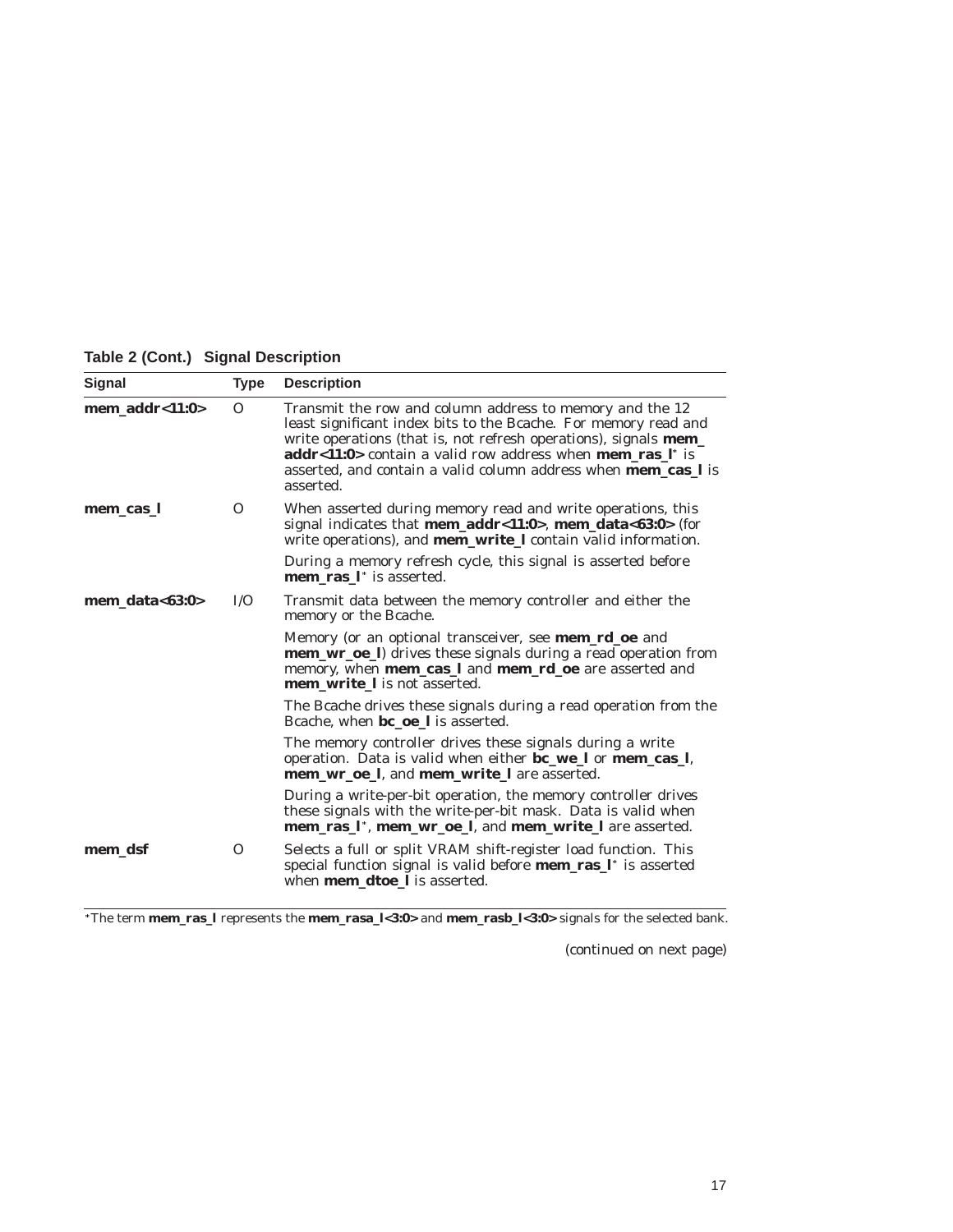### **Table 2 (Cont.) Signal Description**

| <b>Signal</b>                                    | <b>Type</b>  | <b>Description</b>                                                                                                                                                                                                                                                                                                                                                                                   |
|--------------------------------------------------|--------------|------------------------------------------------------------------------------------------------------------------------------------------------------------------------------------------------------------------------------------------------------------------------------------------------------------------------------------------------------------------------------------------------------|
| mem_dtoe_l                                       | $\mathbf{O}$ | Controls the memory output enable function or the VRAM shift-<br>register load function.                                                                                                                                                                                                                                                                                                             |
|                                                  |              | For normal memory operations, this multifunction signal is<br>deasserted when <b>mem_ras_l</b> * is asserted. During a read cycle,<br>this signal is asserted before <b>mem_cas_l</b> is asserted to enable the<br>memory data output drivers.                                                                                                                                                       |
|                                                  |              | To indicate a VRAM shift-register load sequence, this signal is<br>asserted before <b>mem</b> ras 1 is asserted. The value of <b>mem_dsf</b><br>determines whether a full or split VRAM shift-register load<br>sequence is performed.                                                                                                                                                                |
| $mem\_ecc<7:0>$                                  | I/O          | Transmit the error correction codes (ECC) between the memory<br>controller and either the memory or the Bcache. The memory<br>controller generates ECC for write operations and checks it on<br>read operations. These signals have the same external timing as<br>mem_data<63:0>. (Memory storage for ECC is optional, and ECC<br>checking can be disabled using the bank configuration registers.) |
|                                                  |              | These signals also transmit a write byte mask for banks that have<br>byte write enabled in the bank configuration register (external<br>logic is required to gate the DRAM write signals). When used<br>this way, mem_ecc0 corresponds to mem_data<7:0>, mem_ecc1<br>corresponds to <b>mem_data</b> <15:8>, and so on.                                                                               |
| $mem\_rasa_l < 3:0$<br>$\bf{mem\_rash\_l}$ <3:0> | Ω            | Each pair of these signals is associated with a bank of memory.<br>During normal read and write operations, the assertion of <b>mem_</b><br>ras $I^*$ indicates that <b>mem_addr</b> <11:0> contains a valid row<br>address. Which RAS is asserted depends on all of the following:                                                                                                                  |
|                                                  |              | Which memory bank is addressed<br>٠                                                                                                                                                                                                                                                                                                                                                                  |
|                                                  |              | Whether split bank is enabled in the bank configuration<br>٠<br>register                                                                                                                                                                                                                                                                                                                             |
|                                                  |              | A row address bit                                                                                                                                                                                                                                                                                                                                                                                    |
|                                                  |              | During a memory refresh cycle, if the refresh enable bit is set, all<br>eight of these signals are asserted together. Refresh cycles are the<br>CAS-before-RAS type.                                                                                                                                                                                                                                 |
|                                                  |              | During VRAM shift-register load functions, mem_rasa_ln and<br><b>mem rash In</b> for bank <i>n</i> are asserted.                                                                                                                                                                                                                                                                                     |

The term **mem\_ras\_l** represents the **mem\_rasa\_l<3:0>** and **mem\_rasb\_l<3:0>** signals for the selected bank.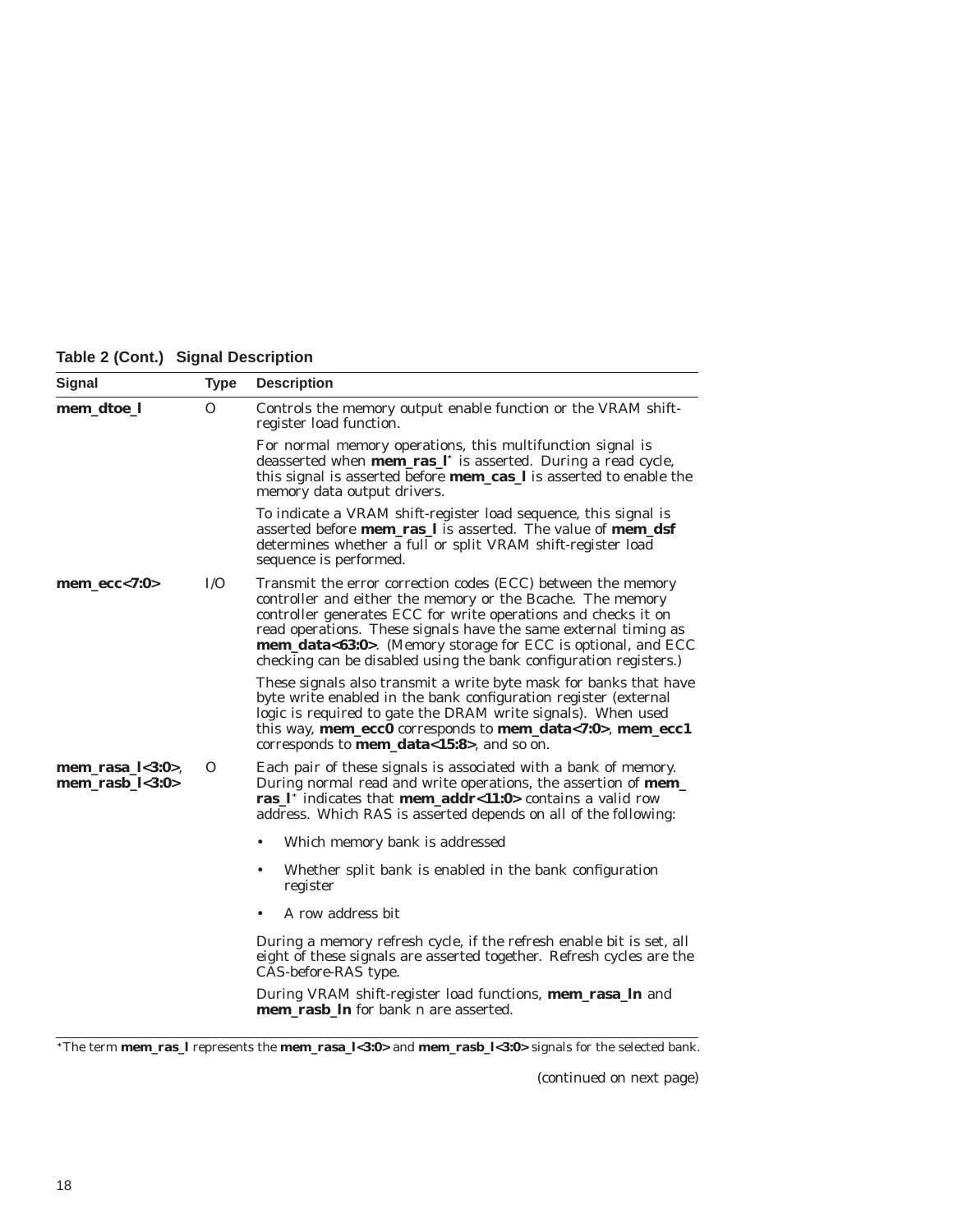| <b>Signal</b>               | <b>Type</b> | <b>Description</b>                                                                                                                                                                                                                                                                                                                                                                                                                            |
|-----------------------------|-------------|-----------------------------------------------------------------------------------------------------------------------------------------------------------------------------------------------------------------------------------------------------------------------------------------------------------------------------------------------------------------------------------------------------------------------------------------------|
| mem_rd_oe                   | 0           | Enables an optional, external, memory transceiver to drive<br>data from the memory parts onto mem_data<63:0> and<br>mem_ecc<7:0>. It is asserted during read cycles when mem_cas_l<br>is asserted. This signal should be ignored if a transceiver is not<br>used.                                                                                                                                                                             |
| memreq_l                    | T           | This PCI sideband signal is synchronous with <b>pci_clk_in</b> . When<br>the IOC samples this signal asserted, it arbitrates (internal to the<br>21066) for access to memory. When arbitration to memory has been<br>won, the IOC asserts memack 1.                                                                                                                                                                                           |
| mem_write_l                 | 0           | Provides read and write control for memory and enables loading<br>of the write-per-bit mask. For write operations, mem_write_l<br>is asserted before <b>mem_cas_l</b> is asserted; for read operations,<br><b>mem_write_I</b> is deasserted before <b>mem_cas_I</b> is asserted. The<br>write-per-bit function is activated when <b>mem_write_l</b> is asserted<br>before <b>mem ras</b> l <sup>*</sup> .                                     |
| mem_wr_oe_l                 | 0           | Enables an optional, external, memory transceiver to drive data<br>from <b>mem_data&lt;63:0&gt;</b> and <b>mem_ecc&lt;7:0&gt;</b> to the memory parts.<br>It is asserted during write cycles when <b>mem_data&lt;63:0&gt;</b> is driven.<br>This pin should be ignored if a transceiver is not used.                                                                                                                                          |
| par                         | I/O         | This PCI signal is the even parity bit for <b>ad</b> <31:0> and<br>c be $1 < 3:0>$ .                                                                                                                                                                                                                                                                                                                                                          |
| pci_clk_in                  | I           | Provides timing for all transactions on the PCI. All of the IOC's<br>PCI signals except rst_I are synchronous with this signal. Inputs<br>are sampled on, and outputs change state as a result of the rising<br>edge of this signal.                                                                                                                                                                                                          |
| perr_l                      | I/O         | This PCI signal is asserted when a data parity error has been<br>detected.                                                                                                                                                                                                                                                                                                                                                                    |
| pll_bypass                  | I           | Asserted when the external clock input pll_clk_in directly drives<br>the internal logic, and the internal clock and external reference<br>frequencies are equal.                                                                                                                                                                                                                                                                              |
| pll_clk_in,<br>pll_clk_in_l | I           | For normal operation, a low-speed (less than 50 MHz), single-ended<br>clock and an appropriate reference or bias voltage are supplied to<br><b>pll_clk_in</b> and <b>pll_clk_in_l</b> , respectively.<br>To minimize jitter induced by module and package noise, a high-<br>speed (greater than 50 MHz) differential reference clock (logically<br>complementary, nominal square waves) is supplied to <b>pll_clk_in</b><br>and pll_clk_in_l. |
|                             |             |                                                                                                                                                                                                                                                                                                                                                                                                                                               |

**Table 2 (Cont.) Signal Description**

The term **mem\_ras\_l** represents the **mem\_rasa\_l<3:0>** and **mem\_rasb\_l<3:0>** signals for the selected bank.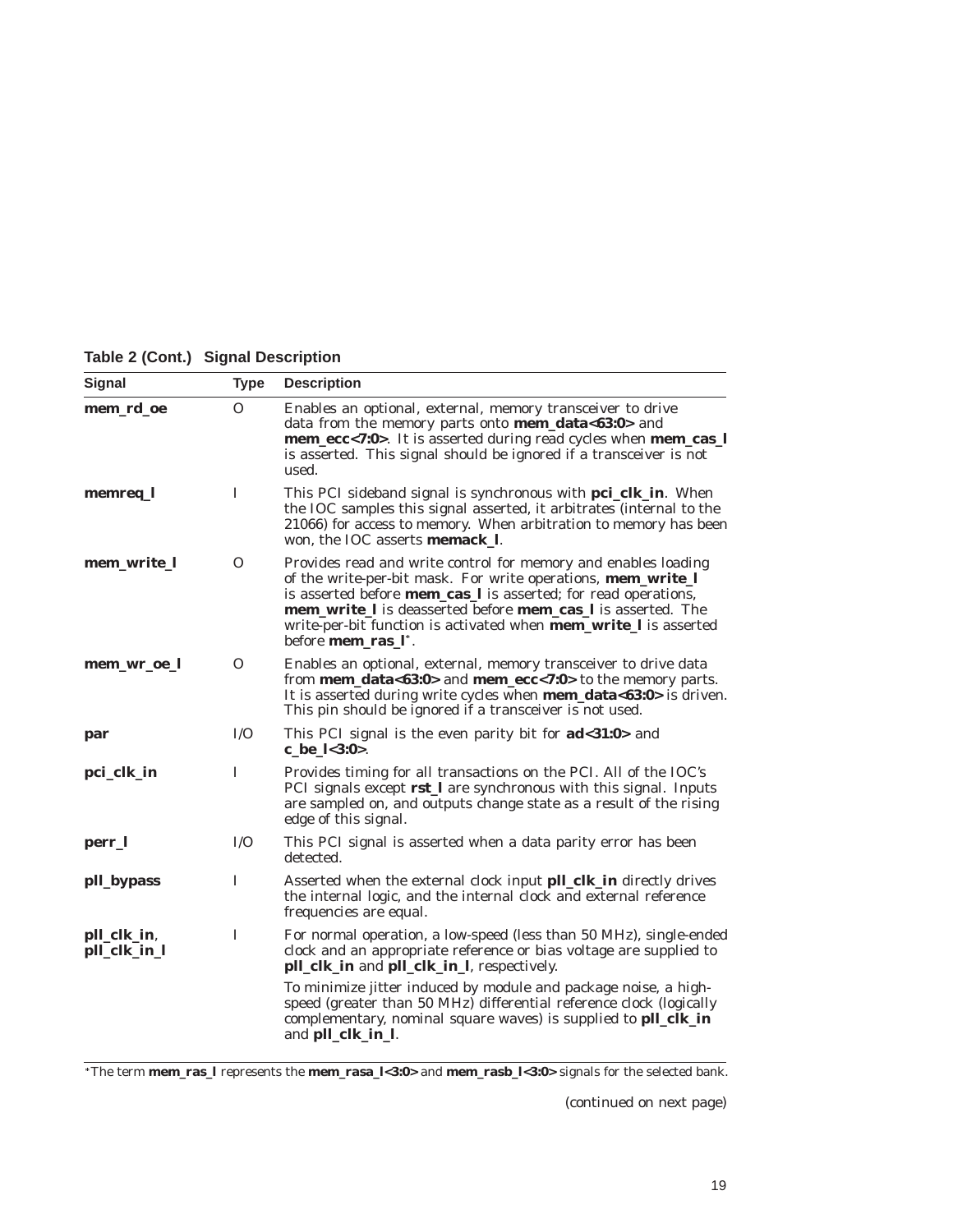|  | Table 2 (Cont.) Signal Description |
|--|------------------------------------|
|  |                                    |

| <b>Signal</b> | <b>Type</b> | <b>Description</b>                                                                                                                                                                                                                                                                                                                                                                           |
|---------------|-------------|----------------------------------------------------------------------------------------------------------------------------------------------------------------------------------------------------------------------------------------------------------------------------------------------------------------------------------------------------------------------------------------------|
| pll_filter    | I           | A capacitor connected between this signal and Vss maintains<br>stable operation by setting the correct feedback-loop time constant.<br>The time constant regulates the speed with which the phased-<br>locked loop (PLL) responds to changes in frequency or operating<br>conditions.                                                                                                        |
| pll_i_ref     | I           | The constant current flowing in a resistor connected between this<br>signal and Vss is the reference for analog PLL circuits. It reduces<br>the variations in the speed of CMOS devices over a wide range of<br>process and operating conditions.                                                                                                                                            |
| pll_5v        | I           | This <i>clean</i> +5-V signal is regulated internally to source the<br>nominal +3.3 V used by the PLL and associated logic. This on-<br>chip isolation is necessary to reduce phase jitter. Connect 5-V<br>decoupling capacitors as close as possible to this pin and the Vss<br>pins.                                                                                                       |
| req_l         | 0           | Asserted by the CPU when it needs to initiate a PCI transfer.<br>External arbitration logic is required.                                                                                                                                                                                                                                                                                     |
| reset_in_l    | I           | Master reset input for the 21066; should be asserted when power is<br>first applied to the chip. When it is asserted, certain internal chip<br>logic is immediately initialized (some internal state is not reset and<br>must be handled by software when the chip boots). Internal chip<br>activity starts 31 cycles after reset_in_l is negated in synchronism<br>with the internal clock. |
| rst 1         | 0           | PCI reset signal generated by the CPU. The RST bit in the IOC<br>PCI soft reset register allows this signal to be asserted under<br>software control. This signal is automatically asserted when<br>reset_in_l is asserted.                                                                                                                                                                  |
| sromclk       | $\Omega$    | SROM clock signal when <b>sromoe</b> I is asserted. When <b>sromoe</b> I is<br>not asserted, this is software-controlled serial port output data.                                                                                                                                                                                                                                            |
| sromd         | I           | SROM data when <b>sromoe_l</b> is asserted. When <b>sromoe_l</b> is not<br>asserted, this is software-controlled serial port input data.                                                                                                                                                                                                                                                     |
| sromoe_l      | 0           | Asserted after reset in 1 is asserted, and enables the SROM for<br>initialization. Following initialization, this signal is deasserted,<br>enabling the SROM port to be used as a software-controlled serial<br>port.                                                                                                                                                                        |
| stop_l        | I/O         | The target of a PCI transaction drives this signal to request that<br>the initiator stop the current transaction.                                                                                                                                                                                                                                                                            |
| tck           | I           | JTAG boundary scan clock.                                                                                                                                                                                                                                                                                                                                                                    |
| tdi           | I           | JTAG serial boundary scan data-in signal.                                                                                                                                                                                                                                                                                                                                                    |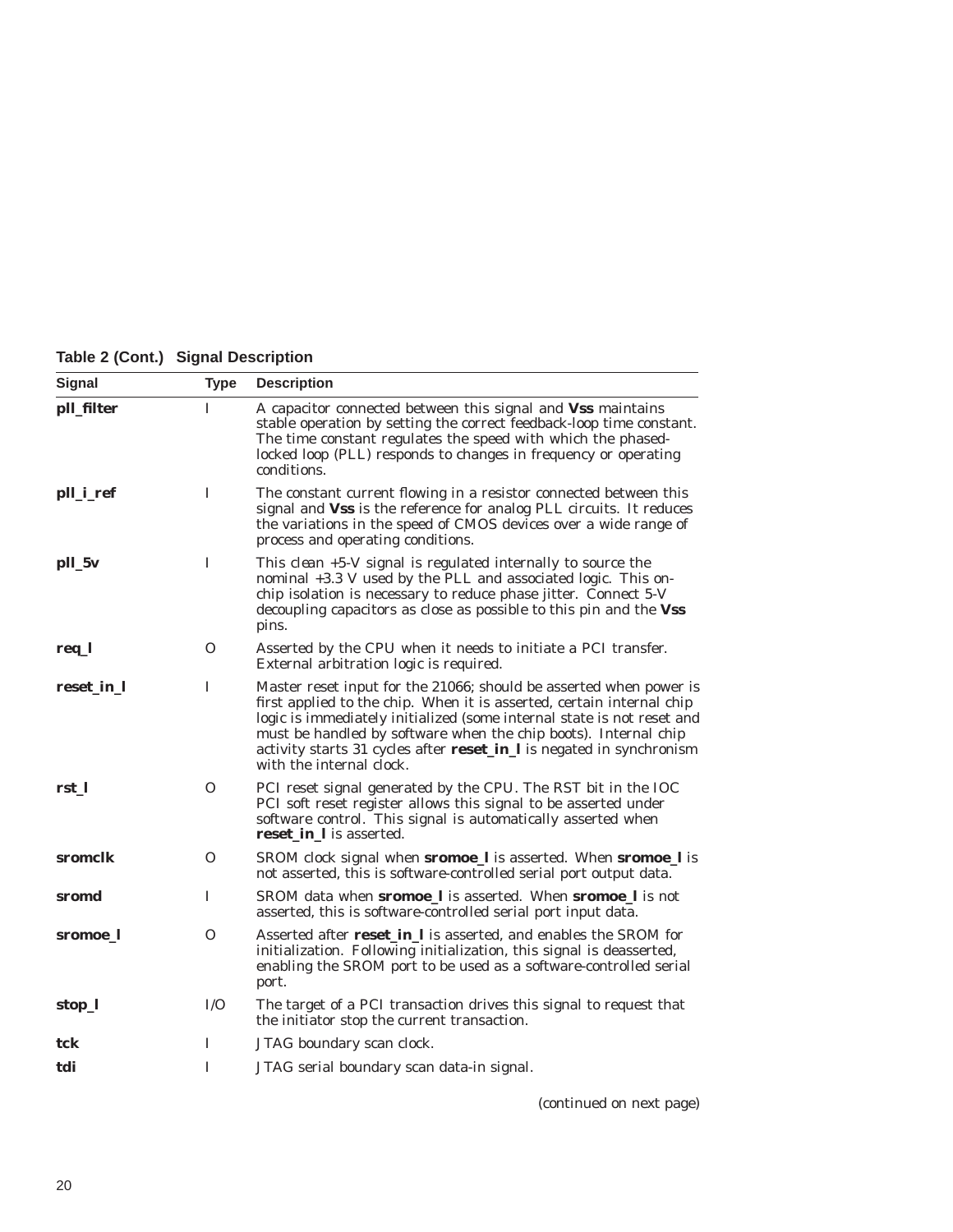**Table 2 (Cont.) Signal Description**

| <b>Signal</b> | <b>Type</b>  | <b>Description</b>                                                                                                                                                                                                                                                                                                                                                                                                                                                           |
|---------------|--------------|------------------------------------------------------------------------------------------------------------------------------------------------------------------------------------------------------------------------------------------------------------------------------------------------------------------------------------------------------------------------------------------------------------------------------------------------------------------------------|
| tdo           | $\mathbf{O}$ | JTAG serial boundary scan data-out signal.                                                                                                                                                                                                                                                                                                                                                                                                                                   |
| test_clk_out  | $\Omega$     | An output reference clock to be used only for testing the 21066.<br>Its rising edge into a 40-pF load nominally coincides with the start<br>of an internal microcycle. The relationship between this signal<br>and <b>pll_clk_in</b> can be determined following the second negation of<br><b>reset_in_l</b> after power is turned on or the clock frequency ratio is<br>changed. This pin should not be used to drive module-level logic.                                   |
|               |              | For the 21066A, when <b>pll_bypass</b> = 0, <b>test_clk_out</b> is the internal<br>clock divided by 4; when $\text{pll\_bypass} = 1$ , $\text{test\_clk\_out}$ imitates<br>the internal clock.                                                                                                                                                                                                                                                                               |
| tms           | 1            | JTAG test mode select signal.                                                                                                                                                                                                                                                                                                                                                                                                                                                |
| trdy_l        | I/O          | Asserted by the target of a PCI transaction to indicate that it can<br>complete the current data phase of a PCI transaction. During<br>a read cycle, this signal is asserted to indicate that the selected<br>device is driving valid data onto ad<31:0>. During a write cycle,<br>this signal is asserted to indicate that the selected device is ready<br>to accept write data. The current data phase completes when both<br>trdy_I and irdy_I are asserted when sampled. |
| trst_l        | I            | JTAG test access port (TAP) reset signal. This signal must be<br>asserted during power-up, to select standard SROM initialization<br>of Icache. It may be left continuously asserted if no other JTAG<br>functions need to be exercised.                                                                                                                                                                                                                                     |
| vframe 1      | I            | When this signal is asserted, the memory controller uses the video<br>and graphics control register fields to:                                                                                                                                                                                                                                                                                                                                                               |
|               |              | 1. Reload the video display pointer with the start-of-video-frame<br>value.                                                                                                                                                                                                                                                                                                                                                                                                  |
|               |              | 2.<br>Perform a full VRAM shift-register load cycle to the bank<br>selected by the start-of-video-frame value.                                                                                                                                                                                                                                                                                                                                                               |
|               |              | 3.<br>Increment the video display pointer twice, as specified by the<br>address increment value.                                                                                                                                                                                                                                                                                                                                                                             |
|               |              |                                                                                                                                                                                                                                                                                                                                                                                                                                                                              |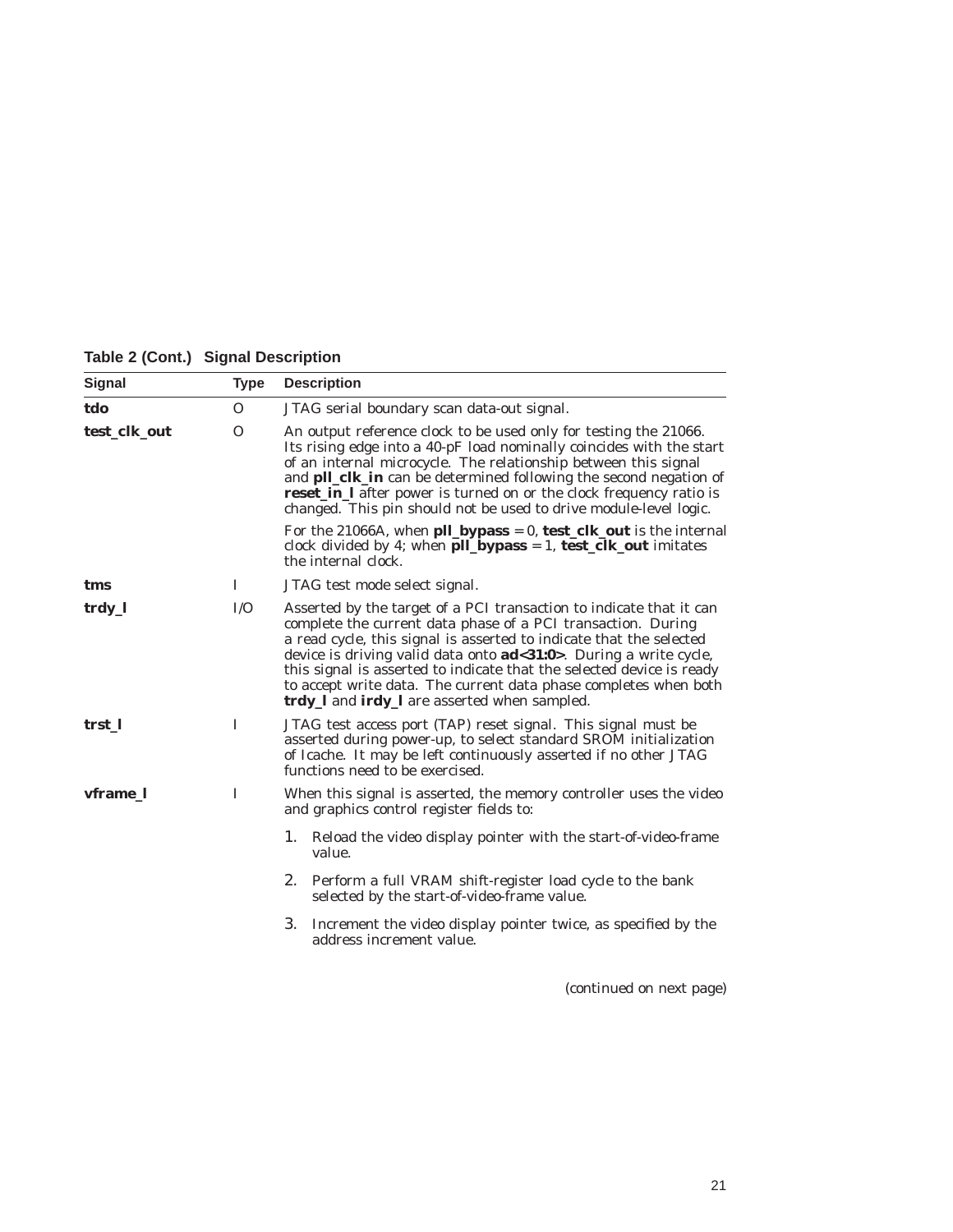**Table 2 (Cont.) Signal Description**

| Signal     | Type | <b>Description</b>                                                                                             |
|------------|------|----------------------------------------------------------------------------------------------------------------|
| vrefresh 1 |      | When this signal is asserted, the memory controller uses the video<br>and graphics control register fields to: |
|            |      | 1. Perform a split VRAM shift-register load cycle to the bank<br>selected by the start-of-video-frame value.   |
|            |      | 2. Increment the video display pointer once as specified by the<br>address increment value.                    |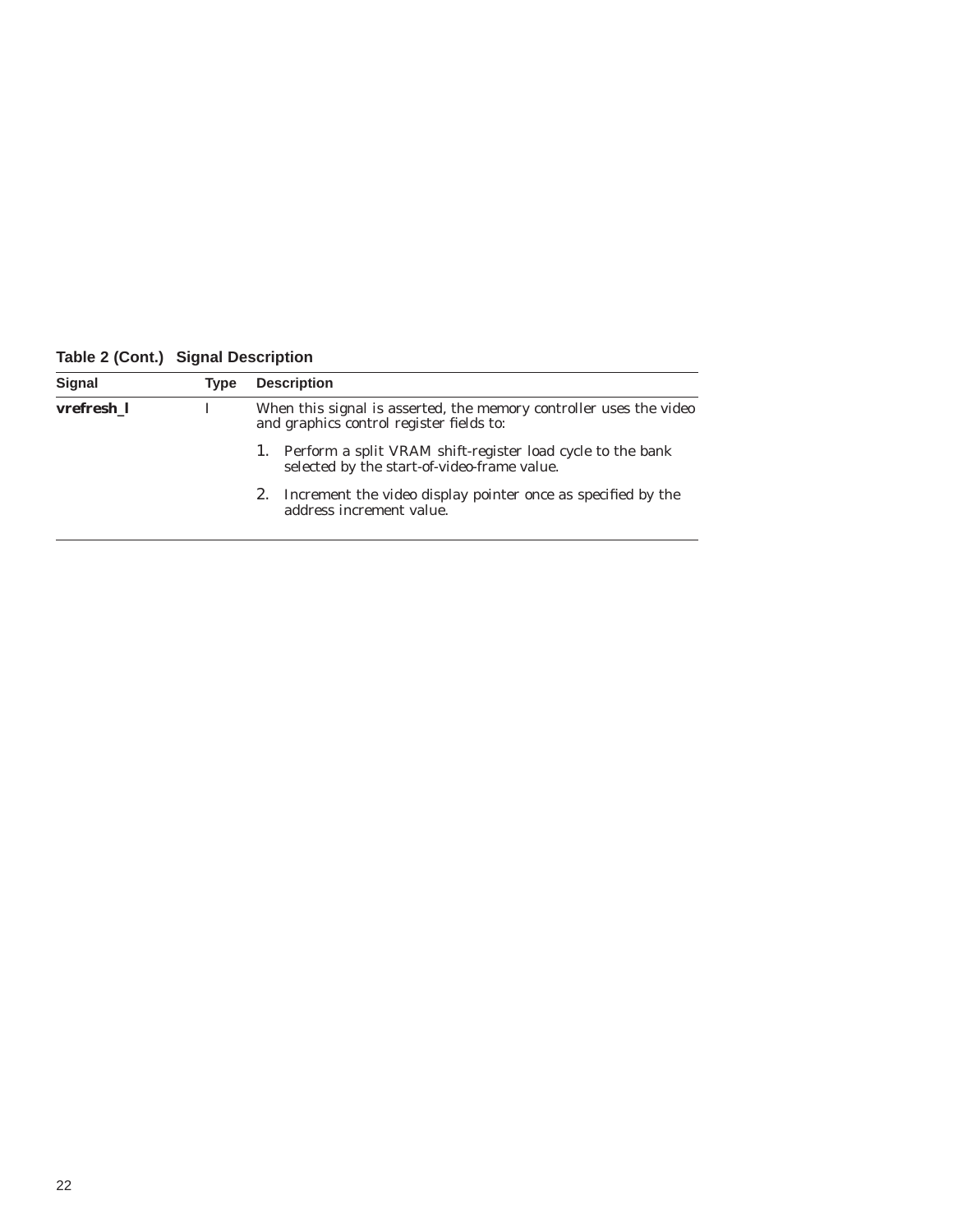### **2.3 Quick Reference to Signals by Function and Direction**

Table 3 provides a quick reference to the signals, grouped by function.

| <b>Name</b>                                        | Qty            | <b>Type</b>  | <b>Purpose</b>                                                  | <b>Value at Reset</b> |
|----------------------------------------------------|----------------|--------------|-----------------------------------------------------------------|-----------------------|
| <b>Memory Controller Signals</b>                   |                |              |                                                                 |                       |
| $bc_{cs}$                                          | 1              | $\Omega$     | Bcache chip select                                              | Driven, asserted      |
| bc_dirty                                           | 1              | I/O          | Bcache valid                                                    | <b>Tristate</b>       |
| $bc\_idx\_tag<4:0>$                                | $\overline{5}$ | I/O          | Bcache index or tag                                             | <b>Tristate</b>       |
| bc_index                                           | 1              | $\Omega$     | Bcache index (bit 12)                                           | Driven, UNDEFINED     |
| bc_oe_l                                            | 1              | $\Omega$     | Bcache output enable                                            | Driven. asserted      |
| bc_parity                                          | 1              | I/O          | Bcache tag parity                                               | <b>Tristate</b>       |
| $bc\_tag < 7:0>$                                   | 8              | I/O          | Bcache tag                                                      | <b>Tristate</b>       |
| bc_we_l                                            | 1              | $\Omega$     | Bcache write-enable                                             | Driven. deasserted    |
| mem addr< $11:0>$                                  | 12             | $\Omega$     | Row/column address, Bcache<br>index                             | Driven, UNDEFINED     |
| mem_cas_l                                          | $\mathbf{1}$   | $\Omega$     | Column address strobe                                           | Driven, deasserted    |
| mem data< $63:0>$                                  | 64             | I/O          | Memory/Bcache data                                              | <b>Tristate</b>       |
| mem dsf                                            | 1              | $\Omega$     | Disable special function                                        | Driven. deasserted    |
| mem_dtoe_l                                         | 1              | $\Omega$     | Data transfer/output enable                                     | Driven, deasserted    |
| $mem\_ecc<7:0>$                                    | 8              | I/O          | Memory/Bcache error correction<br>code                          | <b>Tristate</b>       |
| $mem\_rasa_l < 3:0>$<br>mem rasb $\frac{1}{3}$ :0> | 8              | $\Omega$     | Row address strobes                                             | Driven, deasserted    |
| mem_rd_oe                                          | 1              | $\Omega$     | Memory read transceiver output<br>enable                        | Driven, deasserted    |
| mem_write_l                                        | $\mathbf{1}$   | $\Omega$     | Write-enable                                                    | Driven, deasserted    |
| mem_wr_oe_l                                        | 1              | $\Omega$     | Memory write transceiver output<br>enable                       | Driven, asserted      |
| vframe_l                                           | 1              | $\mathbf{I}$ | Load video display pointer and<br>load VRAM shift register      | $NA^*$                |
| vrefresh_1                                         | $\mathbf{1}$   | $\mathbf{I}$ | Increment video display pointer<br>and load VRAM shift register | $NA^*$                |

**Table 3 Signals by Function**

 $N_A = not applicable$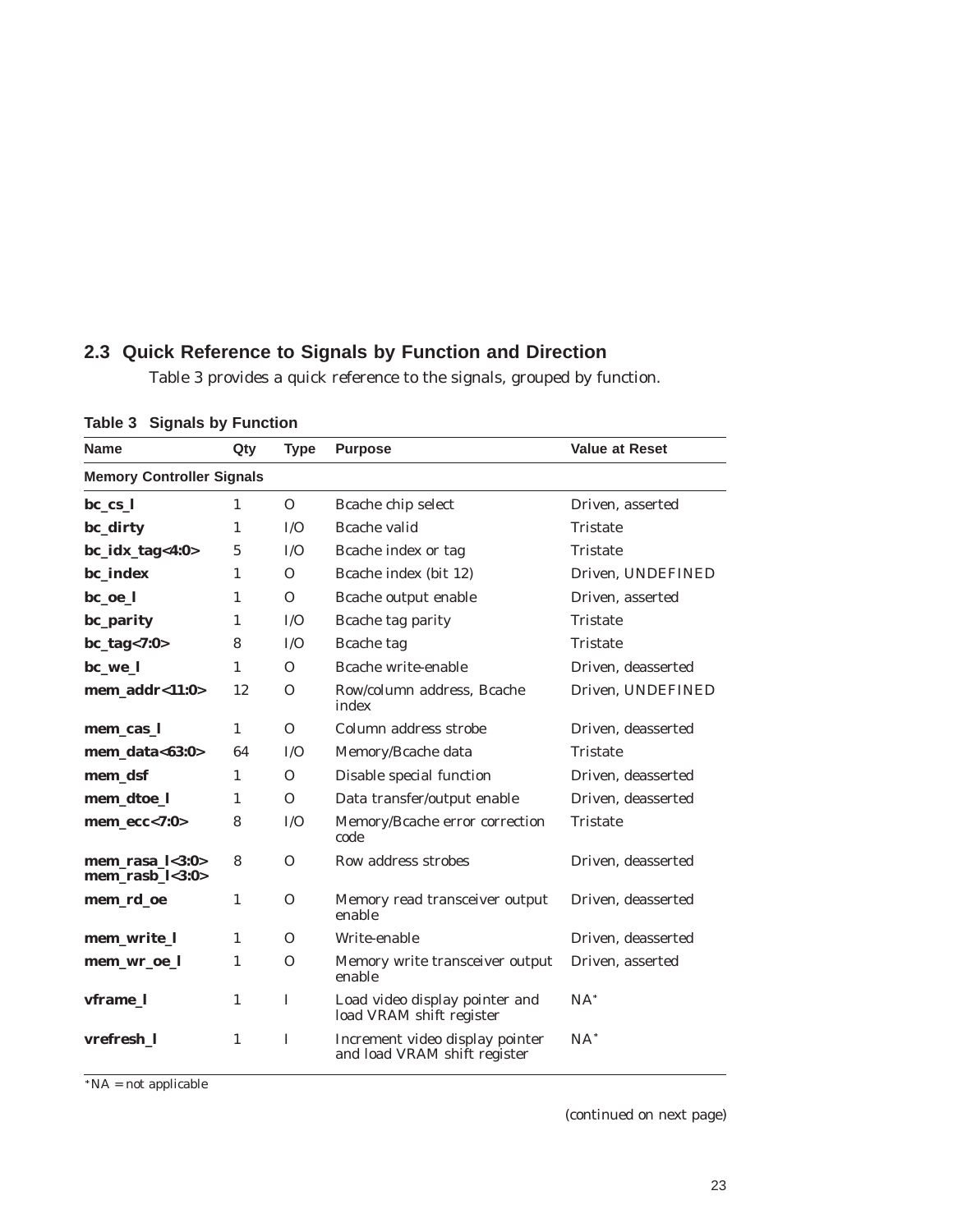| <b>Name</b>          | Qty          | <b>Type</b>  | <b>Purpose</b>                                    | <b>Value at Reset</b>                                                        |
|----------------------|--------------|--------------|---------------------------------------------------|------------------------------------------------------------------------------|
| <b>PCI Signals</b>   |              |              |                                                   |                                                                              |
| ad < 31:0>           | 32           | I/O          | PCI multiplexed address and<br>data bus           | Tristate when gnt_l is<br>deasserted; otherwise.<br><b>UNDEFINED</b>         |
| c_be_l<3:0>          | 4            | I/O          | PCI multiplexed cycle command<br>and byte enables | Tristate when gnt_l is<br>deasserted; otherwise,<br><b>UNDEFINED</b>         |
| devsel_l             | $\mathbf{1}$ | I/O          | PCI device select                                 | Tristate                                                                     |
| frame_l              | 1            | I/O          | PCI cycle frame                                   | Tristate                                                                     |
| gnt_l                | 1            | $\mathbf I$  | PCI bus grant                                     | $NA^*$                                                                       |
| irdy_l               | $\mathbf{1}$ | I/O          | PCI initiator ready                               | Tristate                                                                     |
| lock_l               | $\mathbf{1}$ | L            | PCI lock                                          | $NA*$                                                                        |
| memack_l             | 1            | $\Omega$     | Grant for IOC access to 21066<br>memory           | Tristate                                                                     |
| memreq_l             | 1            | I            | Request for IOC access to 21066<br>memory         | $NA^*$                                                                       |
| par                  | 1            | I/O          | PCI even parity bit                               | Tristate when <b>gnt</b> _l is<br>deasserted; otherwise,<br><b>UNDEFINED</b> |
| pci_clk_in           | 1            | Ι.           | PCI clock input                                   | $NA^*$                                                                       |
| perr_l               | $\mathbf{1}$ | I/O          | PCI parity error                                  | Tristate                                                                     |
| req_l                | 1            | $\Omega$     | PCI bus request                                   | Tristate                                                                     |
| rst                  | $\mathbf{1}$ | $\mathbf{O}$ | PCI reset                                         | Asserted                                                                     |
| stop_l               | 1            | I/O          | PCI target stop                                   | Tristate                                                                     |
| trdy_l               | 1            | I/O          | PCI target ready                                  | Tristate                                                                     |
| <b>Clock Signals</b> |              |              |                                                   |                                                                              |
| pll_bypass           | 1            | I            | PLL bypass select                                 | $NA^*$                                                                       |
| pll_clk_in           | 1            | 1            | PLL clock input                                   | $NA^*$                                                                       |
| pll_clk_in_l         | 1            | 1            | PLL clock input low                               | $NA^*$                                                                       |
| pll_i_ref            | $\mathbf{1}$ | I            | PLL reference current                             | $NA^*$                                                                       |

**Table 3 (Cont.) Signals by Function**

 $N_A = not applicable$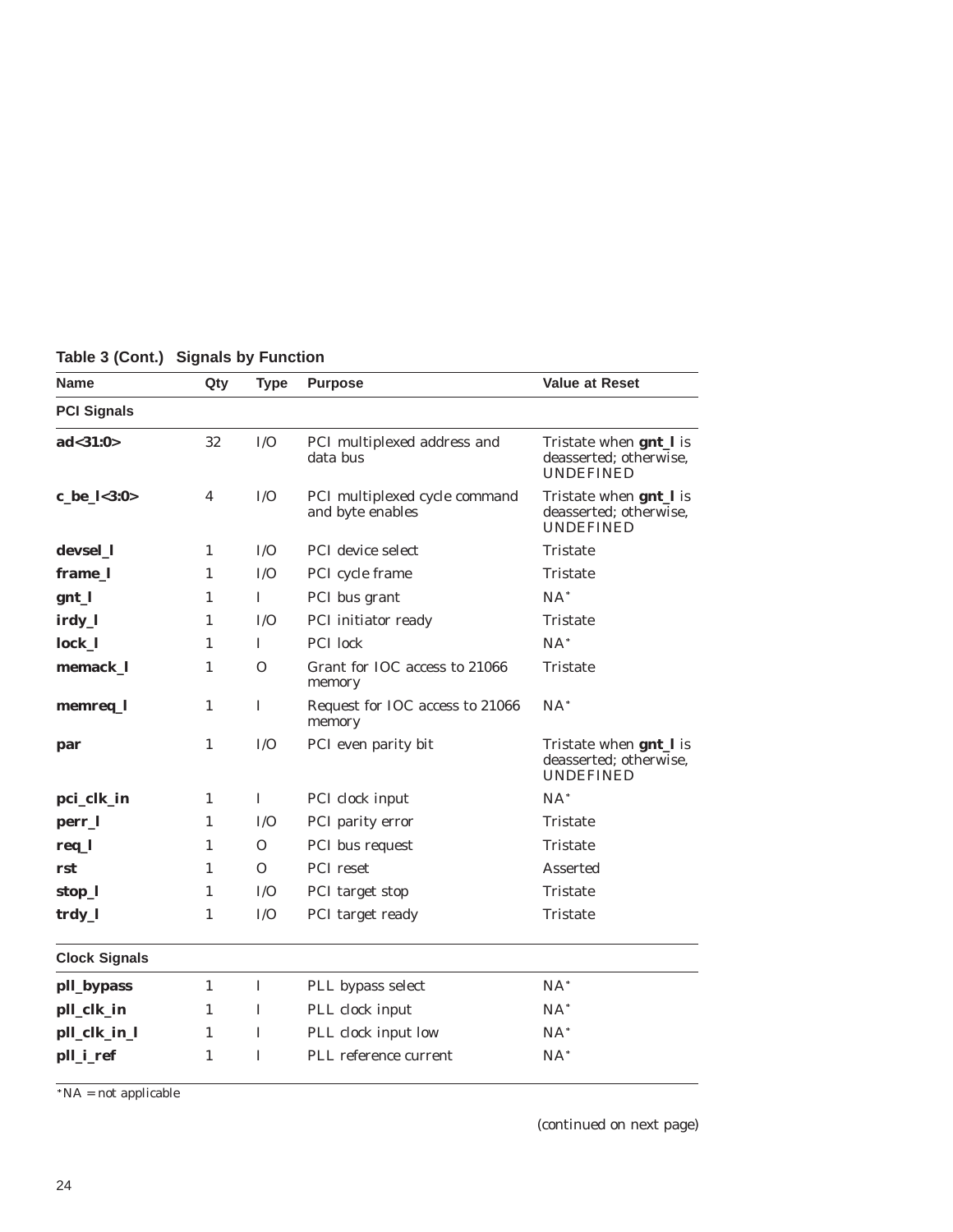| <b>Name</b>                                      | Qty          | <b>Type</b>  | <b>Purpose</b>                        | <b>Value at Reset</b>                                                                          |
|--------------------------------------------------|--------------|--------------|---------------------------------------|------------------------------------------------------------------------------------------------|
| <b>Clock Signals</b>                             |              |              |                                       |                                                                                                |
| pll_filter                                       | $\mathbf{1}$ | $\mathbf{I}$ | PLL low-pass filter capacitor         | $NA^*$                                                                                         |
| pll_5v                                           | $\mathbf{1}$ | L            | PLL voltage supply                    | $NA^*$                                                                                         |
| reset_in_l                                       | $\mathbf{1}$ | Ι.           | Master reset input                    | $NA^*$                                                                                         |
| test_clk_out                                     | $\mathbf{1}$ | $\Omega$     | Output clock                          | Driven, clocking                                                                               |
| <b>JTAG Signals</b>                              |              |              |                                       |                                                                                                |
| tck                                              | 1            | L            | JTAG boundary scan clock              | $NA^*$                                                                                         |
| tdi                                              | $\mathbf{1}$ | I            | JTAG serial boundary scan data<br>in  | $NA^*$                                                                                         |
| tdo                                              | $\mathbf{1}$ | $\Omega$     | JTAG serial boundary scan data<br>out | Determined by the<br>state of the JTAG<br>controller                                           |
| tms                                              | 1            | L            | <b>JTAG</b> test mode select          | $NA^*$                                                                                         |
| trst 1                                           | 1            | $\mathbf I$  | <b>JTAG TAP reset</b>                 | $NA^*$                                                                                         |
| Interrupt, SROM Interface, and instr_ref Signals |              |              |                                       |                                                                                                |
| instr_ref                                        | $\mathbf{1}$ | $\Omega$     | Istream or Dstream reference          | If <b>lock_l</b> is deasserted<br>and the mode is<br>PCI_SYNC_MODE,<br>this pin is driven with |
|                                                  |              |              |                                       | pci_clk_in; otherwise,<br>this pin is driven with<br>the chip internal clock                   |
|                                                  | 3            | $\mathbf I$  | External interrupt request            | $NA^*$                                                                                         |
|                                                  | $\mathbf{1}$ | $\Omega$     | SROM clock or transmit serial<br>data | Driven high                                                                                    |
| irq<2:0><br>sromclk<br>sromd                     | $\mathbf{1}$ | $\mathbf I$  | SROM data or receive serial<br>data   | $NA^*$                                                                                         |

**Table 3 (Cont.) Signals by Function**

Table 4 provides a quick reference to the signals, grouped by direction.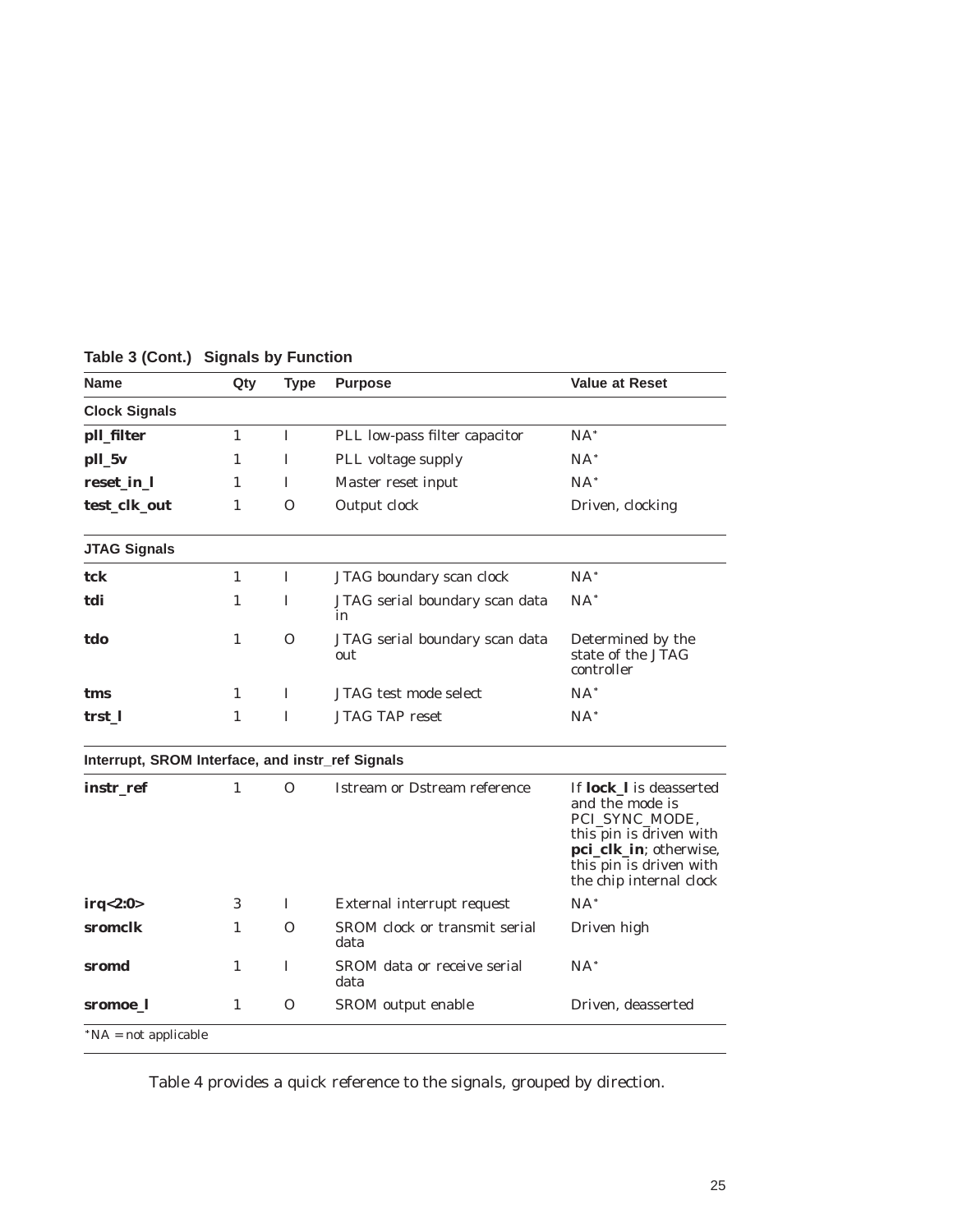| <b>Signal</b>         | <b>Active</b><br>Level | <b>Signal</b>        | <b>Active</b><br>Level | <b>Signal</b>   | <b>Active</b><br>Level |
|-----------------------|------------------------|----------------------|------------------------|-----------------|------------------------|
| <b>Input Signals</b>  |                        |                      |                        |                 |                        |
| gnt_l                 | Low                    | pll_clk_in_l         | Low                    | tck             | High                   |
| irq<2:0>              | High                   | pll_filter           | High                   | tdi             | High                   |
| lock_l                | Low                    | pll_i_ref            | High                   | tms             | High                   |
| memreq_l              | Low                    | pll_5v               | High                   | trst 1          | Low                    |
| pci_clk_in            | High                   | reset_in_l           | Low                    | vframe_l        | Low                    |
| pll_bypass            | High                   | sromd                | High                   | vrefresh_l      | Low                    |
| pll_clk_in            | High                   |                      |                        |                 |                        |
| <b>Output Signals</b> |                        |                      |                        |                 |                        |
| bc_cs_l               | Low                    | mem_cas_l            | Low                    | mem_wr_oe_l     | Low                    |
| bc_index              | High                   | mem_dsf              | High                   | req_l           | Low                    |
| bc_oe_l               | Low                    | mem_dtoe_l           | Low                    | rst_l           | Low                    |
| bc_we_l               | Low                    | $mem\_rasa_l < 3:0>$ | Low                    | sromclk         | High                   |
| instr_ref             | High                   | mem_rasb_l<3:0>      | Low                    | sromoe_l        | Low                    |
| memack_l              | Low                    | mem_rd_oe            | High                   | tdo             | High                   |
| mem_addr<11:0>        | High                   | mem_write_l          | Low                    | test_clk_out    | High                   |
| I/O Signals           |                        |                      |                        |                 |                        |
| ad<31:0>              | High                   | $c_be_l<3:0>$        | Low                    | $mem\_ecc<7:0>$ | High                   |
| bc_dirty              | High                   | devsel_l             | Low                    | par             | High                   |
| bc_idx_tag<4:0>       | High                   | frame_l              | Low                    | perr_l          | Low                    |
| bc_parity             | High                   | irdy_l               | Low                    | stop_l          | Low                    |
| $bc\_tag < 7:0>$      | High                   | mem data< $63:0>$    | High                   | trdy_l          | Low                    |

**Table 4 Signals by Direction**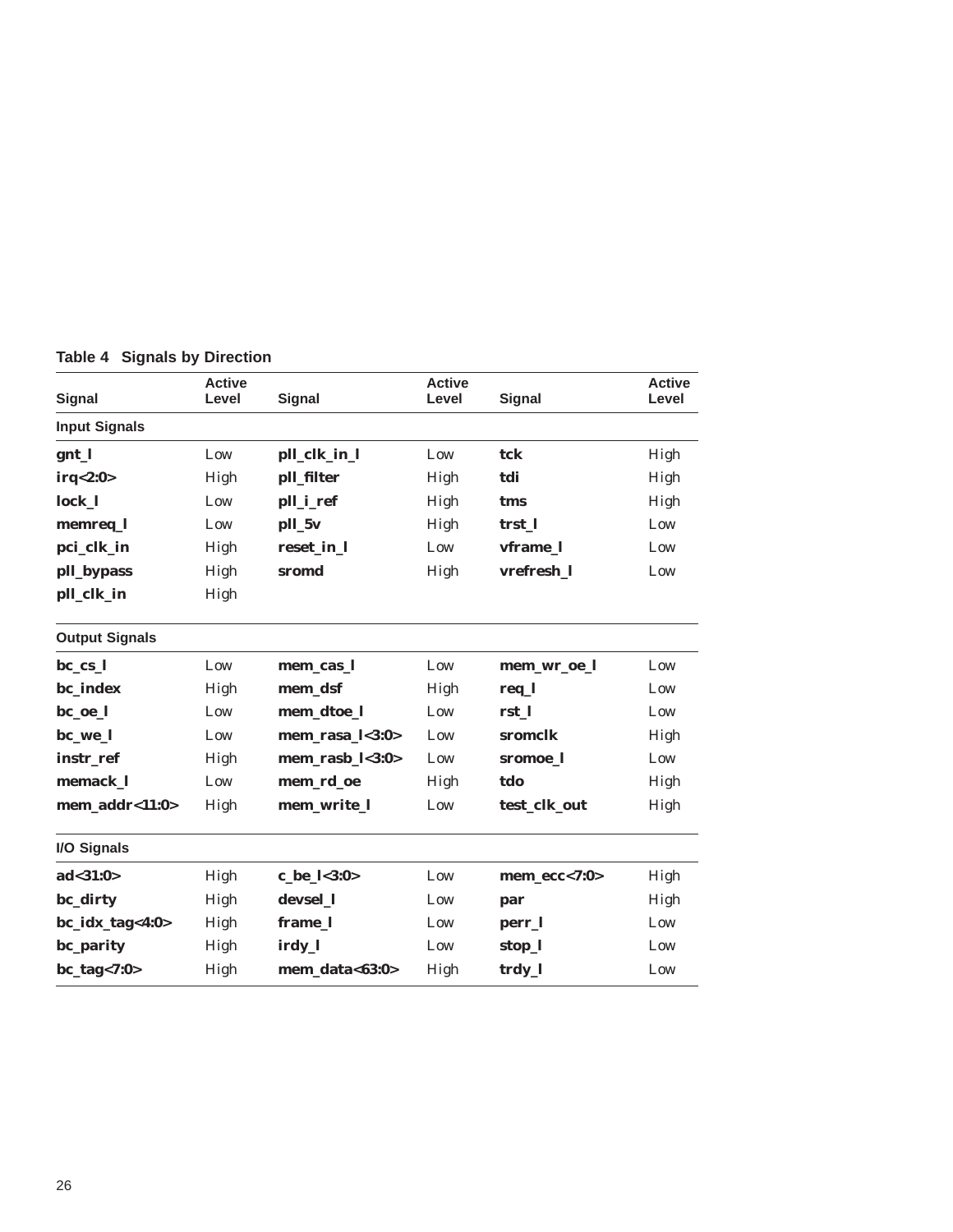## **3 Electrical Specifications**

This section specifies:

- PCI electrical conformance
- Absolute maximum ratings
- Supply current and power dissipation
- Chip power supply sequencing
- dc and ac specifications

#### **3.1 PCI Electrical Specification Conformance**

The 21066 IOC PCI pins conform to the basic set of PCI electrical specifications in the *PCI Local Bus Specification, Revision 2.0,* including:

• Standard signaling

Logic levels follow standard TTL thresholds to accommodate PCI drivers and receivers implemented with existing CMOS and TTL devices and processes.

• 33-10 support

The 21066 supports a 33-MHz interconnection of up to 10 PCI devices.

#### **3.2 Absolute Maximum Ratings**

Table 5 lists the absolute maximum ratings for the 21066. These are stress ratings only; extended exposure to the maximum ratings might affect the reliability of the device.

**Caution** 

Although the 21066 incorporates protective circuitry to resist damage from static electric discharge, Digital recommends avoiding high-static voltages or electric fields.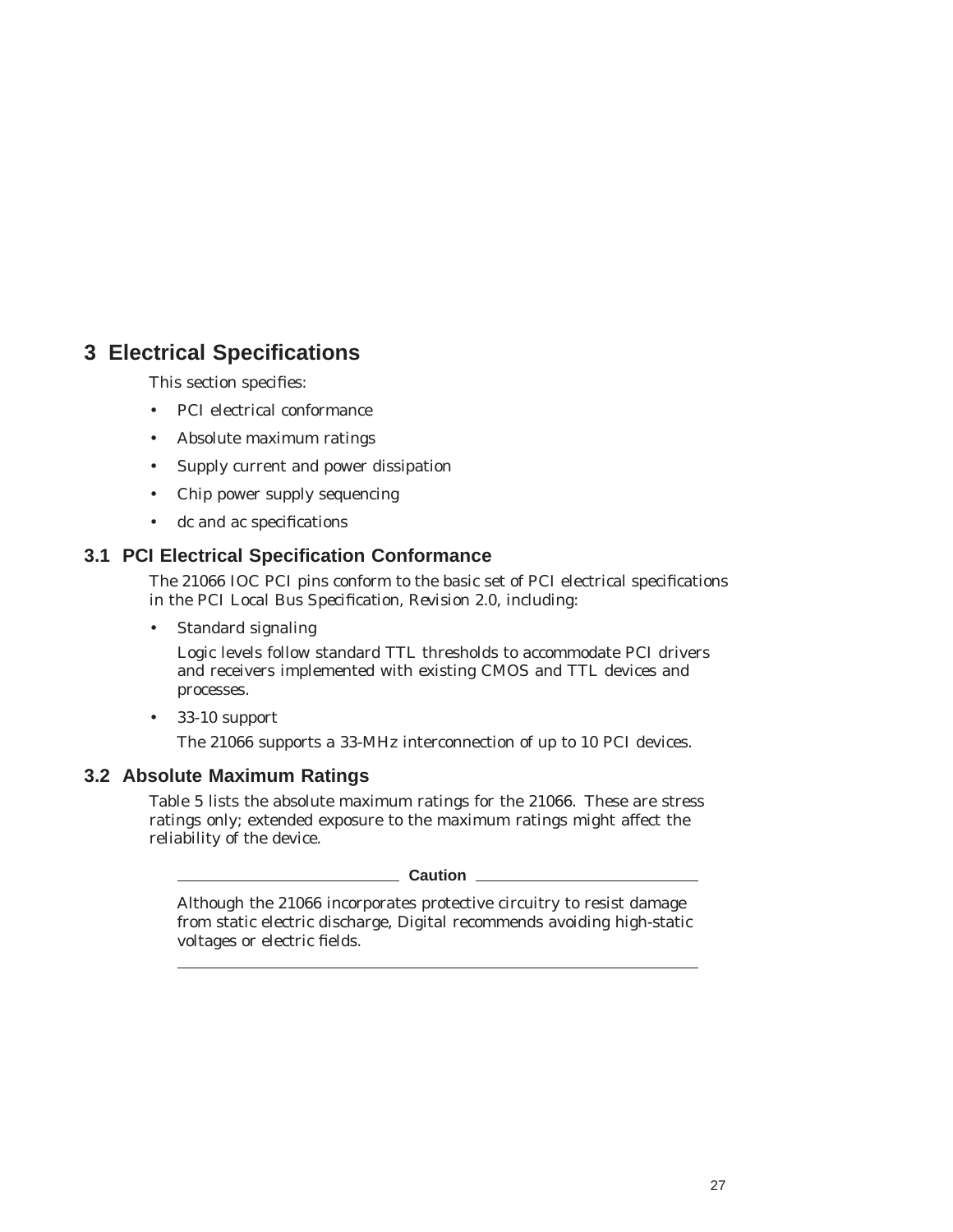| <b>Parameter</b>                | <b>Minimum</b>  | <b>Maximum</b>        |
|---------------------------------|-----------------|-----------------------|
| Storage temperature range       | $-55^{\circ}$ C | $+125^{\circ}$ C      |
| Active temperature range (case) | $0^{\circ}$ C   | ÷                     |
| Supply voltage Vdd              | $-0.5$ V        | 3.6V                  |
| Supply voltage $Vec$ (pll_5v)   | $-0.5$ V        | 5.5 V                 |
| <b>ESD</b> protection voltage   | $NA^*$          | 1500.0 V              |
| Overshoot (5-V-safe pins)       | $NA^*$          | See Notes for Table 6 |
| Overshoot (5-V-nonsafe pins)    | $NA^*$          | See Notes for Table 6 |
| <b>Undershoot</b>               | $NA^*$          | $-1.0$ V              |

**Table 5 Absolute Maximum Ratings**

 $N_A = not applicable$ 

†See Table 15 in Section 5 for maximum case temperatures.

## **3.3 Supply Current and Power Dissipation**

The supply current and power dissipation are as follows:

|                  | <b>Microprocessor</b> |                |                |                |  |  |  |
|------------------|-----------------------|----------------|----------------|----------------|--|--|--|
| <b>Parameter</b> | 21066A-266            | 21066A-233     | 21066-166      | 21066A-100     |  |  |  |
| Idd              | 7.4 A                 | 6.6 A          | 6.1 A          | 3.5A           |  |  |  |
| Power            | 25 W (maximum)        | 23 W (maximum) | 21 W (maximum) | 10 W (maximum) |  |  |  |

#### **Test Conditions**

The supply current and power dissipation test conditions are as follows:

| <b>Parameter</b>                   | <b>Condition</b>                               |
|------------------------------------|------------------------------------------------|
| Package temperature with heat sink | See Table 15 in Section 5 for $T_c$ (maximum). |
| Vdd                                | 3.465 V                                        |
| $pll_5v$                           | 5.250 V                                        |
| Clock frequency                    | 266 MHz/233.33 MHz/166.67 MHz/100 MHz          |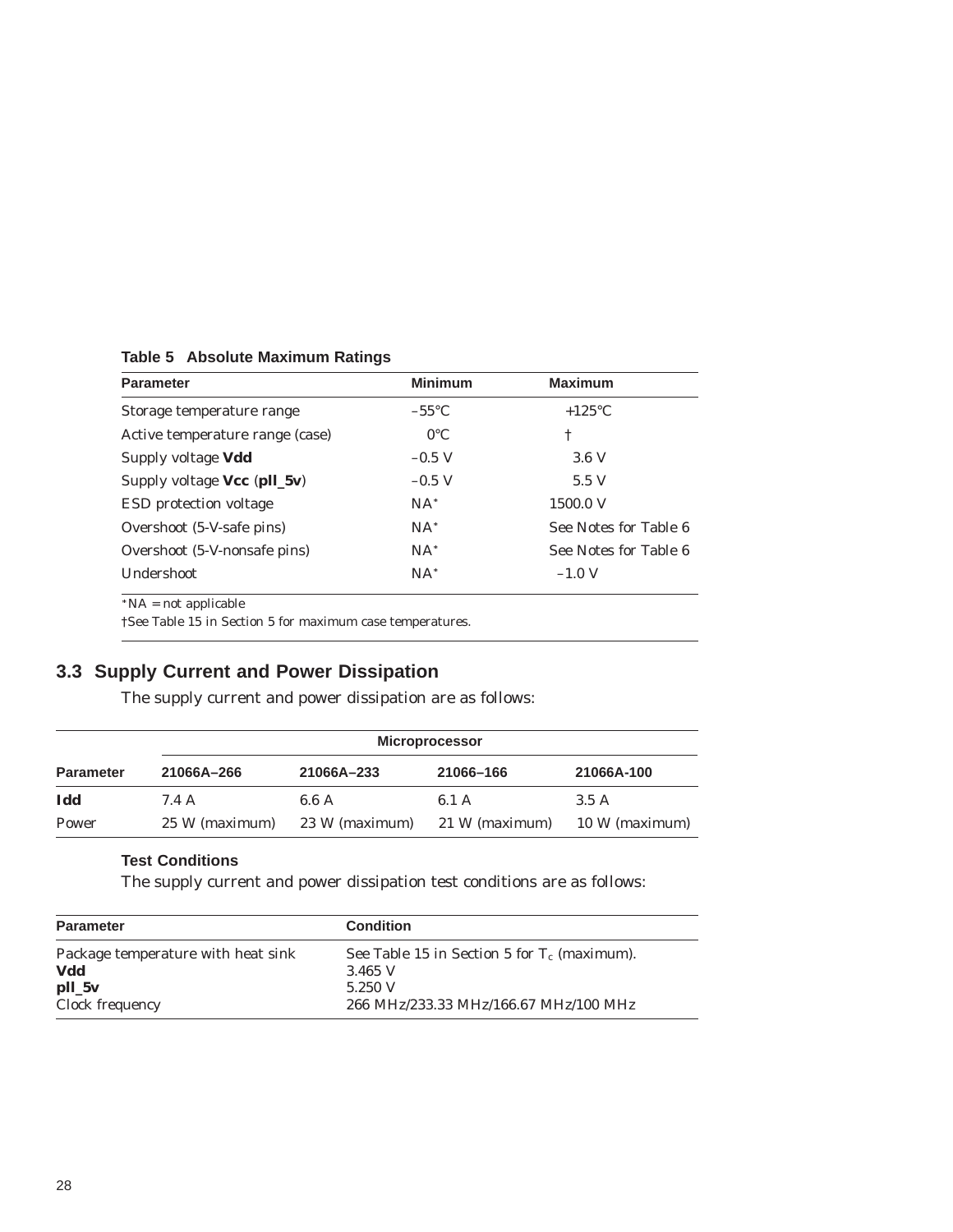#### **3.4 Chip Power Supply Sequencing**

The **Vdd** (3.3-V) and **pll\_5v** (5-V) supply voltages should ramp up and ramp down simultaneously, but the two ramps need not be perfectly aligned. As shown in the following relationship, the rule is that the **pll\_5v** supply must never exceed the value of the **Vdd** supply by more than 3.6 V; that is, **Vdd** cannot be less than ground or more than 3.465 V.

**Vdd**  $\ge$  (**pll\_5v** – 3.6 V) for 0 V  $\le$  **Vdd**  $\le$  3.465 V

This tells us that, when the 5-V supply is 3.6 V or less, the 3.3-V supply can be zero. But after the 5-V supply exceeds 3.6 V, the 3.3-V supply must match the rise in the 5-V supply, volt for volt. For example, when the 5-V supply reaches 4.5 V, the 3.3-V supply must be 0.9 V or more  $(4.5 - 3.6 = 0.9)$ .

The ramp rates of the two supplies are not part of the equation and only the difference in voltages need be considered. However, power supplies with long ramp rates (several tens of milliseconds or longer) should be avoided because such slow ramp rates are likely to cause excessive die heating.

If the 3.3-V supply ramps up before the 5-V supply, there are no voltagedifferential restrictions and the value of the 3.3-V supply can lead the value of the 5-V supply by any amount. However, because die power dissipation is high in the absence of clocks, and the phase-locked loop (PLL) that generates the clocks runs on 5 V, timing is restricted.

On power-up, if the **Vdd** supply leads the **pll\_5v** supply, the **pll\_5v** supply must reach 4.5 V no more than 1 second after the **Vdd** supply has reached 2 V. Generally, there is no problem during power-down provided that the clocks are stopped for no longer than 1 second while the 3.3-V supply remains applied. This power-down timing restriction can be satisfied by ensuring that the value of the **Vdd** supply will be 2 V or less within 1 second after the value of the **pll\_5v** supply is less than 3 V.

Because the rules for the **Vdd** supply leading the **pll\_5v** supply are more difficult to implement, Digital recommends that the **pll\_5v** supply be applied and removed before the **Vdd** supply according to the guidelines in this section.

The **pll\_5v** pin must be connected directly to a 5-V supply if either the 5-V PCI clamps or the PLL are used.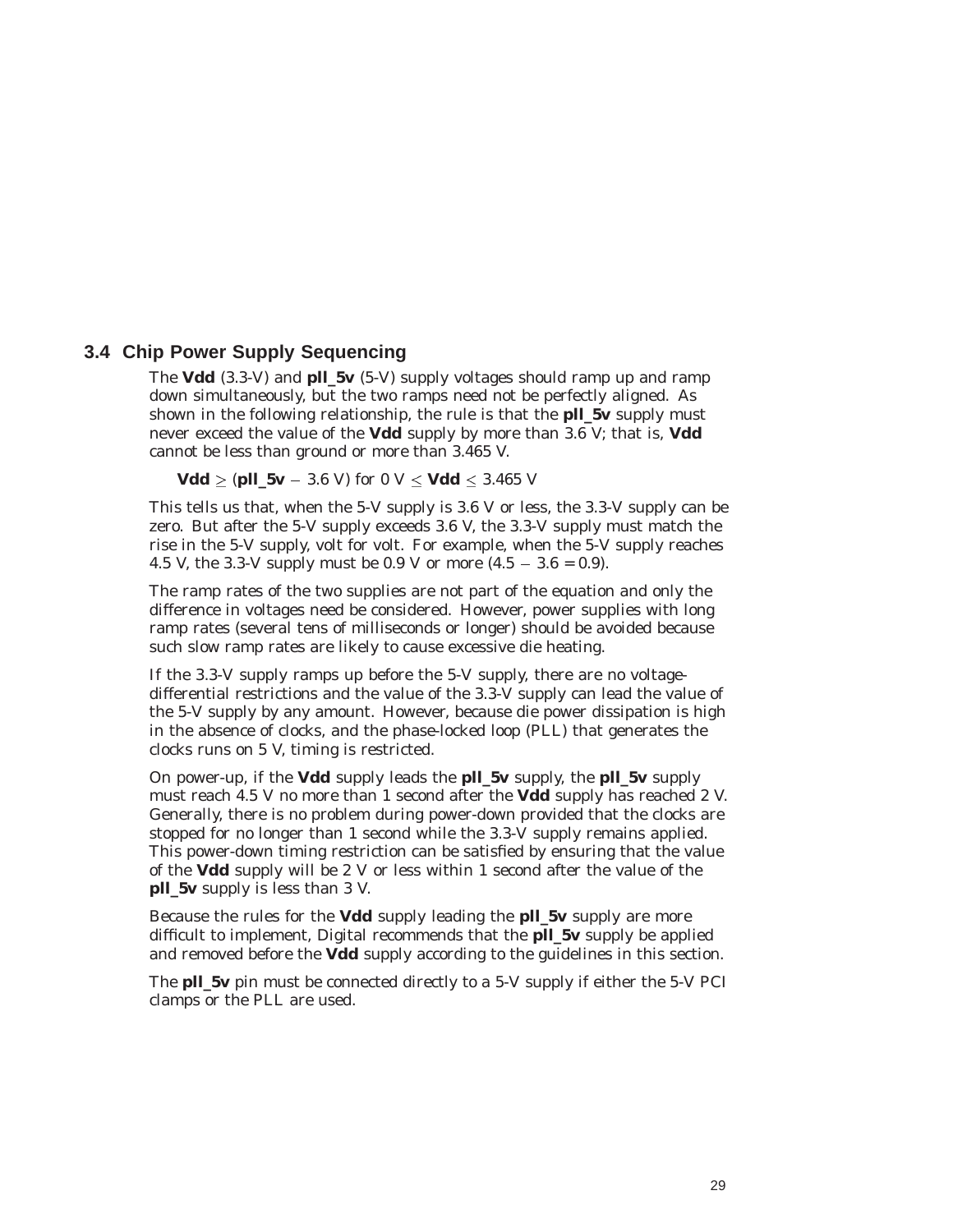### **3.5 dc Specifications**

Table 6 lists the pin characteristics.

#### **Table 6 Pin Characteristics**

| <b>Signals</b>    | <b>Type</b>  | <b>Notes</b>   | Internal*<br>Pull-Up or<br><b>Pull-Down</b> | <b>Signals</b> | <b>Type</b> | <b>Notes</b>             | Internal*<br>Pull-Up or<br><b>Pull-Down</b> |
|-------------------|--------------|----------------|---------------------------------------------|----------------|-------------|--------------------------|---------------------------------------------|
| mem_data<63:0>    | I/O          | 1              | Pull-down                                   | perr_l         | I/O         | 1                        |                                             |
| $mem\_ecc < 7:0>$ | I/O          | 1              | Pull-down                                   | devsel 1       | I/O         | 1                        | $\overline{\phantom{0}}$                    |
| mem_addr<11:0>    | $\Omega$     | $\overline{2}$ |                                             | req_l†         | $\Omega$    | $\overline{2}$           |                                             |
| mem_write_l       | $\Omega$     | $\overline{2}$ | Pull-up                                     | gnt_l          | L           | 1                        |                                             |
| mem_rasa_l<3:0>   | $\Omega$     | $\overline{2}$ | Pull-up                                     | rst 1          | $\Omega$    | $\overline{2}$           |                                             |
| mem_rasb_l<3:0>   | $\Omega$     | $\overline{2}$ | Pull-up                                     | lock_l         | I           | 1                        |                                             |
| mem_cas_l         | $\Omega$     | $\overline{2}$ | Pull-up                                     | pci_clk_in     | I           | 1                        |                                             |
| mem_dtoe_l        | $\Omega$     | $\overline{2}$ | Pull-up                                     | memreq_l       | I           | 1                        |                                             |
| mem_dsf           | $\Omega$     | $\overline{2}$ | Pull-up                                     | memack 1       | $\Omega$    | $\overline{2}$           |                                             |
| mem_rd_oe         | $\Omega$     | $\overline{2}$ | Pull-down                                   | pll_clk_in     | I           | $\mathbf{1}$             | —                                           |
| mem_wr_oe_l       | $\Omega$     | $\overline{2}$ | Pull-up                                     | pll_clk_in_l   | I           | 1                        |                                             |
| bc_oe_l           | $\Omega$     | $\overline{2}$ |                                             | pll_bypass     | I           |                          |                                             |
| $bc\_tag < 7:0>$  | I/O          | 1              | Pull-down                                   | pll_filter     | I           | $\overline{\phantom{0}}$ |                                             |
| bc_parity         | I/O          | 1              | Pull-down                                   | pll_i_ref      | I           |                          |                                             |
| bc_index          | $\Omega$     | $\overline{2}$ |                                             | pll_i_ref_ret  | I           |                          |                                             |
| bc_idx_tag<4:0>   | I/O          | 1              | Pull-down                                   | test_clk_out   | $\Omega$    | $\overline{2}$           |                                             |
| $bc_{cs}$ ]       | $\Omega$     | $\overline{2}$ | Pull-up                                     | reset_in_l     | I           | 1                        |                                             |
| bc_we_l           | $\Omega$     | $\overline{2}$ |                                             | tdi            | I           | 1                        | Pull-up                                     |
| bc_dirty          | I/O          | 1              | Pull-down                                   | tdo            | $\Omega$    | $\overline{2}$           |                                             |
| vframe_l          | $\mathbf{I}$ | 1              |                                             | tms            | T           | 1                        | Pull-up                                     |
| vrefresh 1        | $\mathbf{I}$ | 1              |                                             | tck            | $\mathbf I$ | 1                        | Pull-down                                   |
| ad < 31:0>        | I/O          | 1              |                                             | trst 1         | I           | 1                        | Pull-up                                     |
| c_be_l<3:0>       | I/O          | 1              |                                             | irq<2:0>       | I           | 1                        |                                             |
| frame_l           | I/O          | 1              |                                             | sromoe 1       | $\Omega$    | $\overline{2}$           |                                             |
| trdy_l            | I/O          | 1              |                                             | sromd          | T           | 1                        |                                             |
| irdy_l            | I/O          | 1              |                                             | sromclk        | $\Omega$    | $\overline{2}$           |                                             |
| stop_l            | I/O          | 1              |                                             | instr ref      | $\Omega$    | $\overline{2}$           |                                             |
| par               | I/O          | 1              |                                             |                |             |                          |                                             |

 $\overline{\phantom{a}}$  Internal pull-up and pull-down are on during reset and JTAG operations.

†The **req\_l** pin is tristated during chip or PCI reset.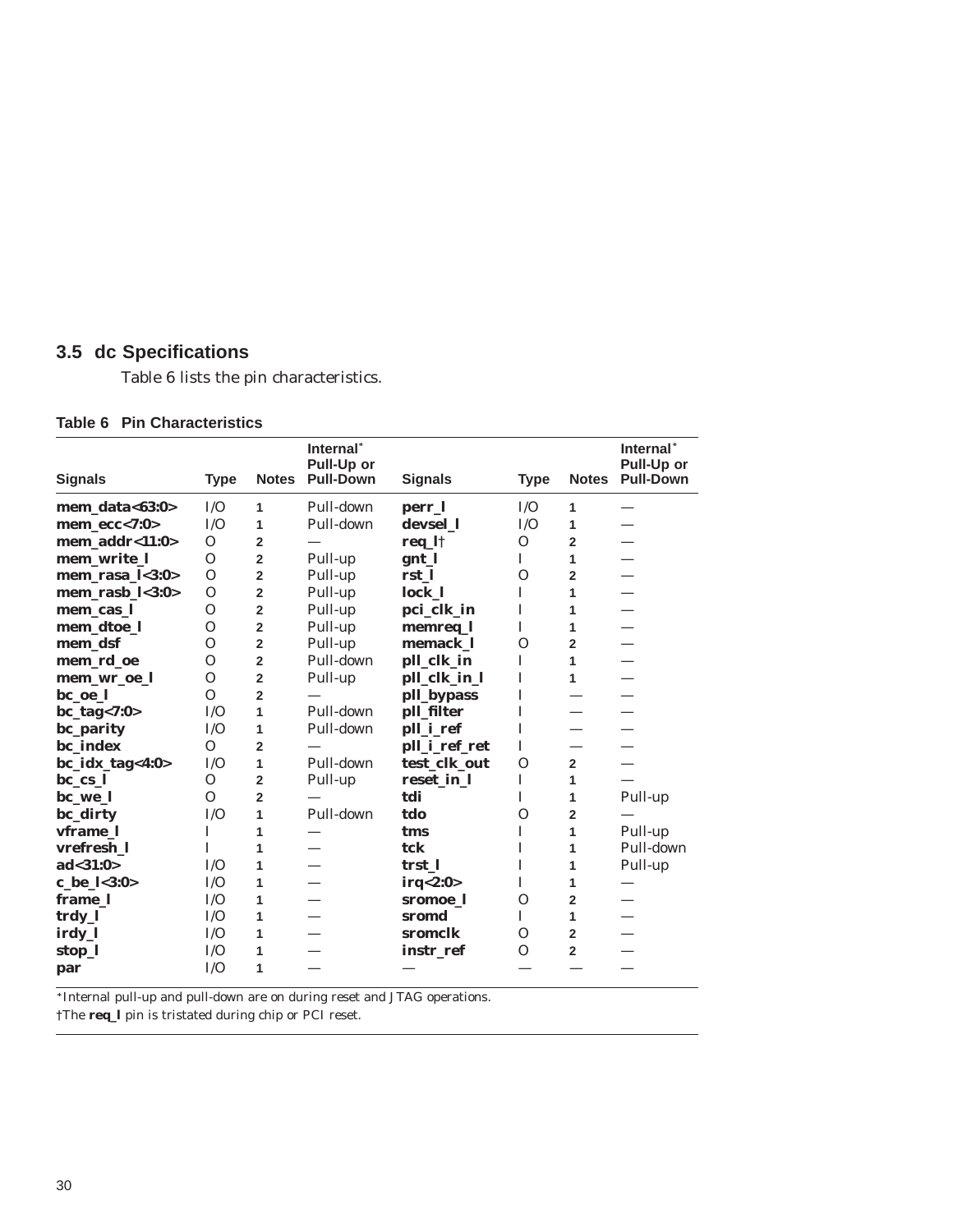Notes for Table 6:

**1** The I/O and input-only pins are *5-V-safe.* This means that as long as **Vdd** is 3.3 V  $\pm$ 5%, these pins can be safely exposed to voltages up to 5.7 V indefinitely. In addition, overshoots up to 6.4 V are allowed for up to 5% of the duty cycle, 11 ns per pulse.

The I/O and input-only pins are not 5-V-safe when **Vdd** is less than 3.135 V. Under these conditions, the pins can be exposed to voltages up to the greater of 3.6 V or  $Vdd + 2.6$  V for any length of time. Overshoots up to the greater of 4.3 V or  $Vdd + 3.3$  V are allowed for up to 5% of the duty cycle, 11 ns per pulse. These overshoot limits do not apply to the PCI pins unless **Vdd** < 3.1 V and **pll\_5v** > 4.75 V.

**2** The output-only pins are not 5-V-safe. This means that when driving, these pins can be exposed to voltages up to 3.6 V indefinitely, but cannot be exposed to higher voltages. Therefore, if returned reflections are present, they must be limited to 3.6 V; and if test equipment is used to overdrive an output-only pin, the test equipment must not expose the pin to voltages greater than 3.6 V.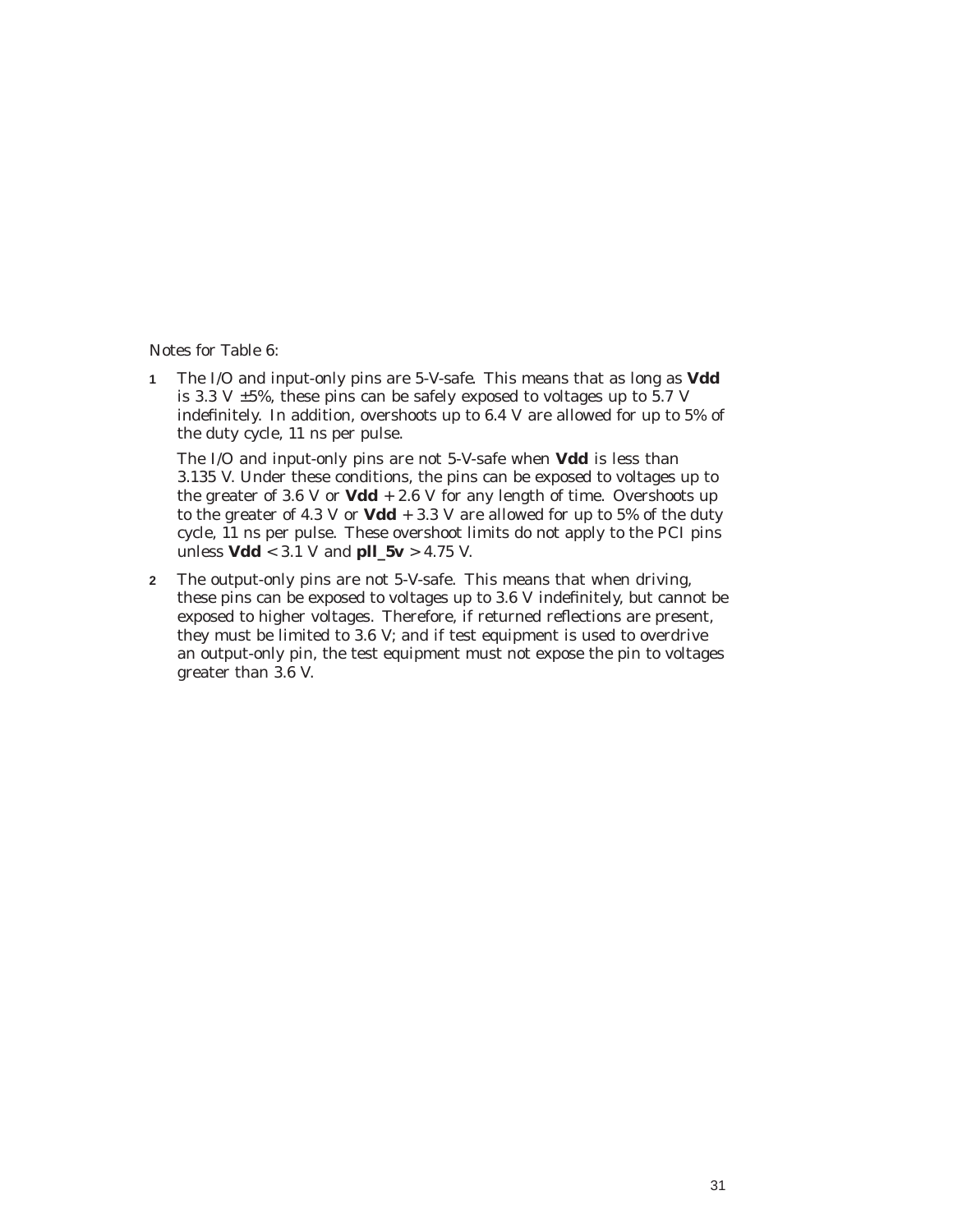#### **3.5.1 dc Operating Specifications**

Table 7 lists the functional operating dc parameters for the 21066, and Table 8 lists them for the 21066A. The functional operating range is as follows:

**Vdd** =  $3.3 \text{ V } \pm 5\%$ 

Tcase =  $0^{\circ}$ C to T<sub>c</sub> (maximum) (package temperature with heat sink) except as noted. (See Table 15 in Section 5 for maximum case temperatures.)

**Note**

In Tables 7 and 8, currents into the chip (chip sinking) are denoted as positive  $(+)$  current. Currents from the chip (chip sourcing) are denoted as negative  $(-)$  current.

|  |  |  |  |  | Table 7 21066 dc Parameters |
|--|--|--|--|--|-----------------------------|
|--|--|--|--|--|-----------------------------|

|            | <b>Symbol Parameter</b>               | Min* | $Max^*$  |    | Unit Comments                                                            |
|------------|---------------------------------------|------|----------|----|--------------------------------------------------------------------------|
| Vil        | Low-level input voltage               |      | 0.8      | V  |                                                                          |
| Vih        | High-level input voltage              | 2.0  |          | V  |                                                                          |
| Vol        | Low-level output voltage              |      | 0.4      | V  | $I_0 = 6$ mA                                                             |
| Voh        | High-level output voltage             | 2.4  |          | V  | $Ioh = -2 mA$                                                            |
| Iil        | Input leakage current                 |      | $\pm 30$ | μA | For pins without internal pull-<br>up or pull-down $@$ 0.4 V or<br>2.7 V |
| <b>Ihl</b> | Input leakage current                 |      | $+175$   | μA | For pins with internal pull-<br>$down$ Vih = <b>Vdd</b>                  |
| Ill        | Input leakage current                 |      | $-260$   | μA | For pins with internal pull-up<br>$Vil = Vss$                            |
| <b>Ioz</b> | Tristate leakage current              |      | $\pm 70$ | μA | Pins without pull-up or pull-                                            |
|            |                                       |      | $+195$   | μA | down $@0.4$ V or 2.7 V<br>Pins with pull-down<br>@ 2.7 V                 |
|            |                                       |      | $-195$   | μA | Pins with pull-up $\varnothing$ 0.4 V                                    |
| Cin        | Input capacitance                     |      | 6        | pF | Frequency $= 1$ MHz, by design                                           |
| Co         | I/O or output-only pin<br>capacitance |      | 14       | pF | Frequency = $1$ MHz, by design                                           |

 $*$ Min = minimum, Max = maximum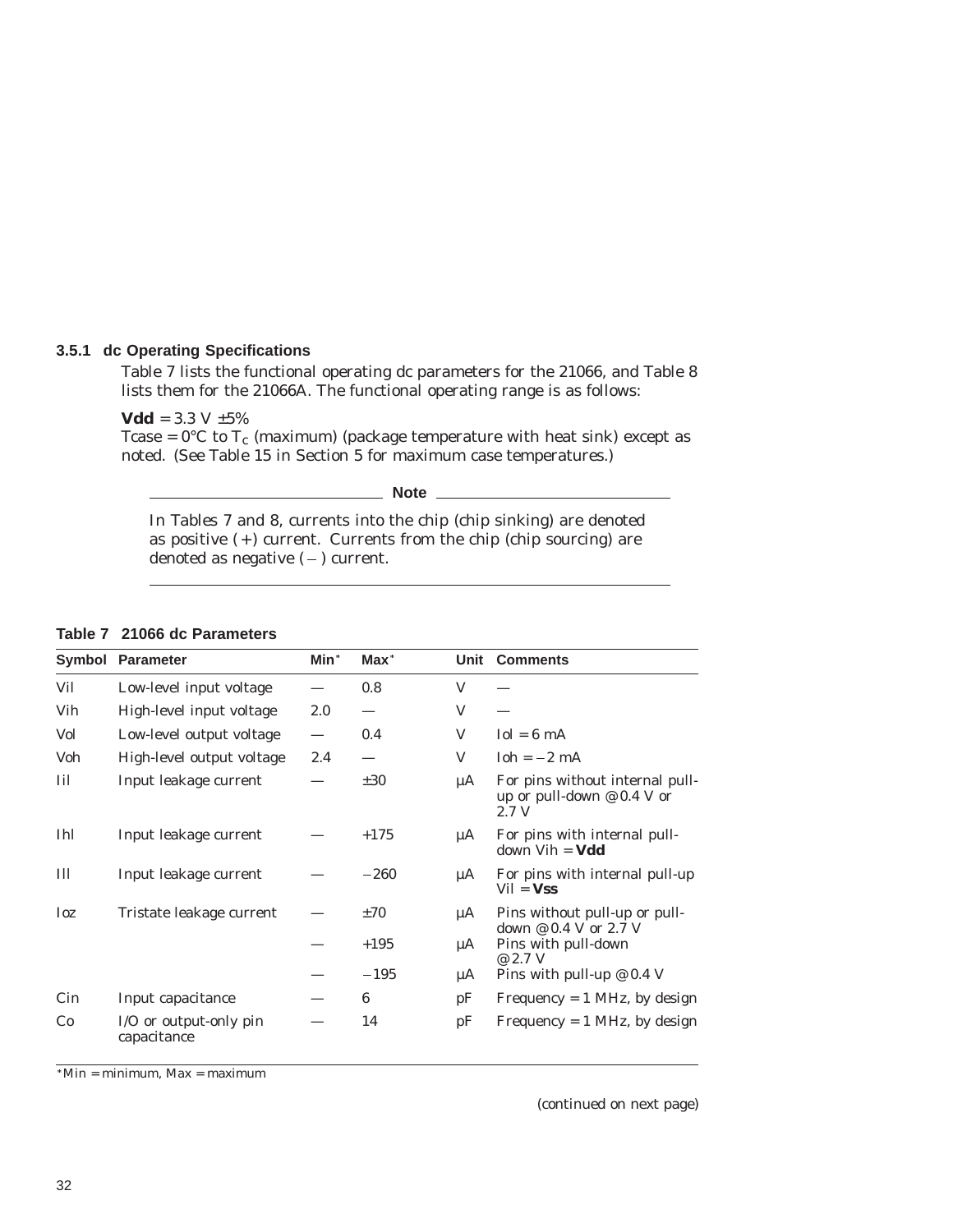|              | <b>Symbol Parameter</b>                                       | Min*                    | $Max^*$        |                | Unit Comments                                                                                                      |
|--------------|---------------------------------------------------------------|-------------------------|----------------|----------------|--------------------------------------------------------------------------------------------------------------------|
| Cclk         | CLK capacitance:<br>pll_clk_in<br>pll_clk_in_l<br>pci_clk_in  |                         | 10<br>10<br>16 | pF<br>pF<br>pF | Frequency $= 1$ MHz, by design<br>Frequency $= 1$ MHz, by design<br>Frequency = $1$ MHz, by design                 |
| Viclk        | Differential voltage:<br>pll_clk_in<br>pll_clk_in_l           | $\pm 0.6$<br>$\pm 0.6$  |                | V<br>V         | $Vcclk = 1.2-V$ nominal clock<br>differential center voltage                                                       |
| <b>Vbclk</b> | Inactive clock bias<br>voltage:<br>pll_clk_in<br>pll_clk_in_l | 1.2 <sub>1</sub><br>1.2 |                | V<br>V         | For single-ended clock<br>operation                                                                                |
| <b>VOS</b>   | Externally driven pin<br>voltage                              |                         | $Vdd + 2.6$    | V              | Also applies to PCI pins if<br>$Vdd < 3.1$ V and<br>$pll_5v > 4.75 V$                                              |
| <b>Vos</b>   | Externally driven pin<br>voltage                              |                         | $Vdd + 3.3$    | V              | 5% duty cycle, 11 ns maximum<br>pulse width, also applies to<br>PCI pins if $Vdd < 3.1$ V and<br>$pll_5v > 4.75 V$ |
|              | Vclamp PCI pin clamp voltage†                                 |                         | 6.8            | V              | $\mathcal{Q}$ lih = 64 mA<br>$Vdd = 3.3 V - 5%$<br>$\text{pll}_-5\text{v} = 5.0 \text{ V} + 5\%$                   |

**Table 7 (Cont.) 21066 dc Parameters**

 $*$ Min = minimum, Max = maximum

†PCI pin clamps protect only the 21066 and not other devices on the bus.

#### **Table 8 21066A dc Parameters**

|     | Symbol Parameter          | Min*                     | $Max^*$  |         | <b>Unit Comments</b>                                                     |
|-----|---------------------------|--------------------------|----------|---------|--------------------------------------------------------------------------|
| Vil | Low-level input voltage   |                          | 0.8      |         |                                                                          |
| Vih | High-level input voltage  | 2.0                      |          | v       |                                                                          |
| Vol | Low-level output voltage  | $\overline{\phantom{0}}$ | 0.4      |         | $I_0l = 6$ mA                                                            |
| Voh | High-level output voltage | 2.4                      |          | V       | $Ioh = -2 mA$                                                            |
| Iil | Input leakage current     |                          | $\pm 30$ | $\mu A$ | For pins without internal pull-<br>up or pull-down $@$ 0.4 V or<br>2.7 V |

 $*$ Min = minimum, Max = maximum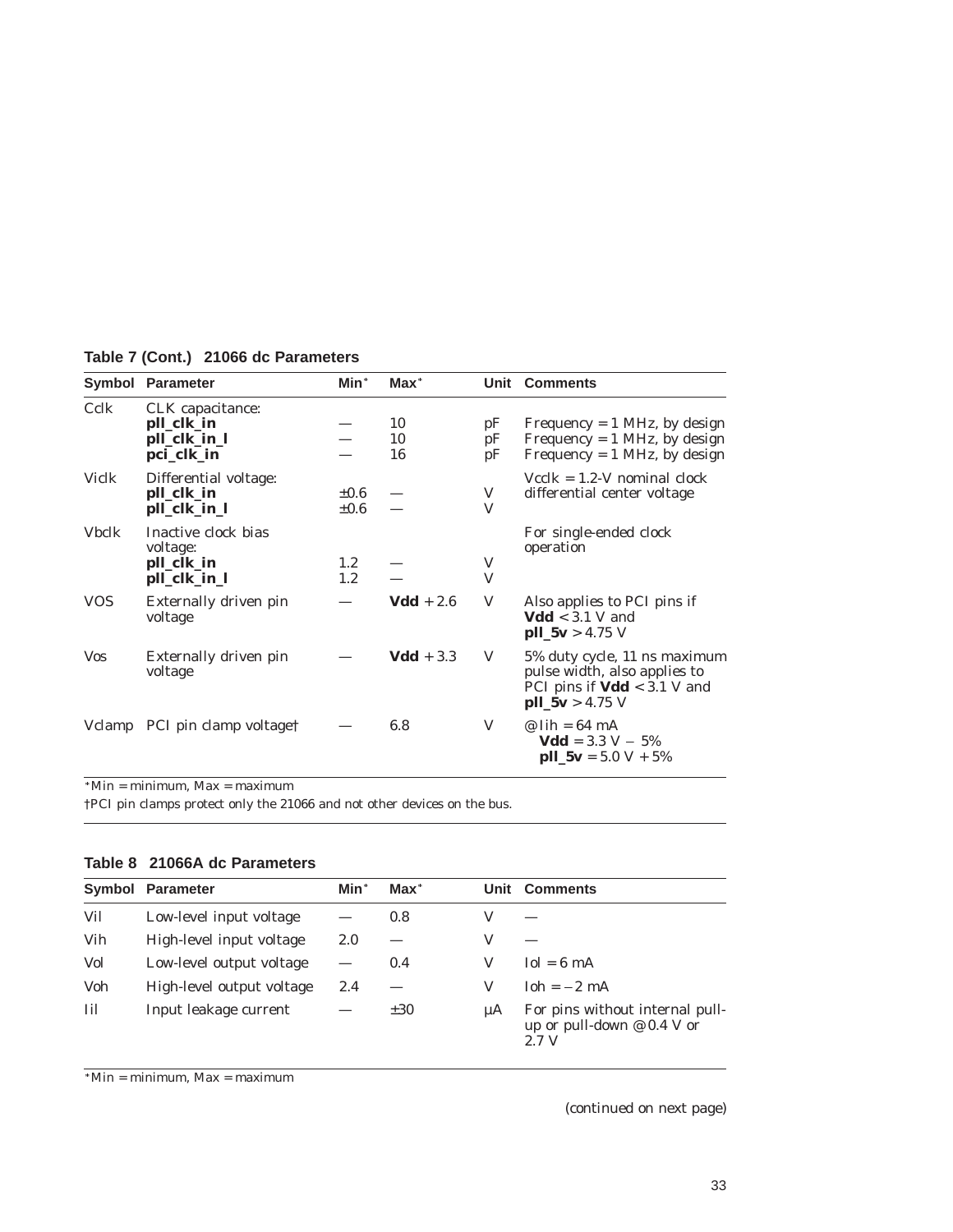|              | <b>Symbol Parameter</b>                                       | Min <sup>*</sup>         | $Max^*$        |                | Unit Comments                                                                                                                                                               |
|--------------|---------------------------------------------------------------|--------------------------|----------------|----------------|-----------------------------------------------------------------------------------------------------------------------------------------------------------------------------|
| <b>Ihl</b>   | Input leakage current                                         | $+20$                    | $+175$         | μA             | For pins with internal pull-<br>down $Vih = 2.7 V$                                                                                                                          |
| III          | Input leakage current                                         | $-20$                    | $-230$         | μA             | For pins with internal pull-up<br>$Vil = 0.4 V$                                                                                                                             |
| Ioz          | Tristate leakage current                                      | $\overline{\phantom{0}}$ | ±70            | μA             | Pins without pull-up or pull-<br>down @ 0.4 V or 2.7 V                                                                                                                      |
|              |                                                               |                          | $+215$         | μA             | Pins with pull-down<br>@ 2.7 V                                                                                                                                              |
|              |                                                               |                          | $-270$         | μA             | Pins with pull-up $\varnothing$ 0.4 V                                                                                                                                       |
| Cin          | Input capacitance                                             |                          | 6              | pF             | Frequency = $1$ MHz, by design                                                                                                                                              |
| Co           | I/O or output-only pin<br>capacitance                         |                          | 14             | pF             | Frequency = $1$ MHz, by design                                                                                                                                              |
| Cclk         | CLK capacitance:<br>pll_clk_in<br>pll_clk_in_l<br>pci_clk_in  |                          | 10<br>10<br>16 | pF<br>pF<br>pF | Frequency = $1$ MHz, by design<br>Frequency = $1$ MHz, by design<br>Frequency = $1$ MHz, by design                                                                          |
| <b>Viclk</b> | Differential voltage:<br>pll_clk_in<br>pll_clk_in_l           | $\pm 0.6$<br>$\pm 0.6$   |                | V<br>V         | $Vcclk = 1.2$ -V nominal clock<br>differential center voltage                                                                                                               |
| <b>Vbclk</b> | Inactive clock bias<br>voltage:<br>pll_clk_in<br>pll_clk_in_l | 1.2<br>1.2               |                | V<br>V         | For single-ended clock<br>operation                                                                                                                                         |
| <b>VOS</b>   | Externally driven pin<br>voltage                              |                          | $Vdd + 2.6$    | V              | pll_clock_in, pll_clock_in_l<br>Applies to all other pins except<br>test_clk_out,pll_filter,<br>pll_i_ref if Vdd < 3.1 V and<br>$pll_5v > 4.75 V$                           |
| <b>Vos</b>   | Externally driven pin<br>voltage                              |                          | $Vdd + 3.3$    | V              | 5% duty cycle, 11 ns<br>maximum pulse width,<br>applies to all other pins except<br>test_clk_out, pll_filter,<br><b>pll_i_ref</b> if $Vdd < 3.1 V$ and<br>$pll_5v > 4.75 V$ |
|              | Vclamp PCI pin clamp voltage†                                 |                          | 7.35           | V              | $Iih = 69 \text{ mA}$ , $Vdd = 3.3 \text{ V} - 5\%$<br>$pll_5v = 5.0 V + 5\%$                                                                                               |

**Table 8 (Cont.) 21066A dc Parameters**

 $*$ Min = minimum, Max = maximum

†PCI pin clamps protect only the 21066A and not other devices on the bus.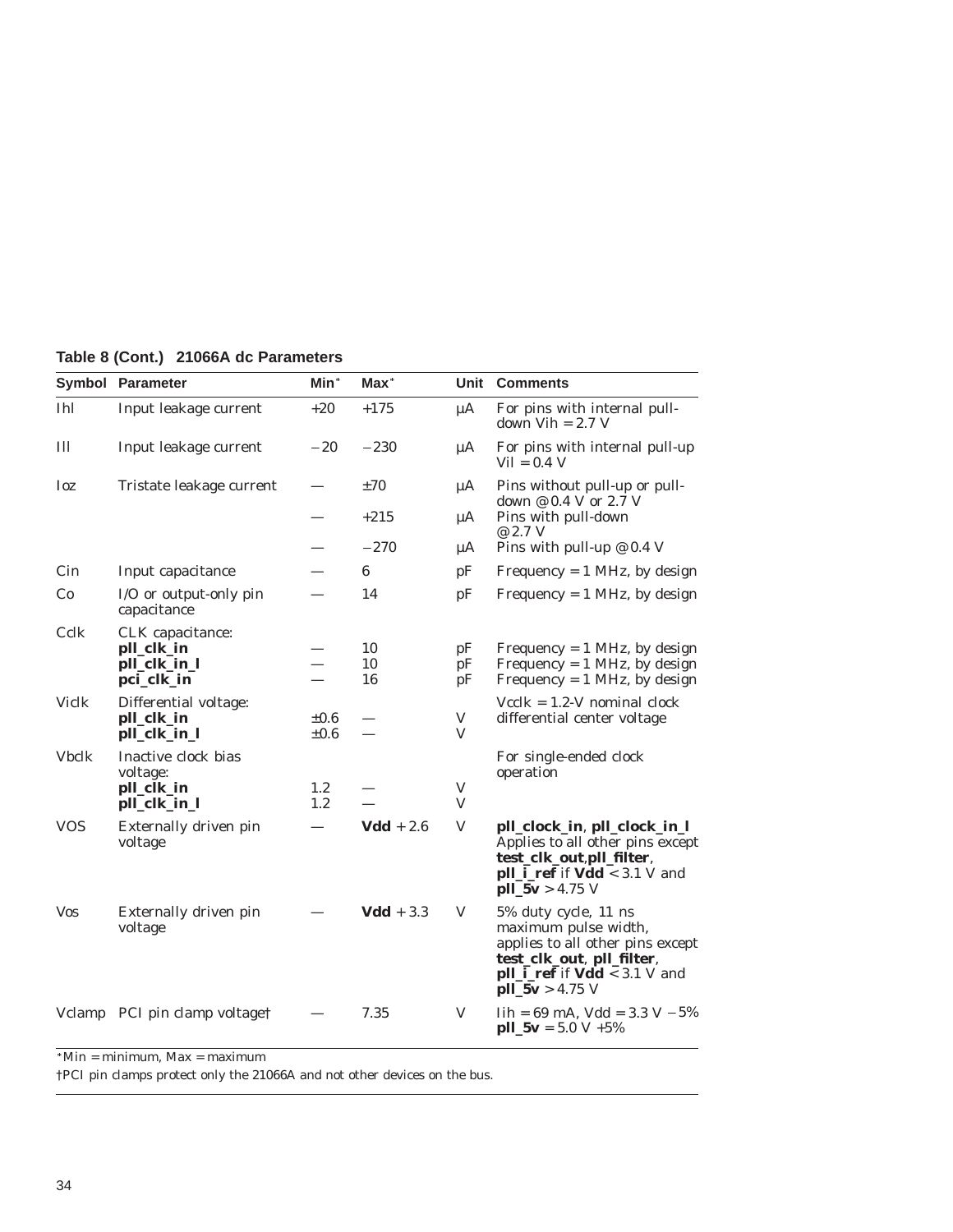#### **3.6 ac Specifications**

The ac specifications consist of input requirements and output responses. The input requirements are rise and fall times, pulse widths, and setup and hold times. Output responses are delays from clock to signal.

#### **Test Conditions**

The test conditions for the ac parameters specified in this section (except in Table 12) are as follows:

| <b>Parameter</b>                   | <b>Condition</b>                 |
|------------------------------------|----------------------------------|
| Package temperature with heat sink | *                                |
| <b>Vss</b>                         | 0 <sup>o</sup>                   |
| Vdd                                | 3.3 V $\pm 5\%$                  |
| Cload                              | 50 pF unless otherwise specified |

Figure 3 defines the ac parameter measurements.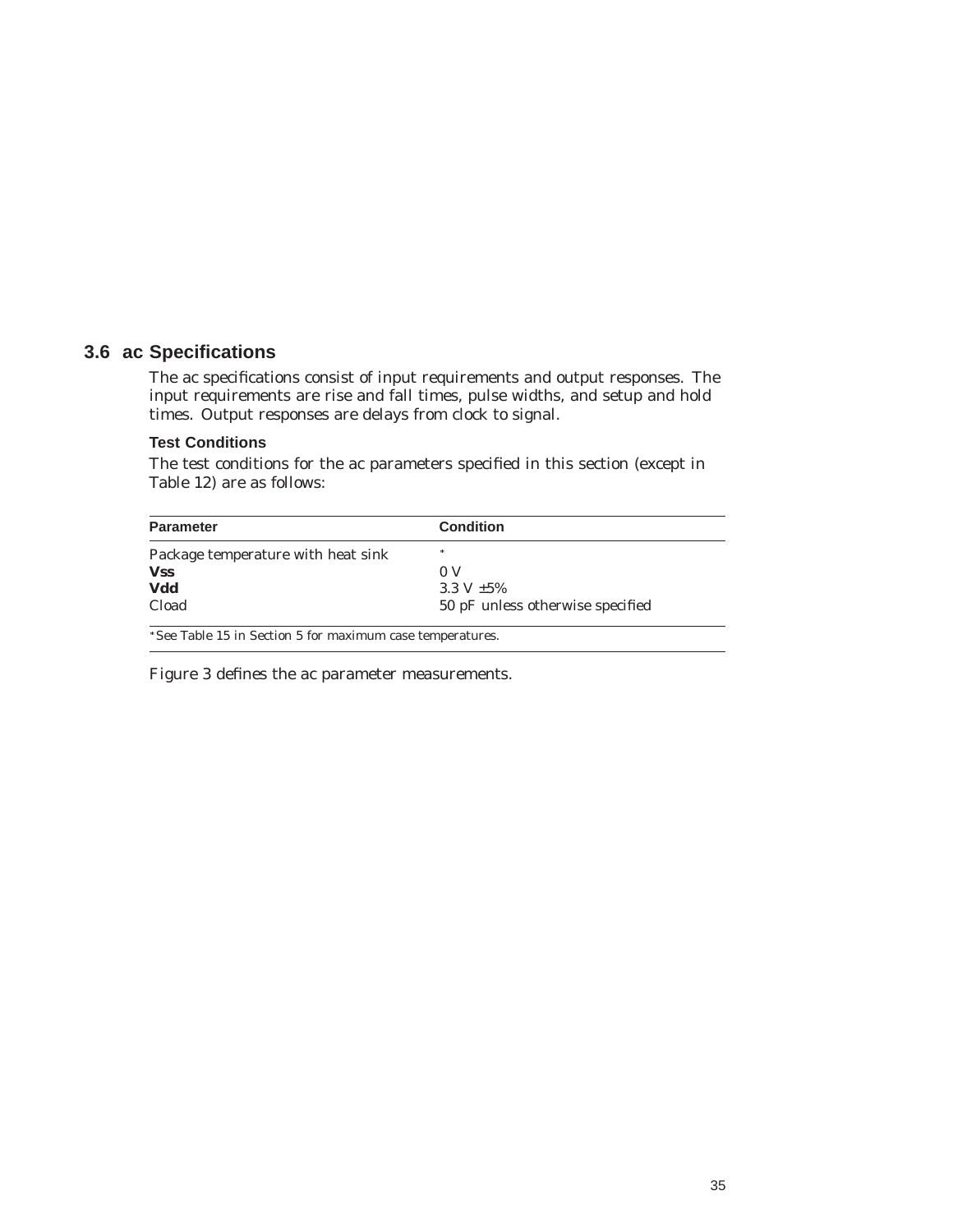

**Figure 3 ac Timing Measurement**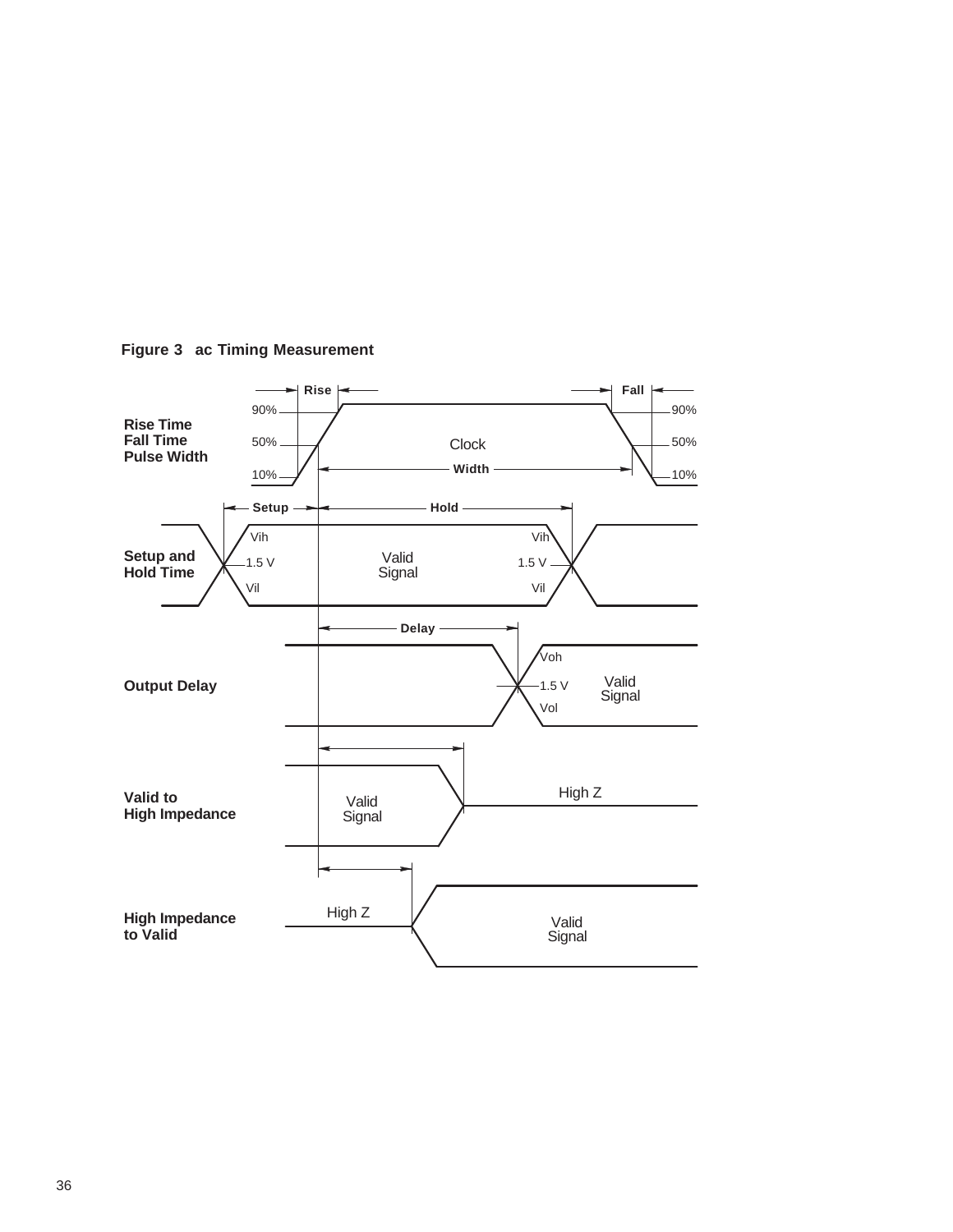Table 9 lists the clock and reset pin ac parameters.

|                       | Symbol Parameter/Signals                     | Min*                     | $Max^*$                   | Unit       | <b>Notes</b>                 |
|-----------------------|----------------------------------------------|--------------------------|---------------------------|------------|------------------------------|
| <b>Tif</b>            | Internal clock<br>frequency                  | 29                       | 266/233.33/<br>166.67/100 | <b>MHz</b> | $\overline{2}$               |
| <b>Tfreq</b>          | Frequency                                    |                          |                           | <b>MHz</b> |                              |
|                       | pll_clk †                                    |                          |                           |            | 1                            |
|                       | pll_clk ‡<br>pci_clk                         | 16.67                    | 33                        |            | $\mathbf{1}$<br>$\mathbf{2}$ |
| <b>Tcyc</b>           | Clock cycle time                             |                          |                           | ns         |                              |
|                       | pll_clk †                                    |                          |                           |            | $\mathbf{1}$                 |
|                       | pll_clk ‡                                    |                          |                           |            | $\mathbf{1}$                 |
|                       | pci_clk                                      | 30                       | 60                        |            | $\overline{2}$               |
| Thigh                 | Clock high time                              |                          |                           | ns         | > 2.0 V                      |
|                       | pll_clk †                                    | $0.4 \times Tcyc$        |                           |            |                              |
|                       | pll_clk ‡                                    | 2.5                      |                           |            |                              |
|                       | pci_clk                                      | $0.4 \times Tcyc$        | $\overline{\phantom{0}}$  |            |                              |
| <b>Tlow</b>           | Clock low time                               |                          |                           | ns         | $< 0.8 V$ .                  |
|                       | pll_clk †<br>$pll$ <sub>clk</sub> $\ddagger$ | $0.4 \times Tcyc$<br>2.5 |                           |            | by design                    |
|                       | pci_clk                                      | $0.4 \times Tcyc$        | $\overline{\phantom{0}}$  |            |                              |
| Tr                    | Clock rise time                              |                          |                           | ns         | 0.8 V to 2.0 V,              |
|                       | $pll$ <sub>clk</sub> $\dagger$               |                          | 3.0                       |            | by design                    |
|                       | pll_clk ‡                                    |                          | 0.8                       |            |                              |
|                       | pci_clk                                      |                          | 3.0                       |            |                              |
| <b>Tf</b>             | Clock fall time                              |                          |                           | ns         | 2.0 V to 0.8 V,              |
|                       | pll_clk †                                    |                          | 3.0                       |            | by design                    |
|                       | pll_clk ‡<br>pci_clk                         |                          | 0.8<br>3.0                |            |                              |
|                       |                                              |                          |                           |            |                              |
| <b>Trst</b>           | Reset pulse width                            |                          |                           |            |                              |
|                       | reset_in_l<br>$rst$ (PCI)                    | $10\times$ Tcyc<br>1     |                           | ms<br>ns   | 3                            |
| <b>Trss</b>           |                                              |                          |                           |            |                              |
|                       | Setup time<br>reset_in_l                     | $\overline{5}$           |                           | ns         | 4                            |
|                       |                                              |                          |                           |            |                              |
| Trst<br>$_{\rm{clk}}$ | Clock active time to<br>end of rst           | 100                      |                           | μs         | 5                            |
| Tclkout               | Delay time                                   |                          |                           | ns         |                              |
|                       | test_clk_out                                 |                          | 25                        |            | 6                            |
|                       |                                              |                          |                           |            |                              |

#### **Table 9 Clock and Reset ac Parameters**

\* Min = minimum, Max = maximum. † Bypass = 0 ‡ Bypass = 1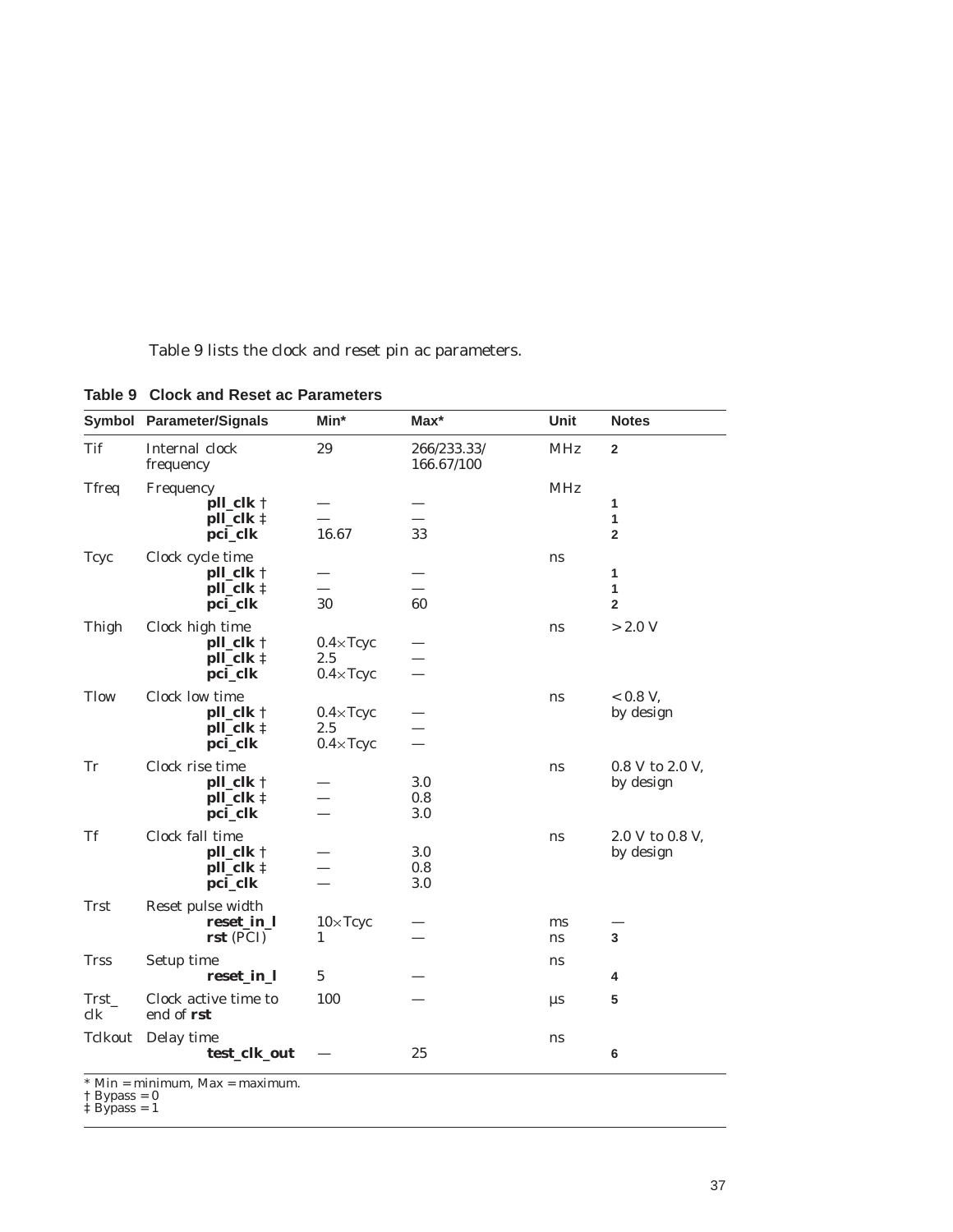Notes for Table 9:

**1 pll\_clk** refers to both **pll\_clk\_in** and **pll\_clk\_in\_l**, the differential clock inputs to the chip. The maximum internal clock frequency (Tif) is 100 MHz for the 21066A-100, 166.67 MHz for the 21066-166, 233.33 MHz for the 21066A-233, and 266 MHz for the 21066A-266. The internal highfrequency clock is a function of the programmed multiplier value on the **irq<2:0>** pins during reset. The **pll\_clk** maximum frequency must be chosen such that the maximum internal clock frequency (Tif) is not exceeded. When **pll bypass** is asserted, the internal clock frequency equals the external clock frequency. When **pll\_bypass** is deasserted, the typical internal clock frequencies are as follows:

| $pII_clk_in (MHz) =$     | 16.67                                 | 25.00    | 33.33                                        |  |  |  |
|--------------------------|---------------------------------------|----------|----------------------------------------------|--|--|--|
| <b>Multiplier Values</b> | <b>Internal Clock Frequency (MHz)</b> |          |                                              |  |  |  |
| 9                        | 150.00+                               | 225.00†‡ | 300.00 $\uparrow \uparrow^*$ $\blacklozenge$ |  |  |  |
| 8                        | 133.33†                               | 200.00†‡ | 266.67†1*                                    |  |  |  |
| 7                        | 116.67†                               | 175.00†‡ | 233.33†‡                                     |  |  |  |
| 6                        | 100.00                                | 150.00+  | 200.00†‡                                     |  |  |  |
| 5                        | 83.33                                 | 125.00+  | 166.67†                                      |  |  |  |
| 4                        | 66.67                                 | 100.00   | 133.331                                      |  |  |  |
| 3                        | 50.00                                 | 75.00    | 100.00                                       |  |  |  |
| $\overline{2}$           | 33.33                                 | 50.00    | 66.67                                        |  |  |  |
|                          |                                       |          |                                              |  |  |  |

The maximum internal frequency (Tif) limits the range of multiplier values for a given **pll\_clk\_in** frequency. Although all these multiplier values are available, they should not be used at this **pll\_clk\_in** frequency for the following:

21066A-233 † 21066A–100 ‡ 21066-166  $\div$  21066A-266

- **2** The PCI clock input is asynchronous to the internal CPU clock. For correct operation, the PCI clock frequency must be less than or equal to the internal CPU clock frequency.
- **3** Trst typical = 100 ms.
- **4** Signal **reset\_in\_l** is an asynchronous input. The setup time is only for the tester.
- **5** Clock must run for 100 µs before the deassertion of **rst**.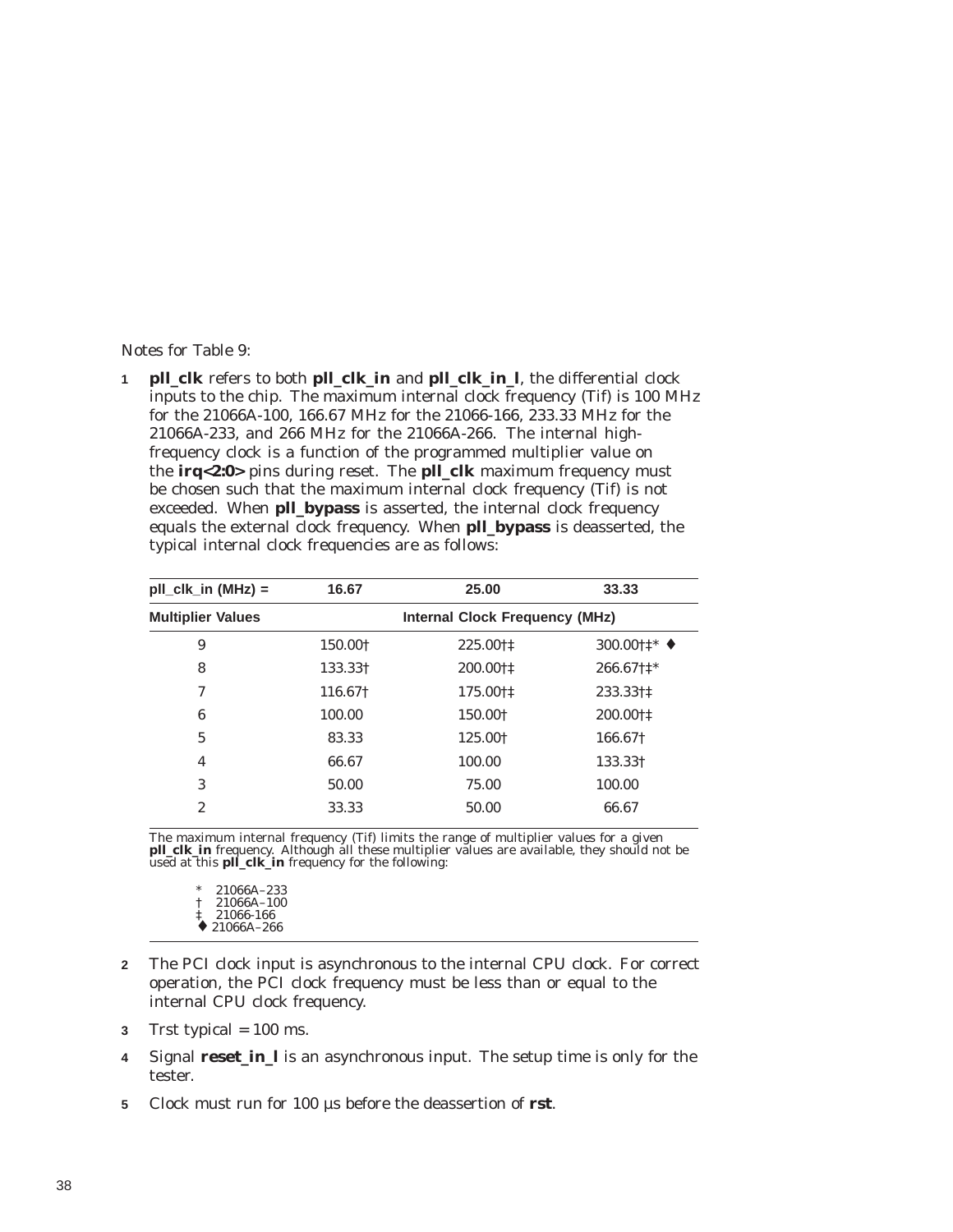**6** Signal **test\_clk\_out** delay is measured with respect to the rising edge of **pll\_clk\_in**. Guaranteed by design.

To maintain stable operation, a 0.01-µF capacitor is connected between the **pll\_filter** pin and **Vss**. It sets the feedback-loop time constant needed to regulate the speed with which the PLL responds to changes in frequency or operating conditions. Additionally, a 5.1-k $\Omega$  resistor is connected between the **pll\_i\_ref** pin and **Vss**. The constant current that flows in the resistor provides the reference to the analog PLL circuits.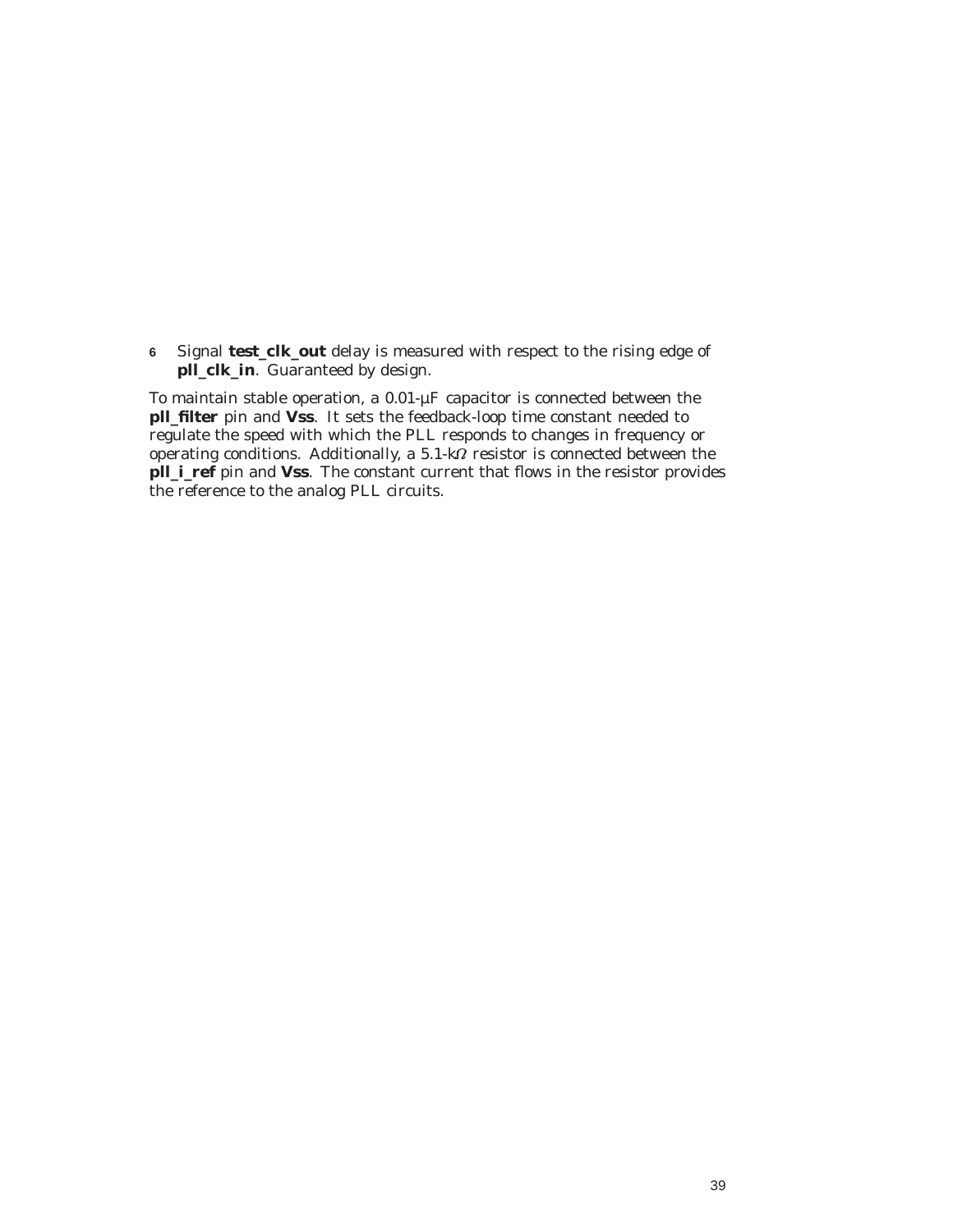Table 10 lists the memory controller pin ac parameters. The parameters are relative to the core clock.

| <b>Symbol</b>   | <b>Parameter</b>           | <b>Signals</b>                                                                                 | <b>Minimum</b><br>ns | <b>Maximum</b><br>ns | <b>Notes</b>   |
|-----------------|----------------------------|------------------------------------------------------------------------------------------------|----------------------|----------------------|----------------|
| Tsv1            | Setup time                 | mem data< $63:0>$<br>mem $ecc<7:0>$                                                            | 1.50                 |                      | 1              |
| Th <sub>1</sub> | Hold time                  | mem_data<63:0><br>$mem\_ecc<7:0>$                                                              | 0.50                 |                      | 1              |
| Td1             | Valid delay time           | $\boldsymbol{m$ em_data<63:0><br>$mem\_ecc<7:0>$                                               |                      | 4.50                 | $\mathbf{2}$   |
| Tvz1            | Valid to high-Z delay time | $\boldsymbol{m$ em_data<63:0><br>$mem\_ecc<7:0>$                                               |                      | 4.00                 | 3              |
| Tzv1            | High-Z to valid delay time | $\boldsymbol{m$ em_data<63:0><br>$mem\_ecc<7:0>$                                               | 1.50                 |                      | $\overline{2}$ |
| Tsv2            | Setup time                 | $bc\_tag < 7:0>$<br><b>bc_parity</b><br>$bc\_idx\_tag<4:0>$<br>bc_dirty                        | 2.00                 |                      | 1              |
| Th <sub>2</sub> | Hold time                  | $bc\_tag < 7:0>$<br>bc_parity<br>$bc\_idx\_tag<4:0>$<br>bc_dirty                               | 0.00                 |                      | 1              |
| Td <sub>2</sub> | Valid delay time           | $bc\_tag < 7:0>$<br>bc_parity<br>$bc\_idx\_tag<4:0>$<br>bc_dirty<br>mem_addr<11:0><br>bc index |                      | 4.25                 | $\overline{2}$ |
| Tvz2            | Valid to high-Z delay time | $bc\_tag < 7:0>$<br><b>bc_parity</b><br>$bc\_idx\_tag<4:0>$<br>bc_dirty<br>bc_index            |                      | 3.75                 | 3              |
| Tzv2            | High-Z to valid delay time | $bc\_tag < 7:0>$<br>bc_parity<br>$bc\_idx\_tag<4:0>$<br>bc_dirty<br>bc_index                   | 1.50                 |                      | $\overline{2}$ |

**Table 10 Memory Controller ac Parameters**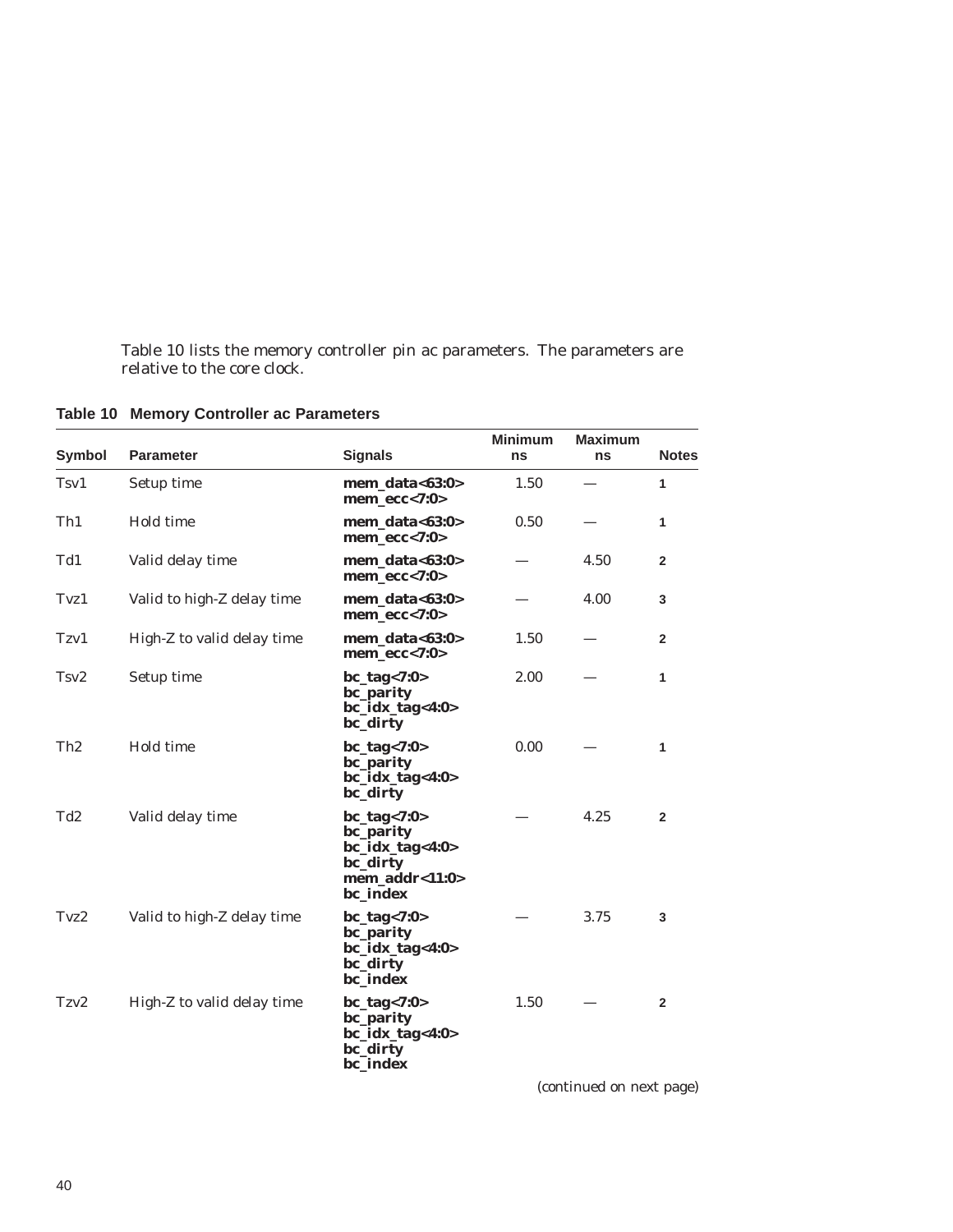| Symbol      | <b>Parameter</b>                                                                             | <b>Signals</b>                                                                   | <b>Minimum</b><br>ns | <b>Maximum</b><br>ns | <b>Notes</b>   |
|-------------|----------------------------------------------------------------------------------------------|----------------------------------------------------------------------------------|----------------------|----------------------|----------------|
| Td3         | Valid delay time                                                                             | mem_cas_l<br>mem_rd_oe<br>mem_wr_oe_l                                            |                      | 4.00                 | $\overline{2}$ |
| Td4         | Valid delay time                                                                             | mem_rasa_ $l$ <3:0><br>mem rasb $1<3:0>$<br>mem_dtoe_l<br>mem_dsf<br>mem write 1 |                      | 3.75                 | $\overline{2}$ |
| Td5         | Valid delay time                                                                             | bc we 1<br>bc oe 1<br>bc cs l                                                    |                      | 4.50                 | $\overline{2}$ |
| Tpwl        | Pulse width low time                                                                         | vrefresh 1<br>vframe 1                                                           | 10.00                | 85.00                |                |
| Tpwh        | Pulse width high                                                                             | vrefresh 1<br>vframe 1                                                           | 1000.00              |                      |                |
| <b>T</b> no | Time by which the assertion<br>of <b>vrefresh</b> I and <b>vframe</b> I<br>must be separated | vrefresh 1<br>vframe 1                                                           | 1000.00              |                      |                |

**Table 10 (Cont.) Memory Controller ac Parameters**

Notes for Table 10:

- **1** Setup and hold times are measured with respect to the rising edge of the **test\_clk\_out** pin. The **test\_clk\_out** pin, when loaded with a lumped 40-pF load, imitates the internal clock. For the 21066A, when **pll\_bypass** = 0, **test\_clk\_out** is the internal clock divided by 4; when **pll\_bypass** = 1, **test\_clk\_out** imitates the internal clock. The **test\_clk\_out** pin is intended for test purposes only.
- **2** The drive times assume a lumped, 40-pF load and are measured with respect to the **test\_clk\_out** pin. For the 21066A, **pll\_bypass** = 1.
- **3** The pin is defined to be in tristate when a 2-mA current source changes the output voltage by 50 mV. The pin is assumed to be connected to a lumped 40-pF load for this test.

Table 11 lists the I/O controller pin ac parameters. The parameters are relative to the PCI clock signal **pci\_clk\_in**.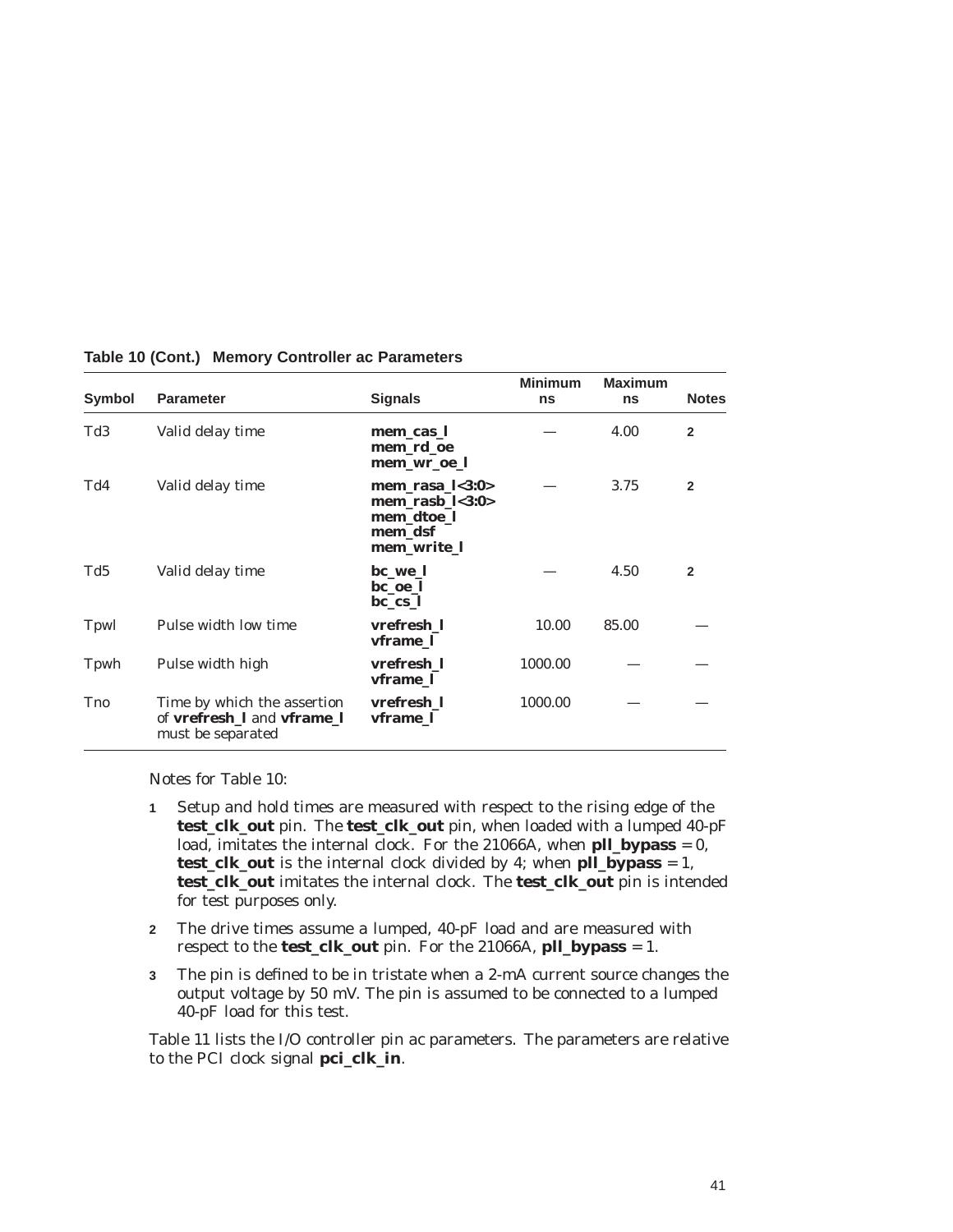| Symbol       | <b>Parameter</b>                      | <b>Signals</b>                                                                                            | <b>Minimum</b> | <b>Maximum</b>       |
|--------------|---------------------------------------|-----------------------------------------------------------------------------------------------------------|----------------|----------------------|
| Tval         | Clock to signal valid<br>delay time   | ad < 31:0><br>c_be_l<3:0><br>frame<br>trdy_l<br>irdy_l<br>stop_l<br>par<br>perr_l<br>devsel_1<br>$lock_1$ |                | $11$ ns <sup>*</sup> |
| <b>Tival</b> | Clock to signal invalid<br>delay time | ad < 31:0><br>c_be_l<3:0><br>frame<br>trdy_l<br>irdy_l<br>stop_l<br>par<br>perr_l<br>devsel_l<br>lock_l   | $2.0$ ns       |                      |
| <b>Ton</b>   | High-Z to active<br>delay time        | ad < 31:0><br>c_be_l<3:0><br>frame<br>trdy_l<br>irdy_l<br>stop_l<br>par<br>perr_l<br>devsel_l<br>lock_l   | $2.0$ ns       |                      |
| <b>Toff</b>  | Active to high-Z<br>delay time        | ad < 31:0><br>c_be_l<3:0><br>frame<br>trdy_l<br>irdy_l<br>stop_l<br>par<br>perr_l<br>devsel_1<br>lock_l   | $2.0$ ns       | $28$ ns              |

#### **Table 11 IOC Pin ac Parameters**

 $\sqrt{\text{Cloud}} = 50 \text{ pF}$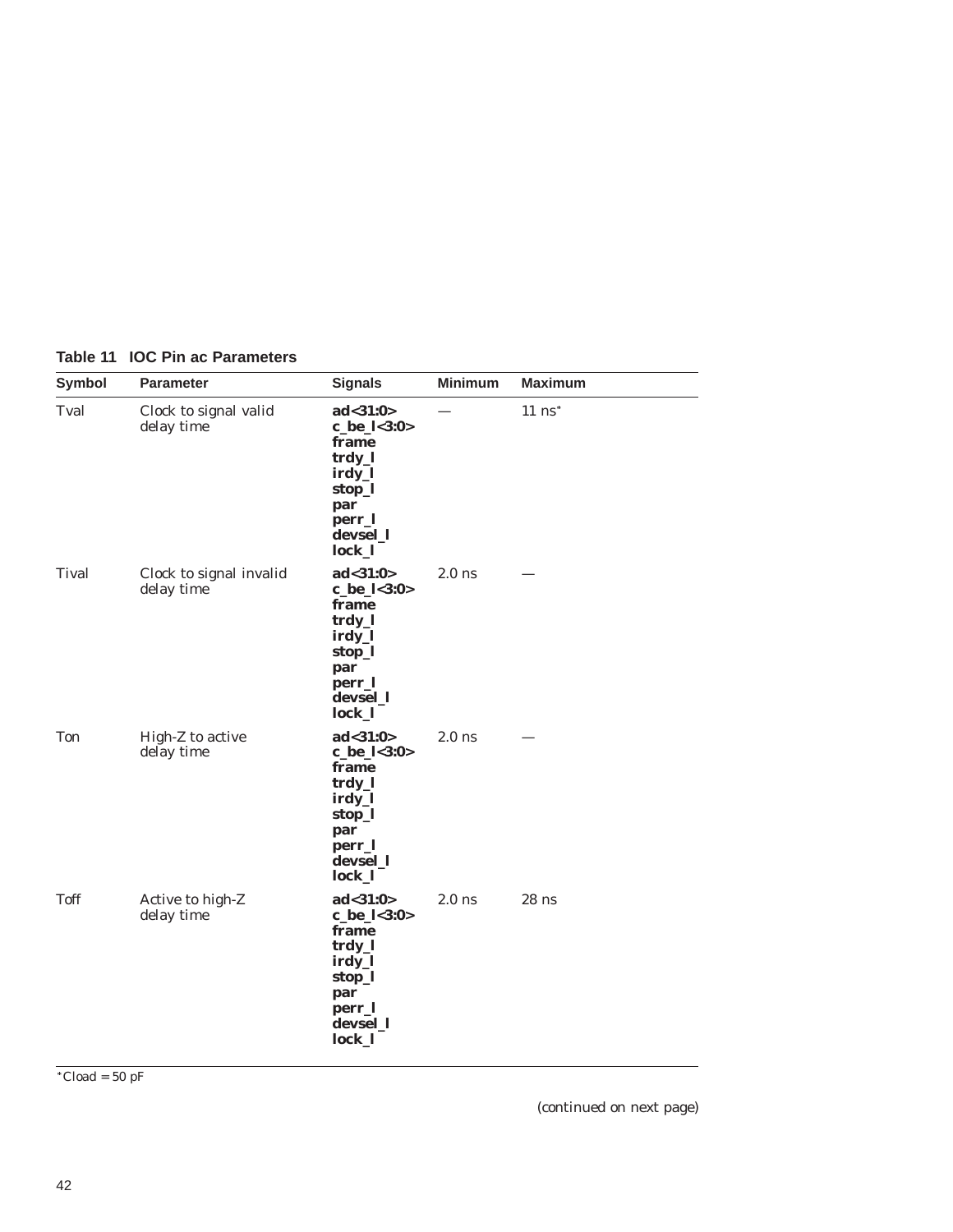| <b>Symbol</b>    | <b>Parameter</b>                           | <b>Signals</b>                                                                                                      | <b>Minimum</b> | <b>Maximum</b>       |
|------------------|--------------------------------------------|---------------------------------------------------------------------------------------------------------------------|----------------|----------------------|
| Tsu              | Input signal valid<br>setup time           | ad < 31:0><br>c_be_l<3:0><br>frame<br>trdy_l<br>irdy_l<br>stop_l<br>par<br>perr_l<br>devsel_1<br>lock_l<br>memreq_l | $7.0$ ns       |                      |
| Th               | Input signal hold time                     | ad < 31:0><br>c_be_l<3:0><br>frame<br>trdy_l<br>irdy_l<br>stop_l<br>par<br>perr_l<br>devsel 1<br>lock_l<br>memreq_l | $0.0$ ns       |                      |
| <b>Tacky</b>     | Valid delay time from<br>clock rising edge | memack_l                                                                                                            | $3.6$ ns       | $15$ ns <sup>*</sup> |
| <b>Tval-side</b> | Signal valid delay time                    | req_l                                                                                                               |                | $12$ ns              |
| Tsu-side         | Signal valid setup time                    | gnt_l                                                                                                               | $12$ ns        |                      |

### **Table 11 (Cont.) IOC Pin ac Parameters**

If a 5-V signaling environment is used on the PCI bus, the **pll\_5v** pin must be connected to a 5-V supply. Table 12 (abridged from the *PCI Local Bus Specification, Revision 2.0*) specifies the ac parameters for 5-V signaling.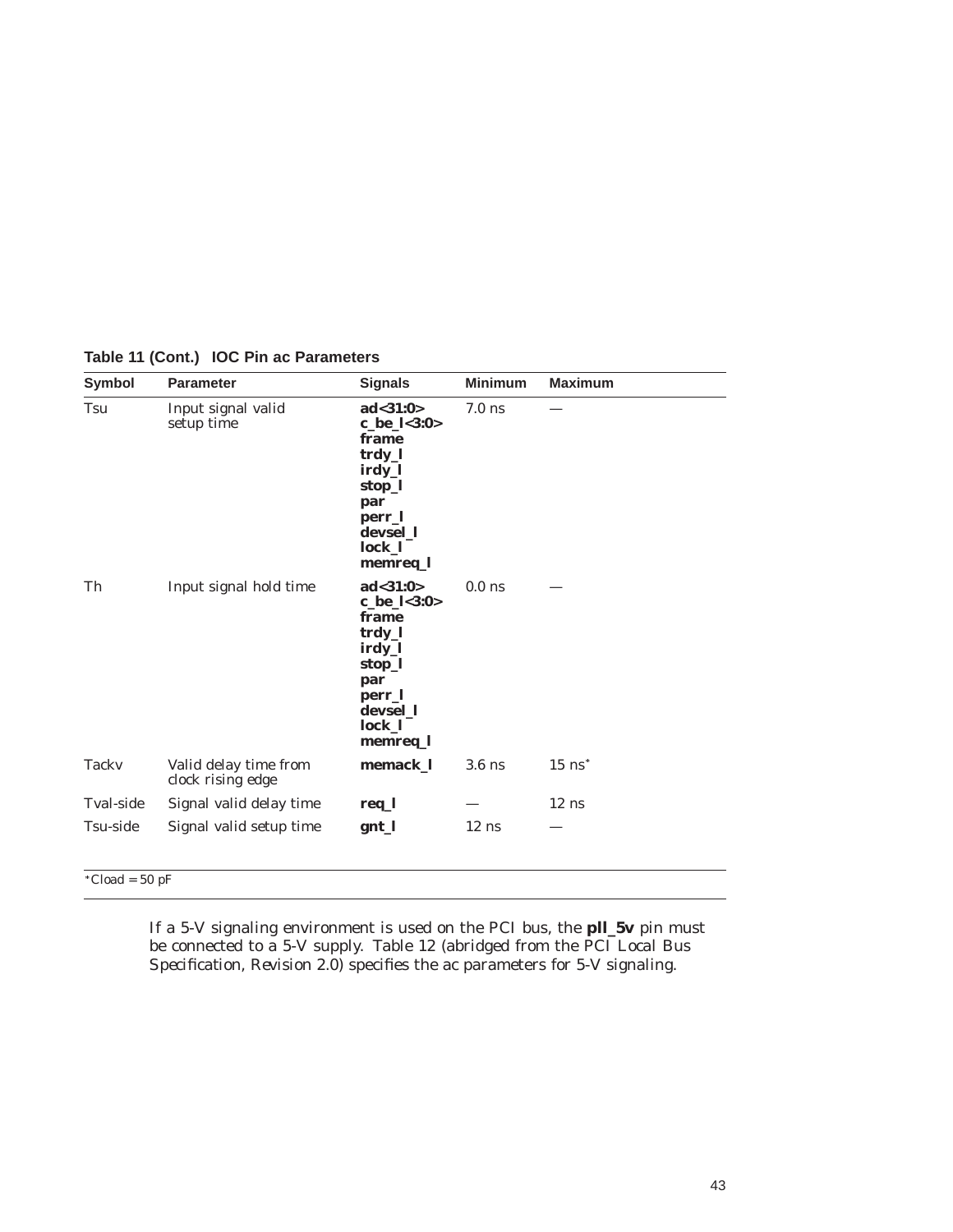| <b>Symbol</b> | <b>Parameter</b>                | <b>Condition</b>  | <b>Minimum</b>            | <b>Maximum</b> | Unit |
|---------------|---------------------------------|-------------------|---------------------------|----------------|------|
| Icl           | Low clamp<br>current            | $-5 <$ Vin $< -1$ | $-25 + (Vin + 1) / 0.015$ |                | mA   |
| Tr            | Unloaded<br>output<br>rise time | $0.4$ V to 2.4 V  |                           |                | V/ns |
| Tf            | Unloaded<br>output<br>fall time | 2.4 V to 0.4 V    |                           |                | V/ns |

**Table 12 ac Specifications for 5-V Signaling**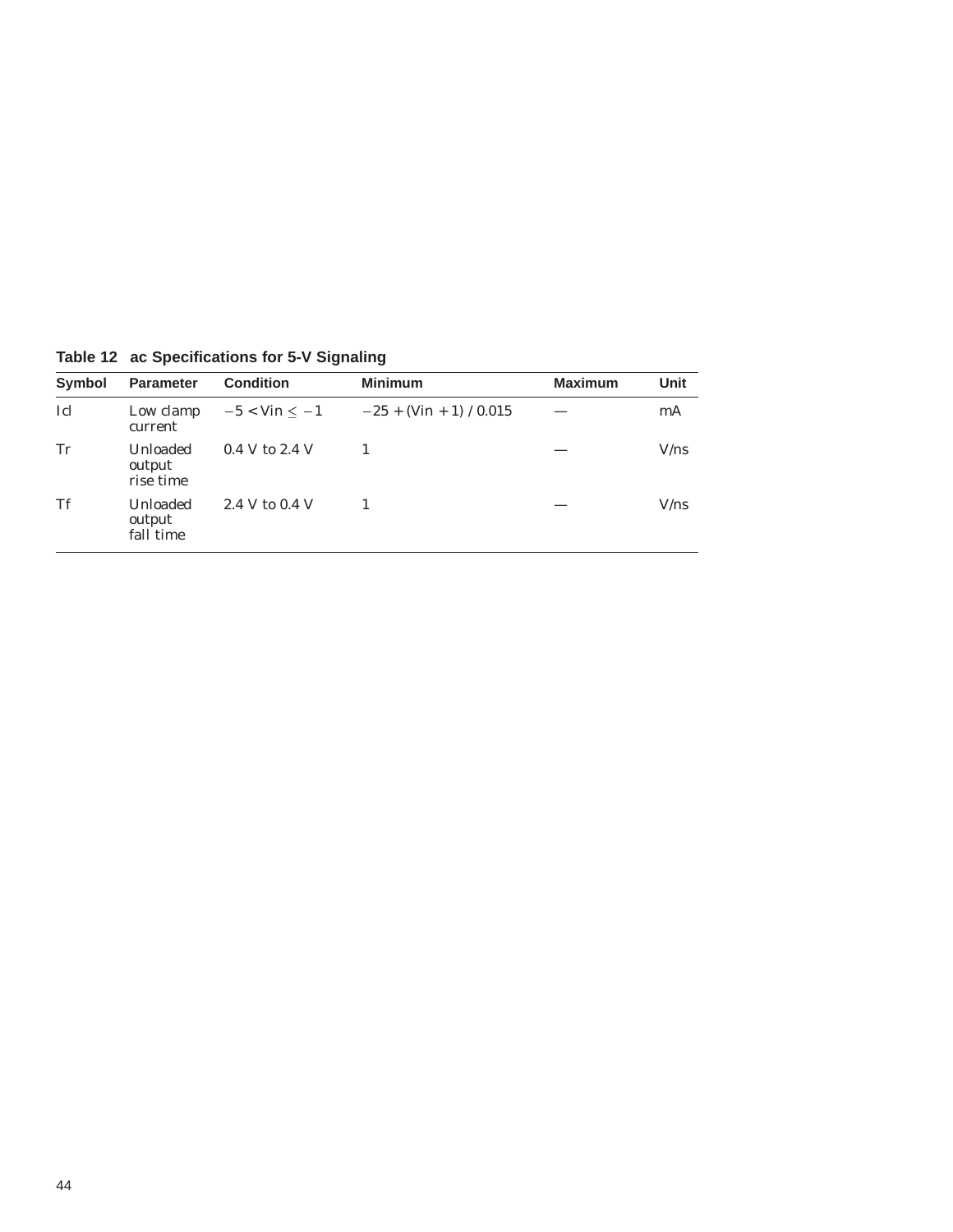Table 13 lists the JTAG pin ac parameters.

| Symbol     | <b>Parameter</b> | <b>Signals</b> | Minimum  | <b>Maximum</b> |         | Unit Comments                                       |
|------------|------------------|----------------|----------|----------------|---------|-----------------------------------------------------|
| Tjf        | Frequency        | tck            | $\bf{0}$ | 10             | $MHz -$ |                                                     |
| Tjp        | Period           | tck            | 100      |                | ns      |                                                     |
| Tjht       | High time        | tck            | 45       |                | ns      |                                                     |
| Tjlt       | Low time         | tck            | 45       |                | ns      |                                                     |
| Tirt       | Rise time        | tck            |          | 10             | ns      | Measured between 0.8 V and<br>2.0 V                 |
| Tift       | <b>Fall time</b> | tck            |          | 10             | ns      | Measured between 2.0 V and<br>0.8 <sub>V</sub>      |
| <b>Tjs</b> | Setup time       | tdi<br>tms     | 10       |                | ns      | With respect to <b>tck</b> rising edge              |
| Tjh        | Hold time        | tdi<br>tms     | 25       |                | ns      | With respect to <b>tck</b> rising edge              |
| Tjd        | Valid delay      | tdo            |          | 30             | ns      | With respect to tck falling edge<br>$Cloud = 50 pF$ |
| Tjfd       | Float delay      | tdo            |          | 30             | ns      | With respect to tck falling edge                    |

**Table 13 JTAG Pin ac Parameters**

Table 14 lists the ac parameters for the miscellaneous pins. The parameters specified are for test purposes only and are measured with respect to the **test\_clk\_out** signal.

**Table 14 Miscellaneous Pin ac Parameters**

| Symbol | Parameter  | <b>Signals</b>          | Minimum        | Maximum |
|--------|------------|-------------------------|----------------|---------|
| Tmst   | Setup time | irq<2:0><br>sromd       | $5 \text{ ns}$ |         |
| Tmht   | Hold time  | $irq<2:0>0$ ns<br>sromd |                |         |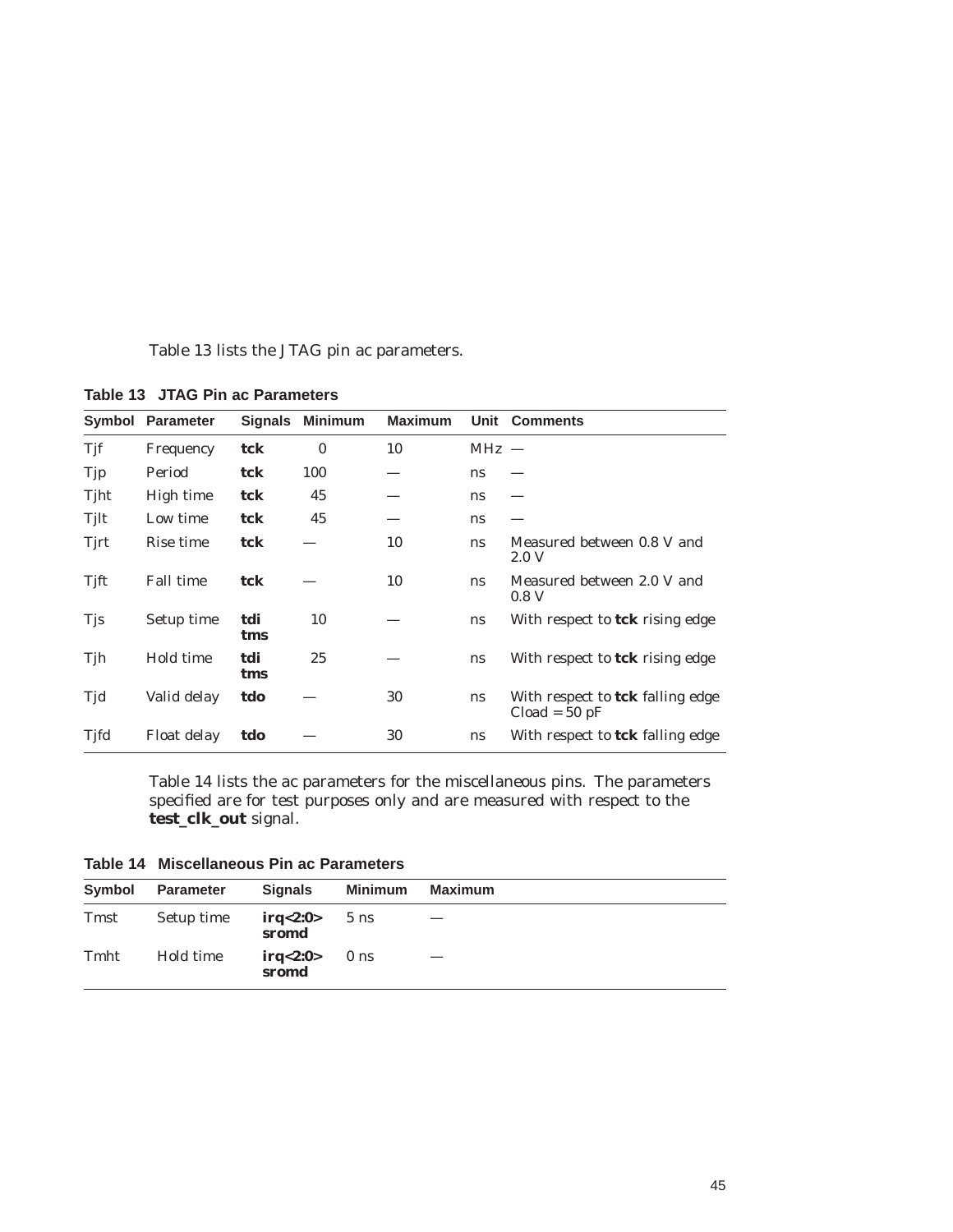## **4 Mechanical Specifications**

Figures 4 and 5 show the 287-pin standard pin grid array (PGA) package and its dimensions.



#### **Figure 4 21066/21066A Package—Top and Side**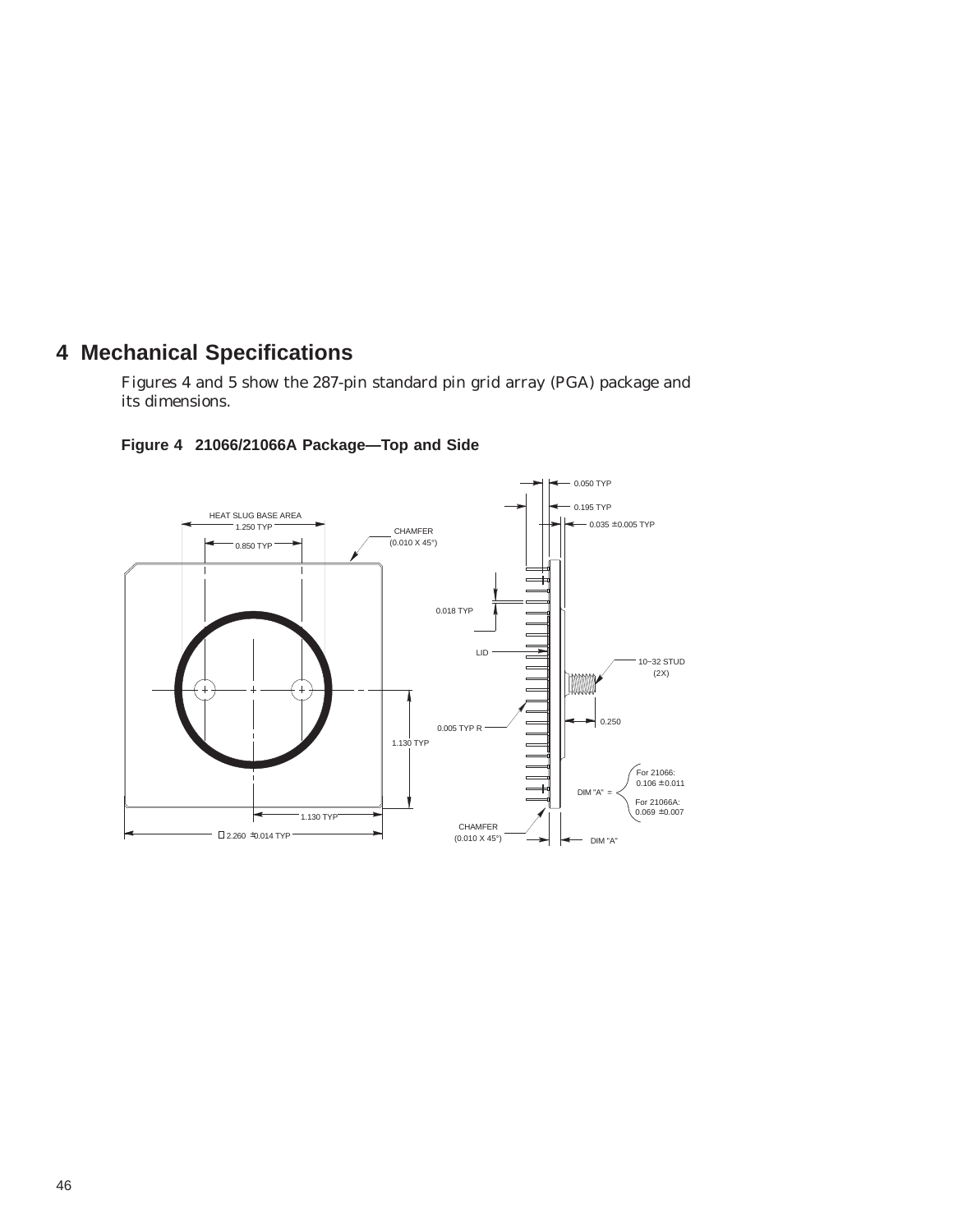

**Figure 5 21066/21066A Package—Bottom**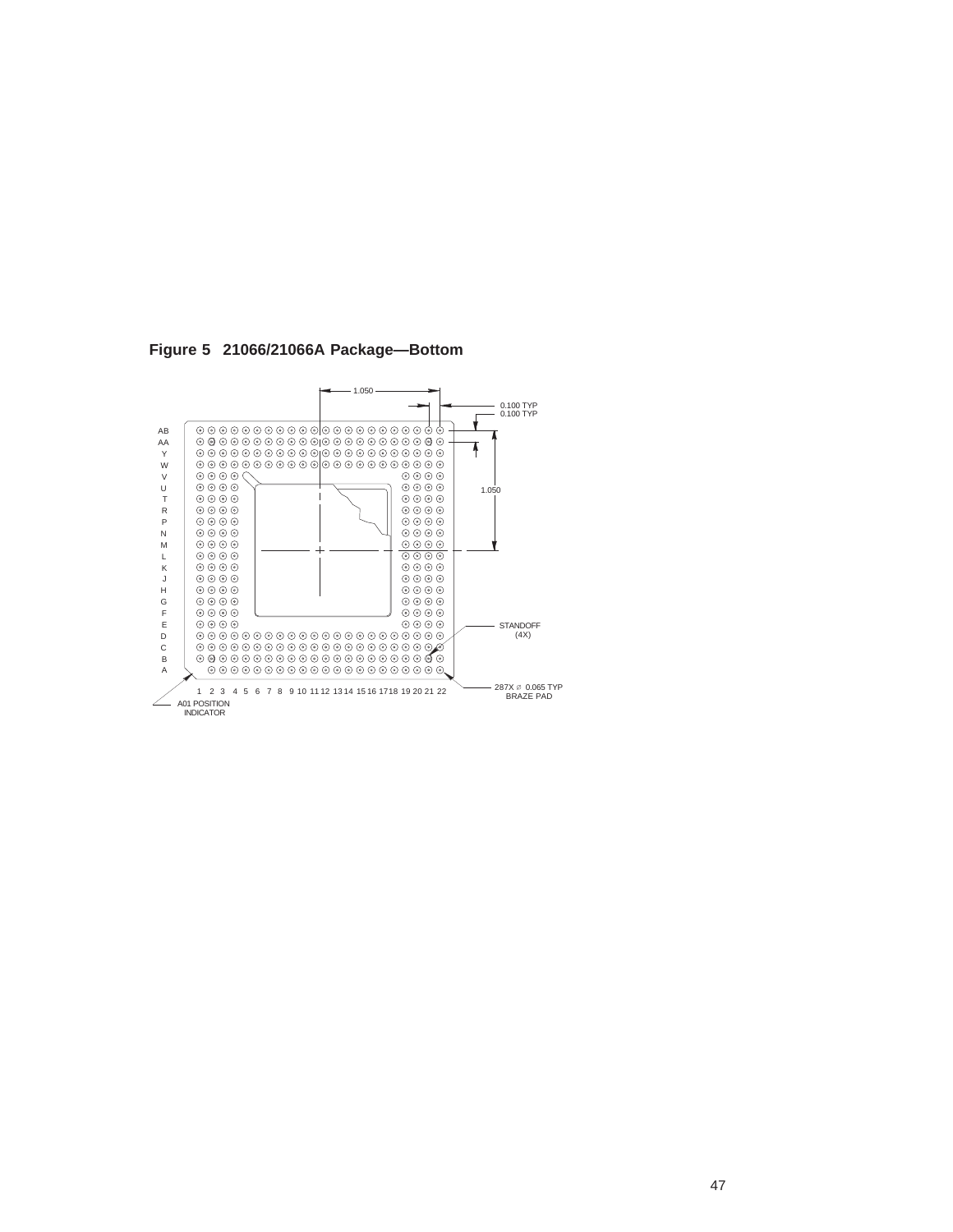## **5 Thermal Specifications**

Sections 5.1 and 5.2 specify the 21066 operating temperature and thermal resistance.

#### **5.1 Operating Temperature**

The operating temperature  $(T_c)$  of the 21066 is measured at the center of the heat sink between the two package studs. The 21066 is specified to operate within a temperature range from  $0^{\circ}C$  to  $T_c$  (maximum), which is based on the operating frequency of the chip. Table 15 gives the maximum operating temperatures for the 21066.

|                  | T <sub>c</sub> (Maximum) |                |  |  |
|------------------|--------------------------|----------------|--|--|
| <b>Frequency</b> | 21066                    | 21066A         |  |  |
| <b>100 MHz</b>   |                          | $93^{\circ}$ C |  |  |
| 166 MHz          | $85^{\circ}$ C           |                |  |  |
| 233 MHz          |                          | $84^{\circ}$ C |  |  |
| 266 MHz          |                          | $70^{\circ}$ C |  |  |

#### Table 15 Maximum T<sub>c</sub> at Various Frequencies

#### **5.2 Thermal Resistance**

The following equations define the heat-sink-to-ambient thermal resistance values:

$$
\varTheta_{hs-a}=\tfrac{(T_c-T_a)}{P}
$$

 $T_c = T_a + P \times \Theta_{hs-a}$ 

The symbols in the previous equations are defined as follows:

- $\Theta_{hs-a}$  is the heat-sink-to-ambient thermal resistance (°C/W).
- $T_a$  is the ambient temperature (°C).
- $T_c$  is the case temperature measured at a predefined location on the heat sink (°C).
- P is the power dissipation (W). See Section 3.3, which details chip power consumption at various frequencies.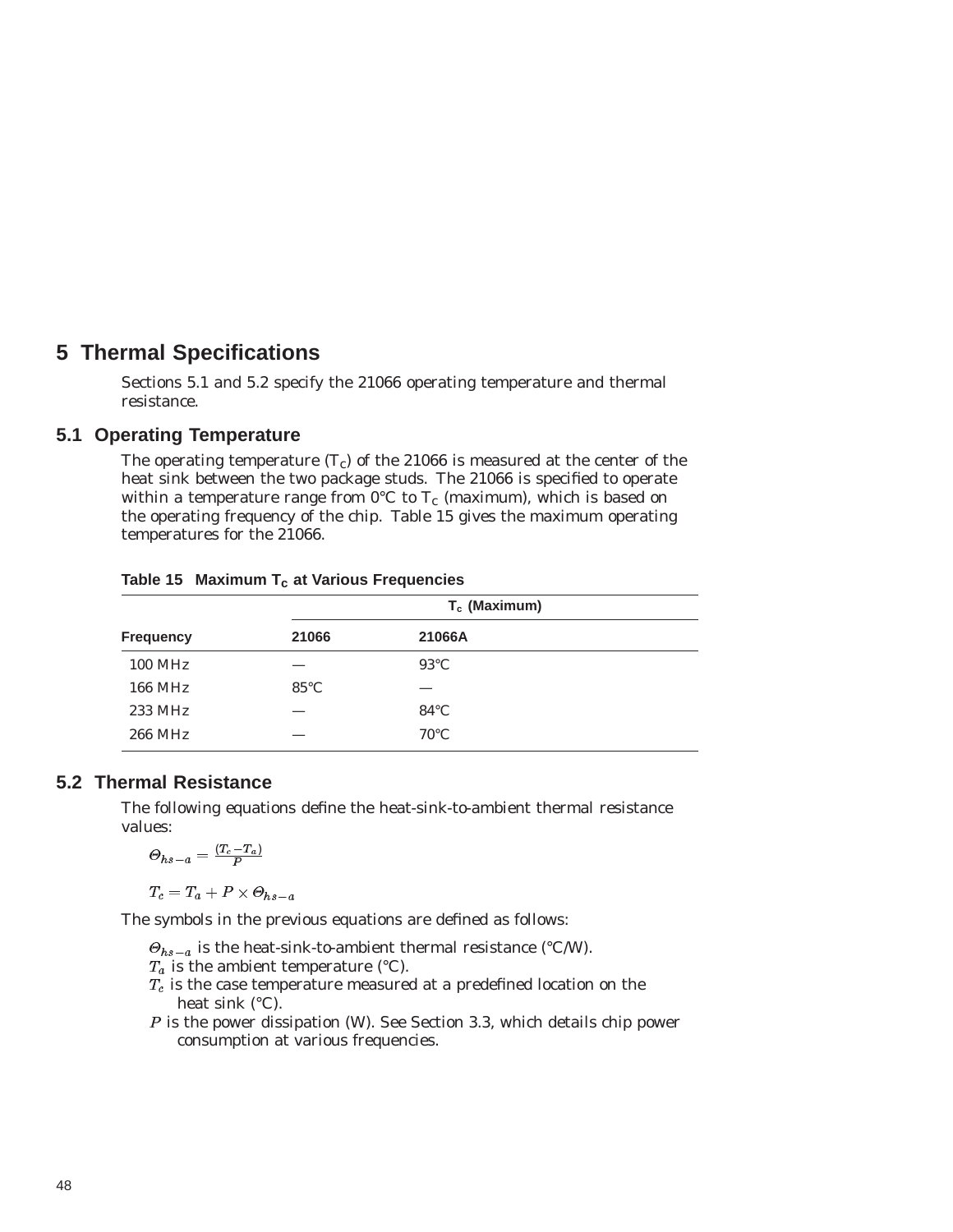Table 16 lists the  $\Theta_{hs-a}$  values for several heat sinks used with the 21066 287-pin ceramic PGA.

### **Note**

The heat sink greatly improves the ambient temperature requirement and Digital recommends its use.

|                  |                    | $\Theta_{hs-a}$ with: |                    |  |
|------------------|--------------------|-----------------------|--------------------|--|
| Airflow (ft/min) | <b>Heat Sink 1</b> | <b>Heat Sink 2</b>    | <b>Heat Sink 3</b> |  |
| 50               | 2.65               | 3.70                  | 7.35               |  |
| 100              | 1.95               | 2.80                  | 6.55               |  |
| 200              | 1.35               | 1.85                  | 5.00               |  |
| 400              | 1.00               | 1.30                  | 3.10               |  |
| 600              | 0.85               | 1.10                  | 2.10               |  |
| 800              | 0.7                | 0.9                   | 1.65               |  |

Table 16  $\Theta_{hs-a}$  at Various Airflows

Heat sink 1 (11 fins):  $2.55 \times 2.55 \times 1.2$  in  $(6.5 \times 6.5 \times 3.0 \text{ cm})$ 

Heat sink 2 (13 fins):  $2.27 \times 2.27 \times 0.9$  in  $(5.8 \times 5.8 \times 2.3$  cm)

Heat sink 3 (14 fins):  $2.38 \times 2.10 \times 0.3$  in  $(6.0 \times 5.3 \times 0.8$  cm)

All heat sinks are unidirectional and made of aluminium alloy 6063.

The GRAFOIL pad is the interface material between the package and heat sink.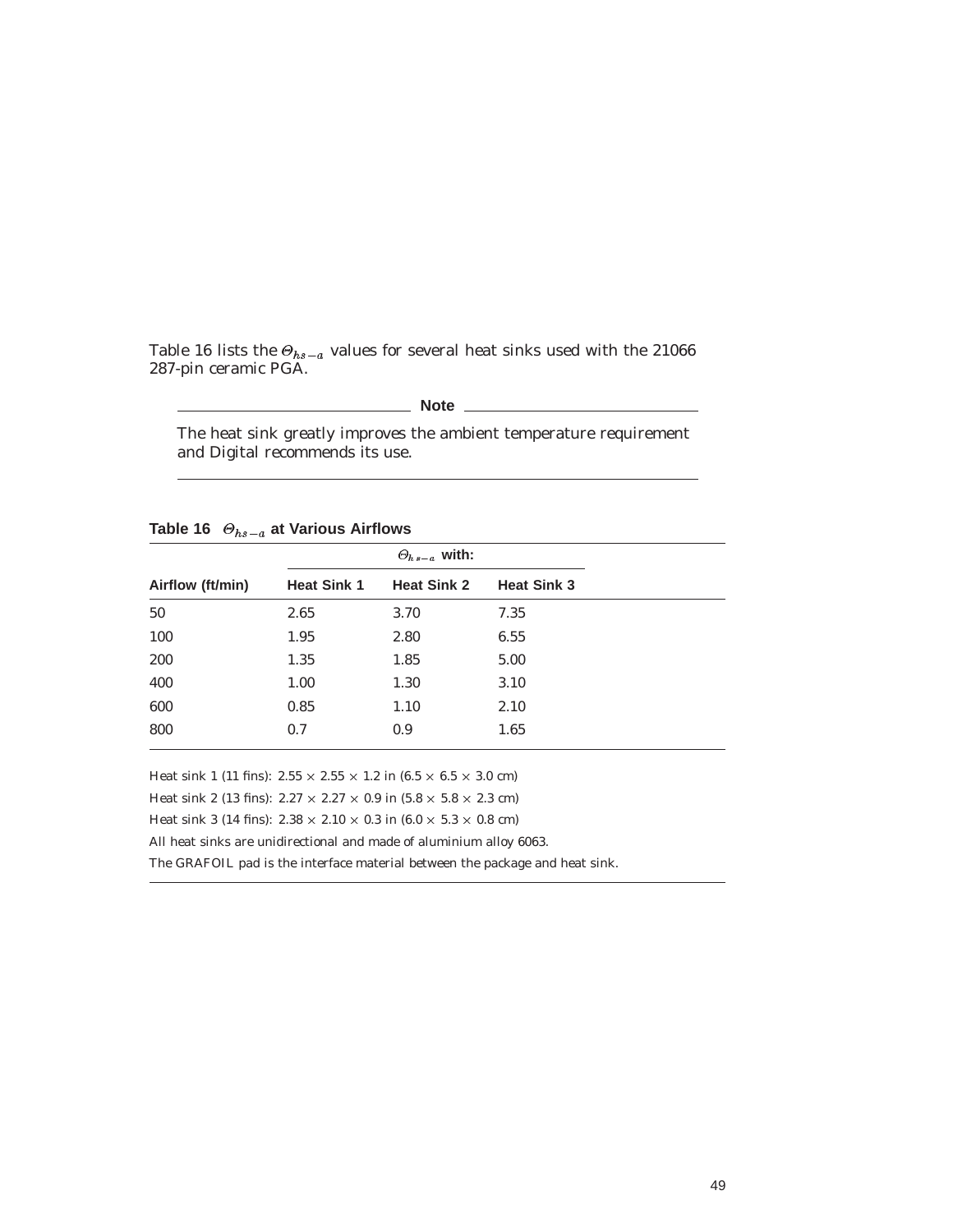## **6 Register Summary**

The tables in this section provide a summary of the 21066 implementationspecific internal processor registers (IPRs), the memory controller registers, and the I/O controller (IOC) registers. For information about the architecturally specified IPRs, see the *Alpha Architecture Reference Manual*.

| <b>Mnemonic</b>                      | <b>Register Name</b>                                         | Field*     | Index <sup>*</sup> |
|--------------------------------------|--------------------------------------------------------------|------------|--------------------|
|                                      | <b>Instruction Fetch and Decode Unit Registers</b>           |            |                    |
| <b>ASTER</b>                         | Asynchronous system trap interrupt enable                    | <b>IBX</b> | 18                 |
| <b>ASTRR</b>                         | Asynchronous system trap request                             | <b>IBX</b> | 14                 |
| EXC_ADDR                             | <b>Exception address</b>                                     | <b>IBX</b> | $\overline{4}$     |
| <b>EXC SUM</b>                       | <b>Exception summary</b>                                     | <b>IBX</b> | 10                 |
| <b>HIER</b>                          | Hardware interrupt enable                                    | <b>IBX</b> | 16                 |
| <b>HIRR</b>                          | Hardware interrupt request                                   | <b>IBX</b> | 12                 |
| <b>ICCSR</b>                         | Instruction cache control and status                         | <b>IBX</b> | $\overline{2}$     |
| <b>ITBASM</b>                        | Instruction translation buffer address space<br>match        | <b>IBX</b> | 7                  |
| <b>ITBIS</b>                         | Instruction translation buffer initial state                 | <b>IBX</b> | 8                  |
| <b>ITB PTE</b>                       | Instruction translation buffer page table entry              | <b>IBX</b> | $\mathbf{1}$       |
| ITB_PTE_TEMP                         | Instruction translation buffer page table entry<br>temporary | <b>IBX</b> | 3                  |
| <b>ITBZAP</b>                        | <b>Instruction translation buffer ZAP</b>                    | <b>IBX</b> | 6                  |
| PAL BASE                             | Programmable array logic (PAL) base address                  | <b>IBX</b> | 11                 |
| <b>PS</b>                            | Processor status                                             | <b>IBX</b> | 9                  |
| <b>SIER</b>                          | Software interrupt enable                                    | <b>IBX</b> | 17                 |
| <b>SIRR</b>                          | Software interrupt request                                   | <b>IBX</b> | 13                 |
| SL_CLR                               | Clear serial line interrupt                                  | <b>IBX</b> | 19                 |
| SL_RCV                               | Serial line receive                                          | <b>IBX</b> | $\overline{5}$     |
| <b>SL XMIT</b>                       | Serial line transmit                                         | <b>IBX</b> | 22                 |
| TB_TAG                               | <b>Translation buffer tag</b>                                | <b>IBX</b> | $\Omega$           |
| <b>Load and Store Unit Registers</b> |                                                              |            |                    |
| ABOX CTL                             | Load and store unit (Abox) control                           | ABX        | 14                 |
| <b>ALT_MODE</b>                      | Alternate processor mode                                     | <b>ABX</b> | 15                 |
| CC                                   | Cycle counter                                                | <b>ABX</b> | 16                 |

**Table 17 21066-Specific Internal Processor Registers**

 $HW_M$ FPR and HW\_MTPR instruction fields: PAL, ABX, IBX, and Index (<7,6,5,4:0>).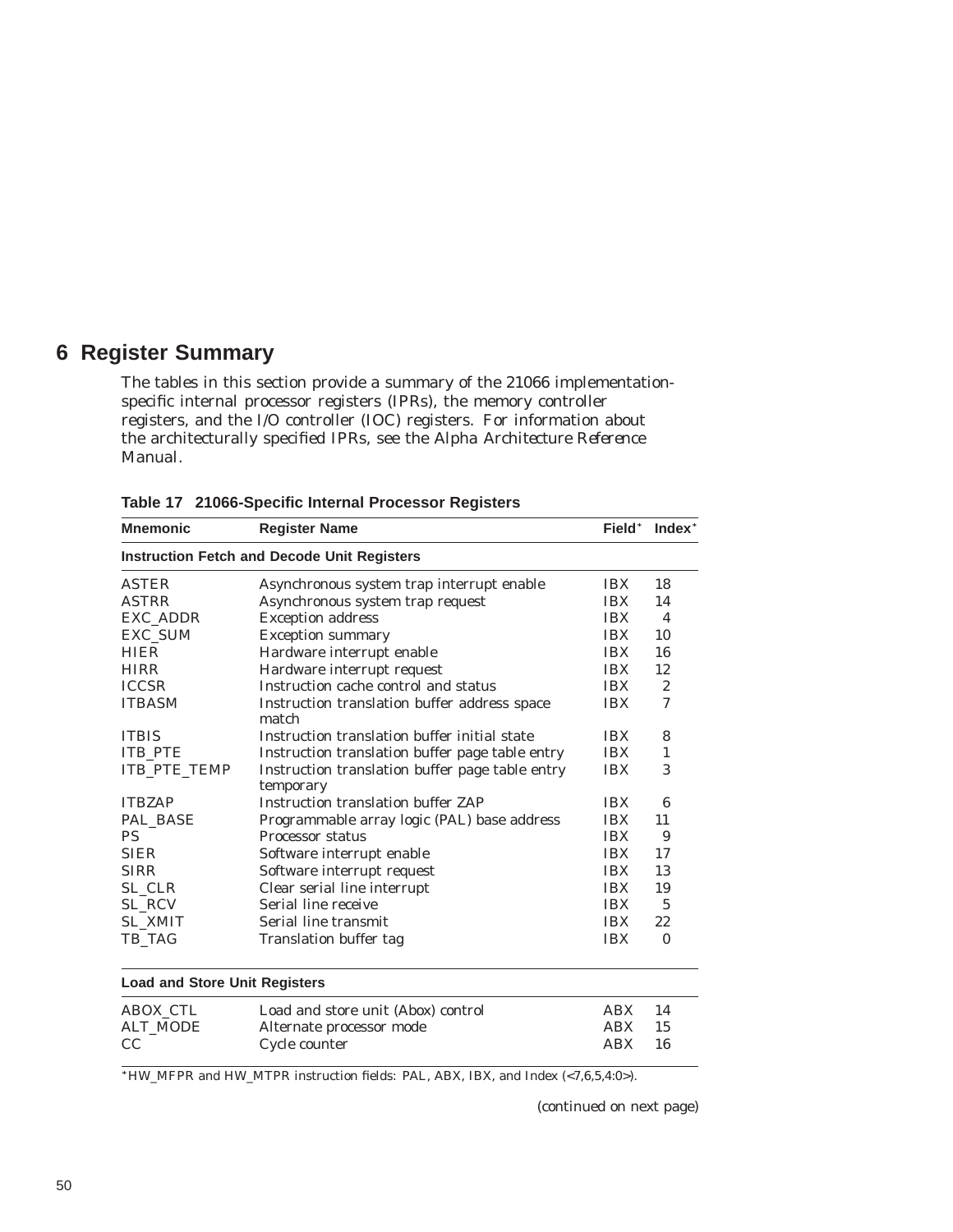| <b>Mnemonic</b>                      | <b>Register Name</b>                        | <b>Field</b> * | Index <sup>*</sup> |
|--------------------------------------|---------------------------------------------|----------------|--------------------|
| <b>Load and Store Unit Registers</b> |                                             |                |                    |
| CC CTL                               | Cycle counter control                       | ABX            | 17                 |
| DC STAT <sub>1</sub>                 | Data cache status                           | <b>ABX</b>     | 12                 |
| C STAT <sub>†</sub>                  | Cache status                                | <b>ABX</b>     | 12                 |
| <b>DTBASM</b>                        | Data translation buffer address space match | <b>ABX</b>     | 7                  |
| DTB_CTL                              | Data translation buffer control             | <b>ABX</b>     | 0                  |
| <b>DTBIS</b>                         | Data translation buffer invalidate single   | <b>ABX</b>     | 8                  |
| DTB PTE                              | Data translation buffer page table entry    | <b>ABX</b>     | 2                  |
| DTB PTE TEMP                         | Data translation buffer page table entry    | <b>ABX</b>     | 3                  |
|                                      | temporary                                   |                |                    |
| <b>DTBZAP</b>                        | Data translation buffer ZAP                 | ABX            | 6                  |
| <b>FLUSH IC</b>                      | Flush instruction cache                     | <b>ABX</b>     | 21                 |
| <b>FLUSH IC ASM</b>                  | Flush instruction cache address space match | <b>ABX</b>     | 23                 |
| MM CSR                               | Memory management control and status        | <b>ABX</b>     | 4                  |
| VA                                   | Virtual address                             | <b>ABX</b>     | 5                  |
|                                      |                                             |                |                    |

**Table 17 (Cont.) 21066-Specific Internal Processor Registers**

#### **PAL Temporary Registers**

|                                  | PAL_TEMP<31:0> PAL_TEMP internal processor                                                     | PAL. | $-31.0$ |
|----------------------------------|------------------------------------------------------------------------------------------------|------|---------|
|                                  | *HW MFPR and HW MTPR instruction fields: PAL, ABX, IBX, and Index $\langle$ < 7, 6, 5, 4: 0>). |      |         |
| †Implemented in the 21066A only. |                                                                                                |      |         |

‡Implemented in the 21066 only.

### **Table 18 Memory Controller Registers**

| <b>Mnemonic</b>  | <b>Register Name</b> | <b>Address</b><br>(Hexadecimal) |
|------------------|----------------------|---------------------------------|
| <b>BCR0</b>      | Bank configuration 0 | 1 2000 0000                     |
| BCR <sub>1</sub> | Bank configuration 1 | 1 2000 0008                     |
| BCR <sub>2</sub> | Bank configuration 2 | 1 2000 0010                     |
| BCR <sub>3</sub> | Bank configuration 3 | 1 2000 0018                     |
| BMR <sub>0</sub> | Bank mask 0          | 1 2000 0020                     |
| BMR1             | Bank mask 1          | 1 2000 0028                     |
| BMR <sub>2</sub> | Bank mask 2          | 1 2000 0030                     |
| BMR <sub>3</sub> | Bank mask 3          | 1 2000 0038                     |
| BTR <sub>0</sub> | Bank timing 0        | 1 2000 0040                     |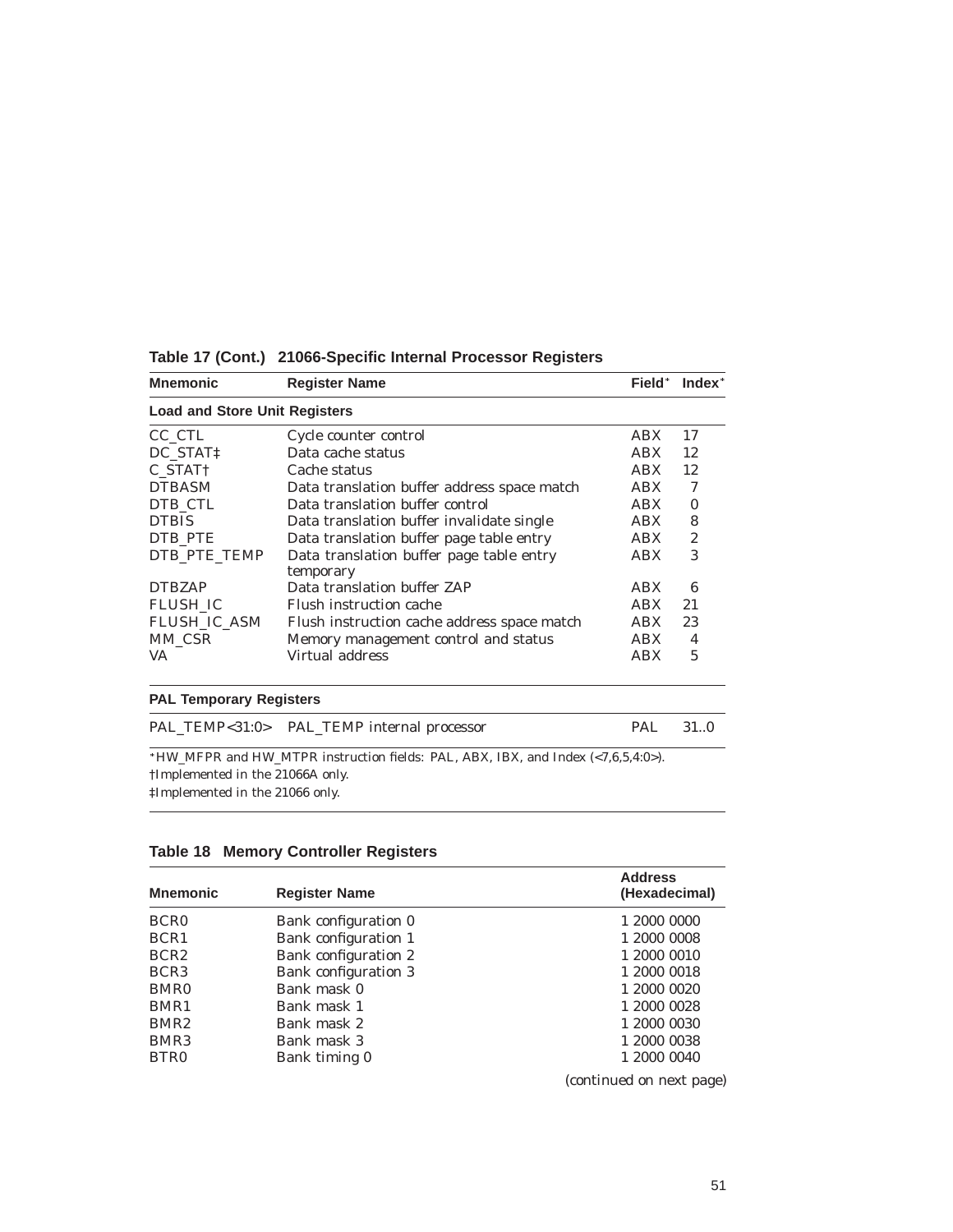| <b>Mnemonic</b>  | <b>Register Name</b>             | <b>Address</b><br>(Hexadecimal) |
|------------------|----------------------------------|---------------------------------|
| BTR1             | Bank timing 1                    | 1 2000 0048                     |
| BTR <sub>2</sub> | Bank timing 2                    | 1 2000 0050                     |
| BTR <sub>3</sub> | Bank timing 3                    | 1 2000 0058                     |
| <b>GTR</b>       | Global timing                    | 1 2000 0060                     |
| <b>ESR</b>       | Error status                     | 1 2000 0068                     |
| EAR              | Error address                    | 1 2000 0070                     |
| CAR              | Cache control                    | 1 2000 0078                     |
| <b>VGR</b>       | Video and graphics control       | 1 2000 0080                     |
| <b>PLM</b>       | Plane mask                       | 1 2000 0088                     |
| <b>FOR</b>       | Foreground                       | 1 2000 0090                     |
| PMR <sup>*</sup> | Power management register        | 1 2000 0098                     |
|                  | *Implemented in the 21066A only. |                                 |

**Table 18 (Cont.) Memory Controller Registers**

| Table 19 I/O Controller Registers |  |  |
|-----------------------------------|--|--|
|-----------------------------------|--|--|

| <b>Mnemonic</b>    | <b>Register Name</b>              | <b>Address</b><br>(Hexadecimal) |
|--------------------|-----------------------------------|---------------------------------|
| <b>IOC HAE</b>     | Host address extension            | 1 8000 0000                     |
| <b>IOC CFG</b>     | Configuration cycle type          | 1 8000 0020                     |
| <b>IOC STATO</b>   | Status 0                          | 1 8000 0040                     |
| <b>IOC_STAT1</b>   | Status 1                          | 1 8000 0060                     |
| <b>IOC_TBIA</b>    | Translation buffer invalidate all | 1 8000 0080                     |
| <b>IOC TB ENA</b>  | Translation buffer enable         | 1 8000 00A0                     |
| <b>IOC SFT RST</b> | <b>PCI</b> soft reset             | 1 8000 00C0                     |
| <b>IOC PAR DIS</b> | Parity disable                    | 1 8000 00E0                     |
| <b>IOC W BASE0</b> | Window base 0                     | 1 8000 0100                     |
| <b>IOC W BASE1</b> | Window base 1                     | 1 8000 0120                     |
| <b>IOC W MASK0</b> | Window mask 0                     | 1 8000 0140                     |
| <b>IOC W MASK1</b> | Window mask 1                     | 1 8000 0160                     |
| <b>IOC T BASE0</b> | Translated base 0                 | 1 8000 0180                     |
| <b>IOC T BASE1</b> | Translated base 1                 | 1 8000 01A0                     |
| <b>IOC TB TAG0</b> | Translation buffer tag 0          | 1 8100 0000                     |
| IOC_TB_TAG1        | Translation buffer tag 1          | 1 8100 0020                     |
| IOC TB TAG2        | Translation buffer tag 2          | 1 8100 0040                     |
| IOC TB TAG3        | Translation buffer tag 3          | 1 8100 0060                     |
| IOC_TB_TAG4        | Translation buffer tag 4          | 1 8100 0080                     |
|                    |                                   |                                 |

(continued on next page)

 $\overline{\phantom{0}}$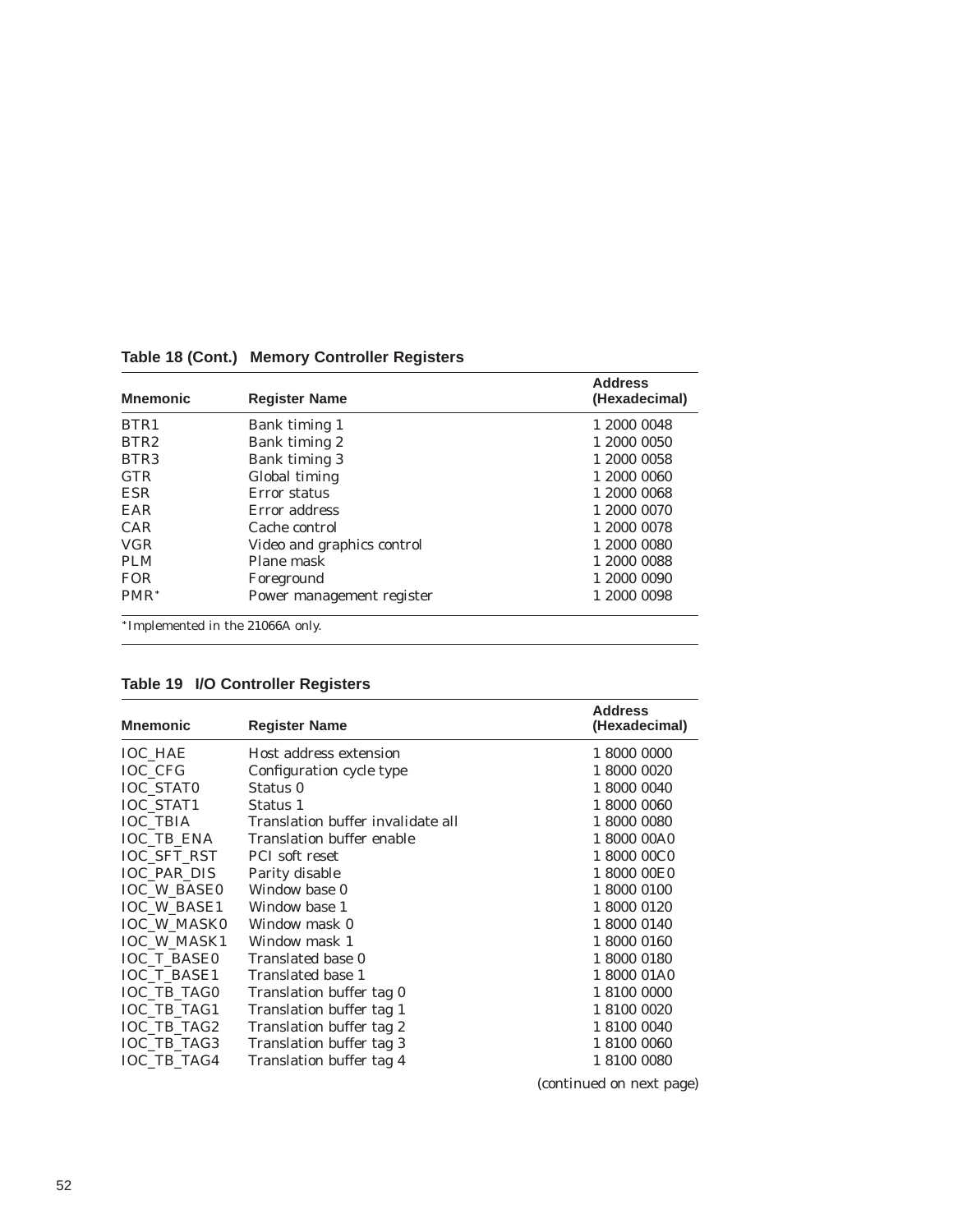| <b>Mnemonic</b>    | <b>Register Name</b>                                           | <b>Address</b><br>(Hexadecimal) |
|--------------------|----------------------------------------------------------------|---------------------------------|
| IOC TB TAG5        | Translation buffer tag 5                                       | 1 8100 00A0                     |
| <b>IOC TB TAG6</b> | Translation buffer tag 6                                       | 1810000C0                       |
| IOC_TB_TAG7        | Translation buffer tag 7                                       | 1 8100 00E0                     |
| <b>IOC IACK SC</b> | Interrupt vector and special cycle                             | sk.                             |
|                    | *Any quadword-aligned address in the range 1A00000001BFFFFFE0. |                                 |

**Table 19 (Cont.) I/O Controller Registers**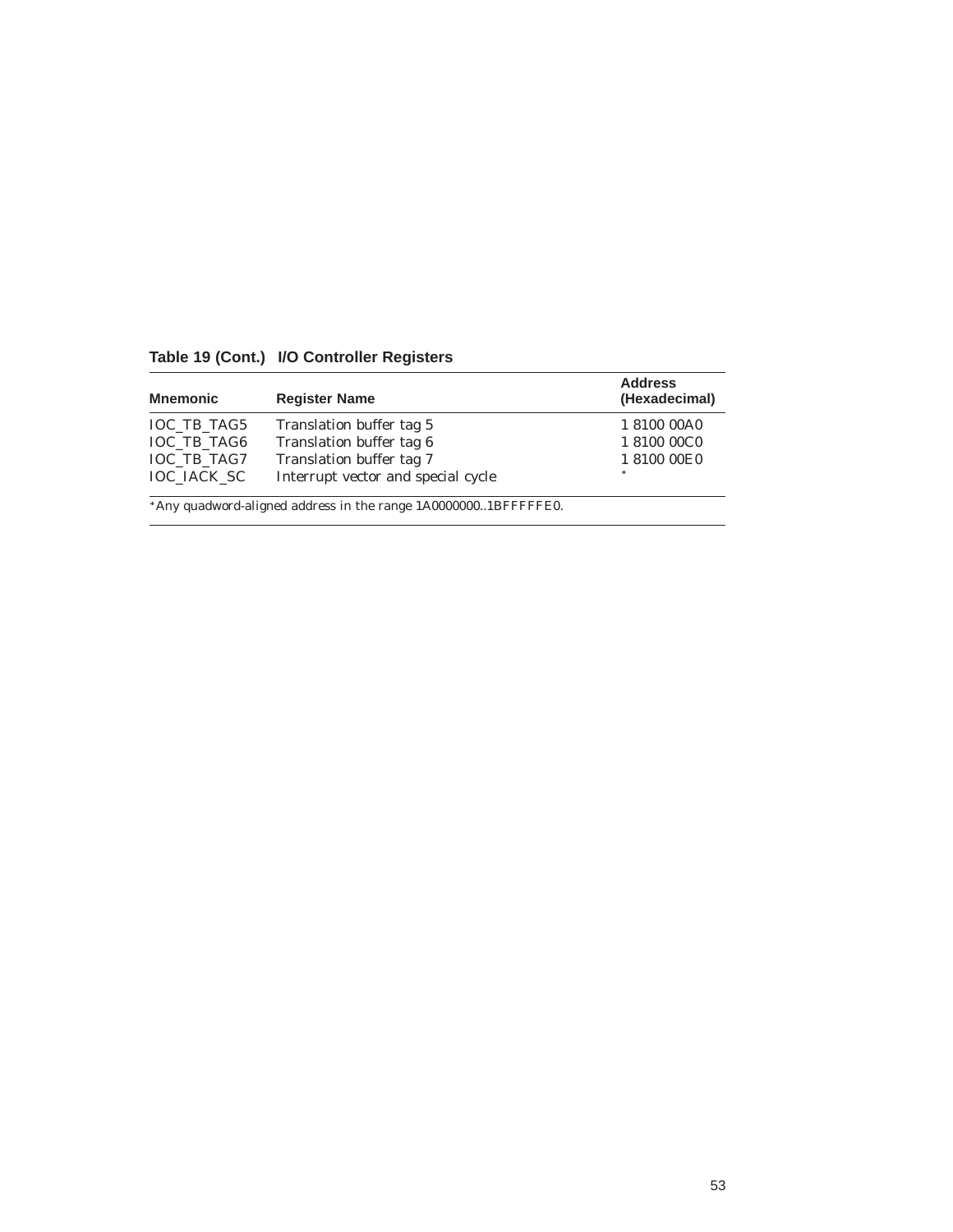## **7 Instruction Summary**

The tables in this section summarize the common instructions implemented by the Alpha architecture, the PALmode instructions required by all Alpha implementations, and the architecturally reserved PALmode instructions implemented in the 21066 microprocessor. The instruction summaries are contained in the following tables:

| <b>Instructions</b>              | <b>Table</b> |
|----------------------------------|--------------|
| Memory integer load and store    | 20           |
| Integer control                  | 21           |
| Integer arithmetic               | 22           |
| Logical and shift                | 23           |
| Byte manipulation                | 24           |
| Memory format floating-point     | 25           |
| Floating-point branch            | 26           |
| Floating-point operate           | 27           |
| <b>Miscellaneous</b>             | 28           |
| VAX compatibility instructions   | 29           |
| <b>Required PALmode</b>          | 30           |
| Architecturally reserved PALmode | 31           |

| Table 20 Memory Integer Load and Store Instructions |
|-----------------------------------------------------|
|-----------------------------------------------------|

| <b>Mnemonic</b> | <b>Operation</b>                   |
|-----------------|------------------------------------|
| <b>LDA</b>      | Load address                       |
| <b>LDAH</b>     | Load address high                  |
| <b>LDL</b>      | Load sign-extended longword        |
| LDL L           | Load sign-extended longword locked |
| <b>LDQ</b>      | Load quadword                      |
| $LDQ_L$         | Load quadword locked               |
| LDQ U           | Load quadword unaligned            |
| <b>STL</b>      | Store longword                     |
| STL C           | Store longword conditional         |
| <b>STQ</b>      | Store quadword                     |
| STQ_C           | Store quadword conditional         |
| STQ_U           | Store quadword unaligned           |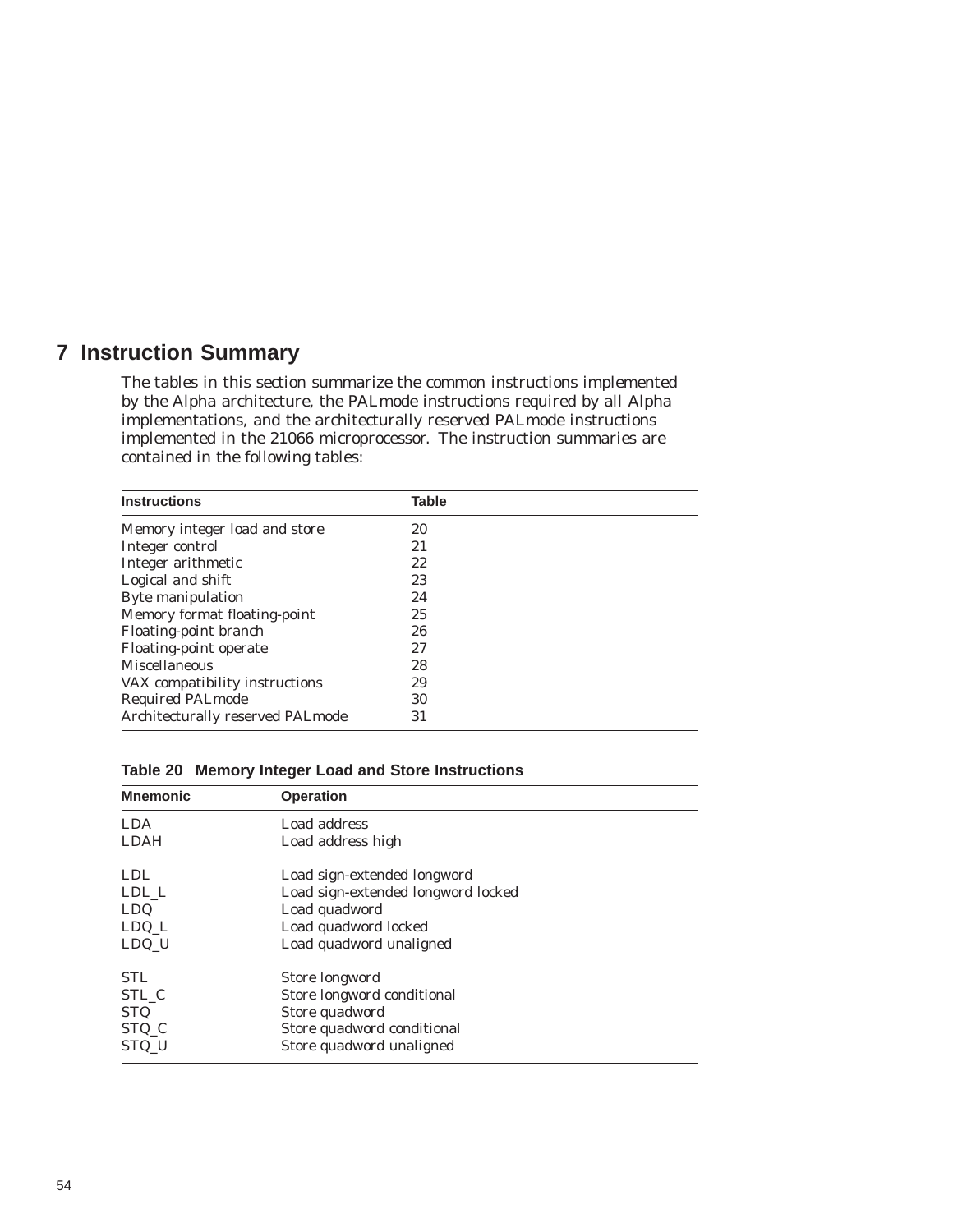| <b>Operation</b>                                 |
|--------------------------------------------------|
| Branch if register equal to zero                 |
| Branch if register greater than or equal to zero |
| Branch if register greater than zero             |
| Branch if register low bit is clear              |
| Branch if register low bit is set                |
| Branch if register less than or equal to zero    |
| Branch if register less than zero                |
| Branch if register not equal to zero             |
| Unconditional branch                             |
| Branch to subroutine                             |
| Jump                                             |
| Jump to subroutine                               |
| Return from subroutine                           |
| Jump to subroutine return                        |
|                                                  |

**Table 21 Integer Control Instructions**

### **Table 22 Integer Arithmetic Instructions**

| <b>Mnemonic</b> | <b>Operation</b>                             |
|-----------------|----------------------------------------------|
| <b>ADD</b>      | Add quadword/longword                        |
| <b>S4ADD</b>    | Scaled add by 4                              |
| <b>S8ADD</b>    | Scaled add by 8                              |
| <b>CMPEQ</b>    | Compare signed quadword equal                |
| <b>CMPLT</b>    | Compare signed quadword less than            |
| <b>CMPLE</b>    | Compare signed quadword less than or equal   |
| <b>CMPULT</b>   | Compare unsigned quadword less than          |
| <b>CMPULE</b>   | Compare unsigned quadword less than or equal |
| <b>MUL</b>      | Multiply quadword/longword                   |
| <b>UMULH</b>    | Multiply quadword unsigned high              |
| <b>SUB</b>      | Subtract quadword/longword                   |
| <b>S4SUB</b>    | Scaled subtract by 4                         |
| <b>S8SUB</b>    | Scaled subtract by 8                         |
|                 |                                              |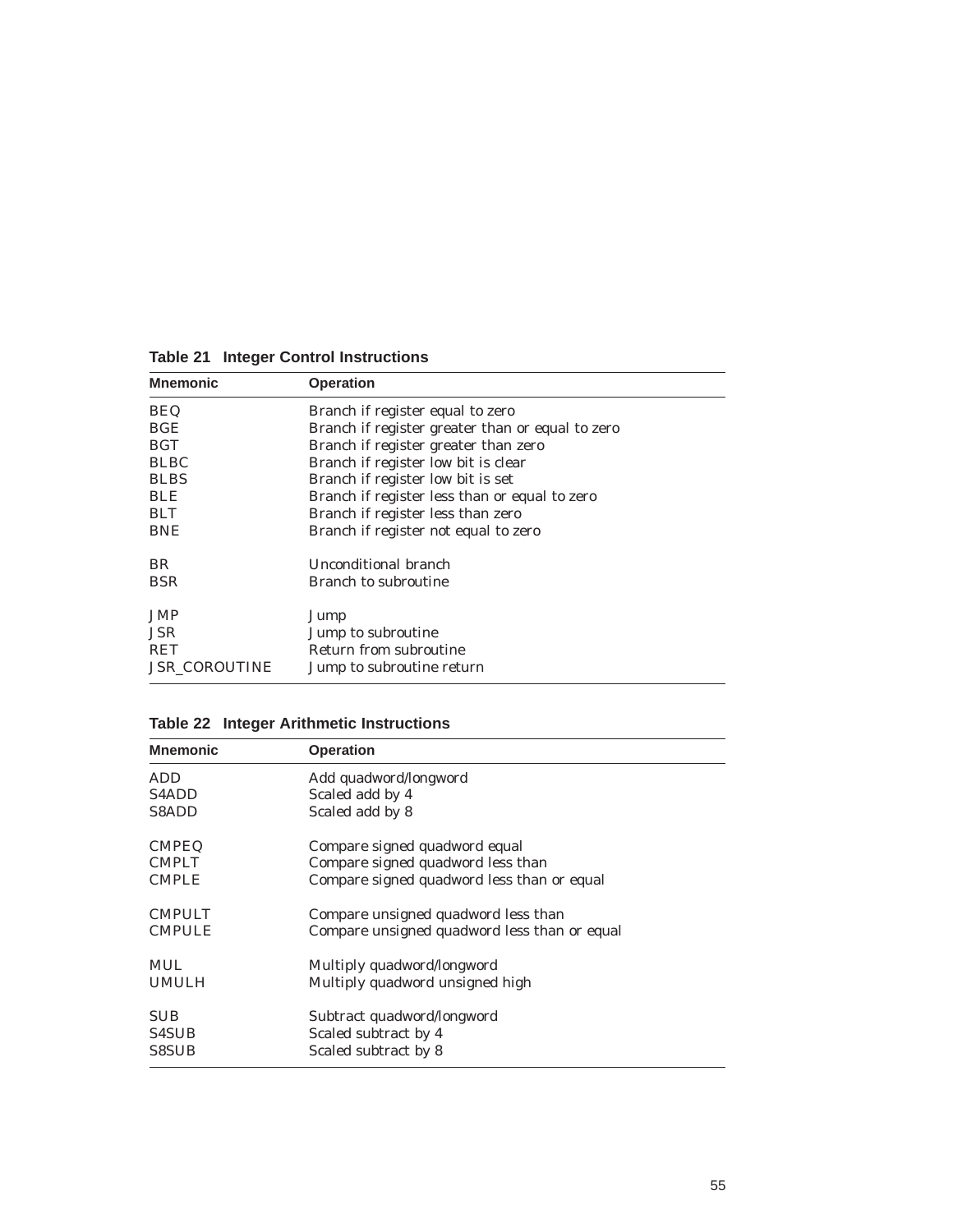| <b>Mnemonic</b> | <b>Operation</b>                |
|-----------------|---------------------------------|
| <b>AND</b>      | Logical product                 |
| <b>BIC</b>      | Logical product with complement |
| <b>BIS</b>      | Logical sum (OR)                |
| EQV             | Logical equivalence (XORNOT)    |
| <b>ORNOT</b>    | Logical sum with complement     |
| <b>XOR</b>      | Logical difference              |
| <b>CMOVXX</b>   | Conditional move integer        |
| <b>SLL</b>      | Shift left logical              |
| <b>SRA</b>      | Shift right arithmetic          |
| <b>SRL</b>      | Shift right logical             |

**Table 23 Logical and Shift Instructions**

| <b>Mnemonic</b> | <b>Operation</b>            |                          |
|-----------------|-----------------------------|--------------------------|
| <b>CMPBGE</b>   | Compare byte                |                          |
| <b>EXTBL</b>    | Extract byte low            |                          |
| <b>EXTWL</b>    | <b>Extract word low</b>     |                          |
| <b>EXTLL</b>    | <b>Extract longword low</b> |                          |
| <b>EXTQL</b>    | Extract quadword low        |                          |
| <b>EXTWH</b>    | Extract word high           |                          |
| <b>EXTLH</b>    | Extract longword high       |                          |
| <b>EXTQH</b>    | Extract quadword high       |                          |
| <b>INSBL</b>    | Insert byte low             |                          |
| <b>INSWL</b>    | Insert word low             |                          |
| <b>INSLL</b>    | Insert longword low         |                          |
| <b>INSQL</b>    | Insert quadword low         |                          |
| <b>INSWH</b>    | Insert word high            |                          |
| <b>INSLH</b>    | Insert longword high        |                          |
| <b>INSQH</b>    | Insert quadword high        |                          |
| <b>MSKBL</b>    | Mask byte low               |                          |
| <b>MSKWL</b>    | Mask word low               |                          |
| <b>MSKLL</b>    | Mask longword low           |                          |
| <b>MSKQL</b>    | Mask quadword low           |                          |
|                 |                             | (continued on nove name) |

**Table 24 Byte-Manipulation Instructions**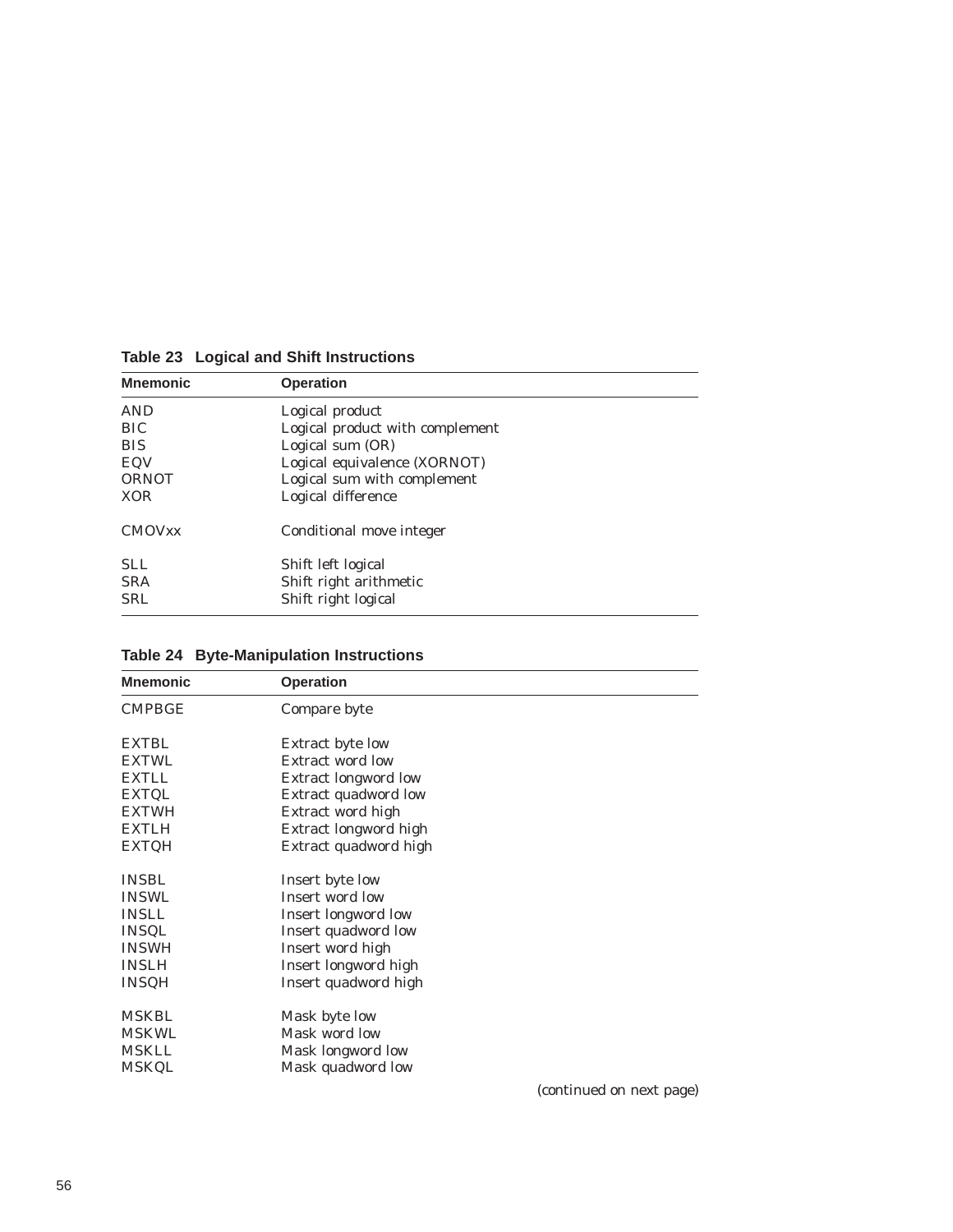| <b>Mnemonic</b> | <b>Operation</b>   |
|-----------------|--------------------|
| <b>MSKWH</b>    | Mask word high     |
| <b>MSKLH</b>    | Mask longword high |
| <b>MSKQH</b>    | Mask quadword high |
| ZAP             | Zero bytes         |
| <b>ZAPNOT</b>   | Zero bytes not     |

**Table 24 (Cont.) Byte-Manipulation Instructions**

## **Table 25 Memory Format Floating-Point Instructions**

| <b>Mnemonic</b> | <b>Operation</b>                          | <b>Subset</b>       |
|-----------------|-------------------------------------------|---------------------|
| <b>LDF</b>      | Load F_floating                           | <b>VAX</b>          |
| <b>LDG</b>      | Load G_floating (load D_floating)         | VAX                 |
| <b>LDS</b>      | Load S_floating (load longword integer)   | <b>IEEE</b> and VAX |
| <b>LDT</b>      | Load T_floating (load quadword integer)   | <b>IEEE</b> and VAX |
| <b>STF</b>      | Store F_floating                          | <b>VAX</b>          |
| <b>STG</b>      | Store G_floating (store D_floating)       | <b>VAX</b>          |
| <b>STS</b>      | Store S_floating (store longword integer) | <b>IEEE</b> and VAX |
| <b>STT</b>      | Store T_floating (store quadword integer) | <b>IEEE</b> and VAX |

| <b>Table 26 Floating-Point Branch Instructions</b> |  |
|----------------------------------------------------|--|
|                                                    |  |

| <b>Mnemonic</b> | <b>Operation</b>                      | <b>Subset</b>       |
|-----------------|---------------------------------------|---------------------|
| <b>FBEQ</b>     | Floating branch equal                 | <b>IEEE</b> and VAX |
| <b>FBGE</b>     | Floating branch greater than or equal | <b>IEEE</b> and VAX |
| <b>FBGT</b>     | Floating branch greater than          | <b>IEEE</b> and VAX |
| <b>FBLE</b>     | Floating branch less than or equal    | <b>IEEE</b> and VAX |
| <b>FBLT</b>     | Floating branch less than             | <b>IEEE</b> and VAX |
| <b>FBNE</b>     | Floating branch not equal             | <b>IEEE</b> and VAX |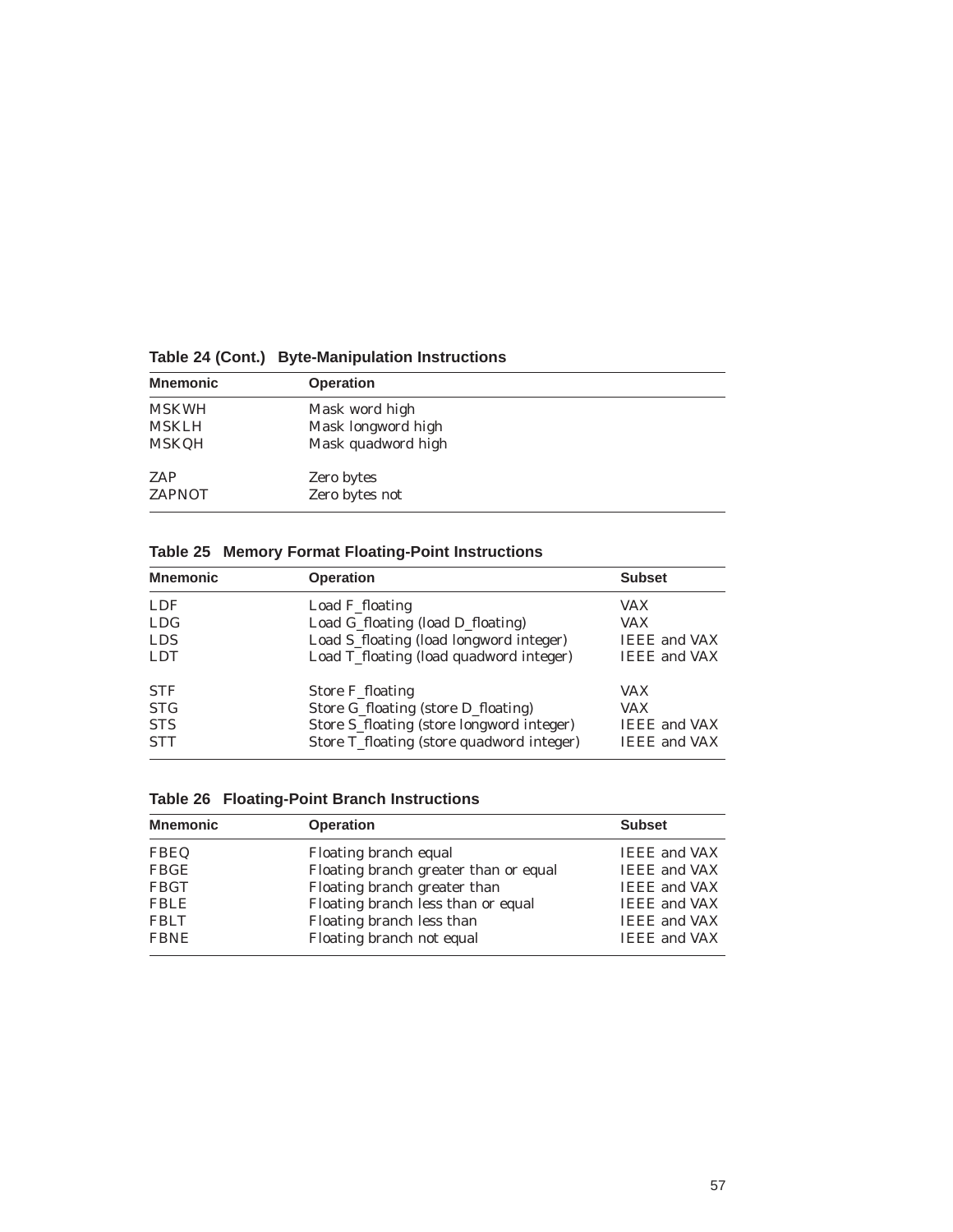| <b>Mnemonic</b>              | <b>Operation</b>                 | <b>Subset</b> |
|------------------------------|----------------------------------|---------------|
| <b>Arithmetic Operations</b> |                                  |               |
| <b>ADDF</b>                  | Add F_floating                   | <b>VAX</b>    |
| <b>ADDG</b>                  | Add G_floating                   | <b>VAX</b>    |
| <b>ADDS</b>                  | <b>Add S_floating</b>            | <b>IEEE</b>   |
| <b>ADDT</b>                  | <b>Add T_floating</b>            | <b>IEEE</b>   |
| <b>CMPGxx</b>                | <b>Compare G_floating</b>        | <b>VAX</b>    |
| <b>CMPTxx</b>                | <b>Compare T_floating</b>        | <b>IEEE</b>   |
| <b>CVTDG</b>                 | Convert D_floating to G_floating | <b>VAX</b>    |
| <b>CVTGD</b>                 | Convert G_floating to D_floating | <b>VAX</b>    |
| <b>CVTGF</b>                 | Convert G_floating to F_floating | <b>VAX</b>    |
| <b>CVTGQ</b>                 | Convert G_floating to quadword   | <b>VAX</b>    |
| <b>CVTQF</b>                 | Convert quadword to F_floating   | <b>VAX</b>    |
| <b>CVTQG</b>                 | Convert quadword to G_floating   | <b>VAX</b>    |
| <b>CVTQS</b>                 | Convert quadword to S_floating   | <b>IEEE</b>   |
| <b>CVTQT</b>                 | Convert quadword to T_floating   | <b>IEEE</b>   |
| <b>CVTST</b>                 | Convert S_floating to T_floating | <b>IEEE</b>   |
| <b>CVTTQ</b>                 | Convert T_floating to quadword   | <b>IEEE</b>   |
| <b>CVTTS</b>                 | Convert T_floating to S_floating | <b>IEEE</b>   |
| <b>DIVF</b>                  | Divide F_floating                | <b>VAX</b>    |
| <b>DIVG</b>                  | Divide G_floating                | <b>VAX</b>    |
| <b>DIVS</b>                  | Divide S_floating                | <b>IEEE</b>   |
| <b>DIVT</b>                  | Divide T_floating                | <b>IEEE</b>   |
| <b>MULF</b>                  | Multiply F_floating              | <b>VAX</b>    |
| <b>MULG</b>                  | <b>Multiply G_floating</b>       | <b>VAX</b>    |
| <b>MULS</b>                  | <b>Multiply S_floating</b>       | <b>IEEE</b>   |
| <b>MULT</b>                  | Multiply T_floating              | <b>IEEE</b>   |
| <b>SUBF</b>                  | <b>Subtract F_floating</b>       | <b>VAX</b>    |
| <b>SUBG</b>                  | <b>Subtract G_floating</b>       | <b>VAX</b>    |
| <b>SUBS</b>                  | Subtract S_floating              | <b>IEEE</b>   |
| <b>SUBT</b>                  | Subtract T_floating              | <b>IEEE</b>   |
|                              |                                  |               |

**Table 27 Floating-Point Operate Instructions**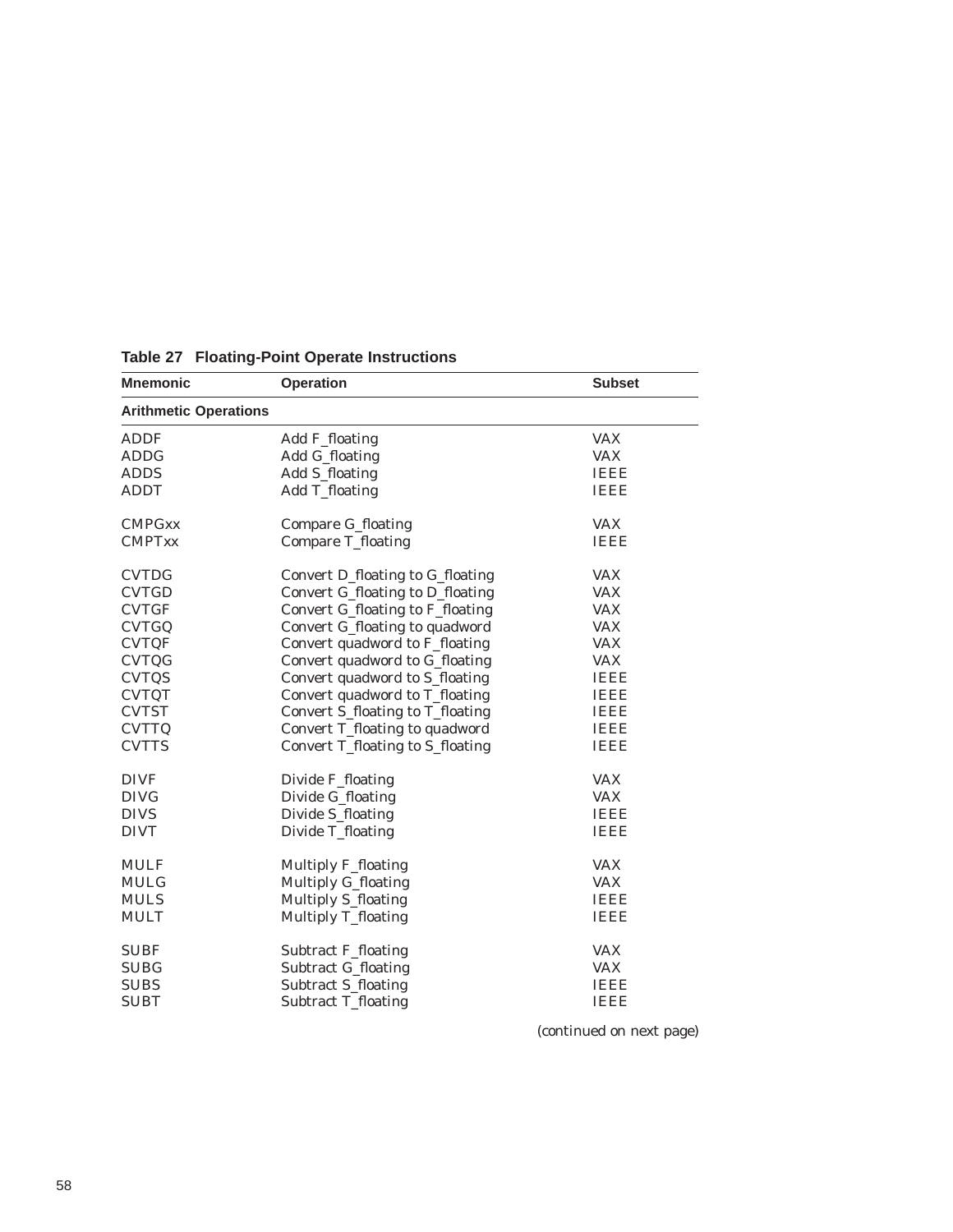| <b>Operation</b>                                                                     | <b>Subset</b>                              |
|--------------------------------------------------------------------------------------|--------------------------------------------|
| <b>Bit and FPCR Operations</b>                                                       |                                            |
| Copy sign                                                                            | <b>IEEE</b> and VAX                        |
| Copy sign and exponent                                                               | <b>IEEE</b> and VAX                        |
| Copy sign negate                                                                     | <b>IEEE</b> and VAX                        |
| Convert longword to quadword                                                         | <b>IEEE</b> and VAX                        |
| Convert quadword to longword                                                         | <b>IEEE</b> and VAX                        |
| Floating conditional move                                                            | <b>IEEE</b> and VAX                        |
| Move from floating-point control register<br>Move to floating-point control register | <b>IEEE</b> and VAX<br><b>IEEE</b> and VAX |
|                                                                                      |                                            |

**Table 27 (Cont.) Floating-Point Operate Instructions**

| <b>Table 28 Miscellaneous Instructions</b> |
|--------------------------------------------|
|--------------------------------------------|

| <b>Mnemonic</b> | <b>Operation</b>                             |  |
|-----------------|----------------------------------------------|--|
| CALL_PAL        | Call privileged architecture library routine |  |
| EXCB            | <b>Exception barrier</b>                     |  |
| <b>FETCH</b>    | Prefetch data                                |  |
| <b>FETCH M</b>  | Prefetch data, modify intent                 |  |
| MВ              | Memory barrier                               |  |
| <b>RPCC</b>     | Read process cycle counter                   |  |
| <b>TRAPB</b>    | Trap barrier                                 |  |
| <b>WMB</b>      | Write memory barrier                         |  |

|  |  |  | <b>Table 29 VAX Compatibility Instructions</b> |
|--|--|--|------------------------------------------------|
|--|--|--|------------------------------------------------|

| <b>Mnemonic</b> | <b>Operation</b> |
|-----------------|------------------|
| RC              | Read and clear   |
| <b>RS</b>       | Read and set     |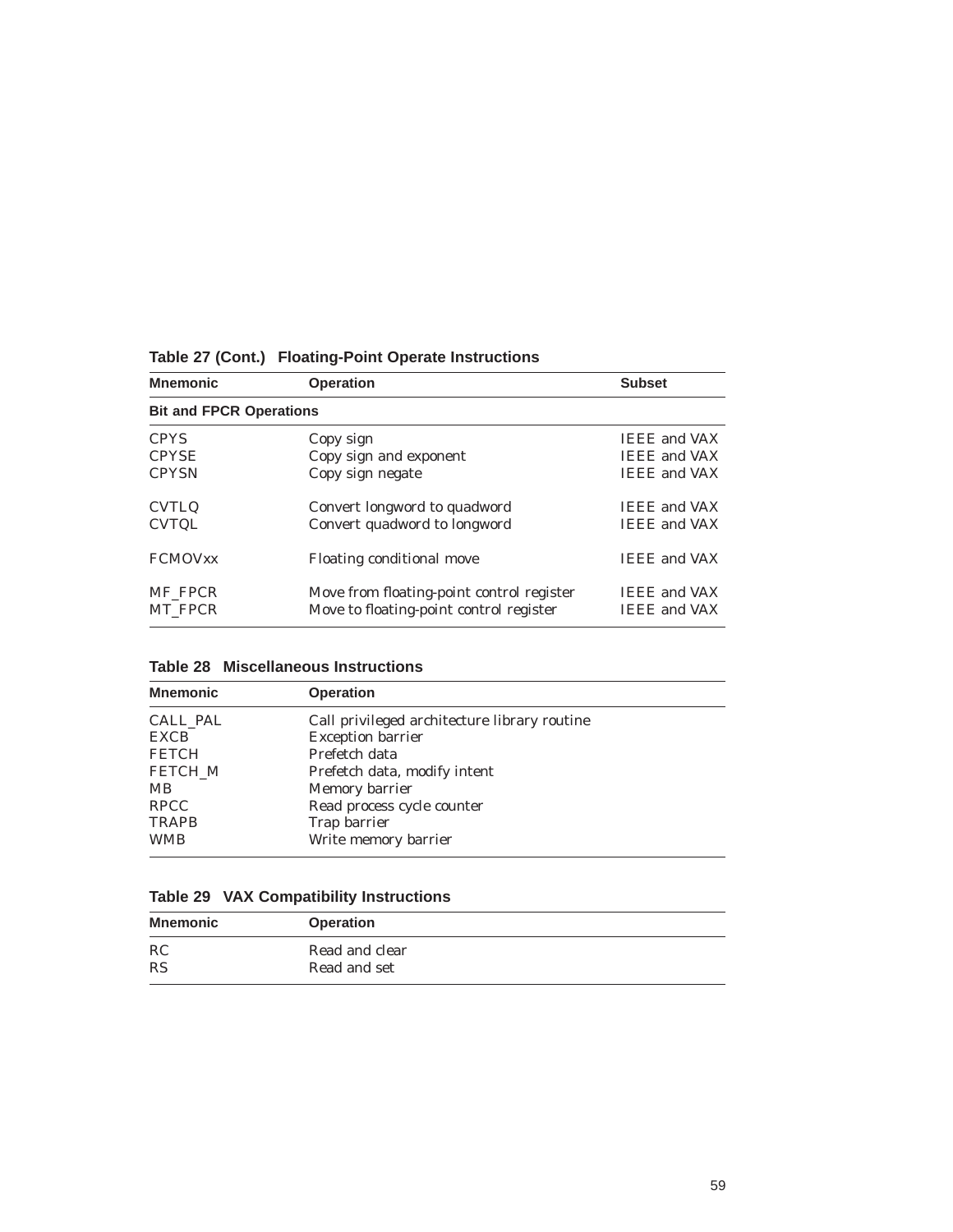|  |  | <b>Table 30 Required PALmode Instructions</b> |
|--|--|-----------------------------------------------|
|--|--|-----------------------------------------------|

| Mnemonic    | <b>Operation</b>                  |
|-------------|-----------------------------------|
| <b>HALT</b> | Halt processor                    |
| <b>IMB</b>  | Instruction stream memory barrier |

**Table 31 Architecturally Reserved PALmode Instructions**

| <b>Mnemonic</b> | <b>Operation</b>                  |
|-----------------|-----------------------------------|
| HW MTPR         | Move data to processor register   |
| HW MFPR         | Move data from processor register |
| HW LD           | Move data from memory             |
| HW ST           | Move data to memory               |
| HW REI          | Return from PALmode exception     |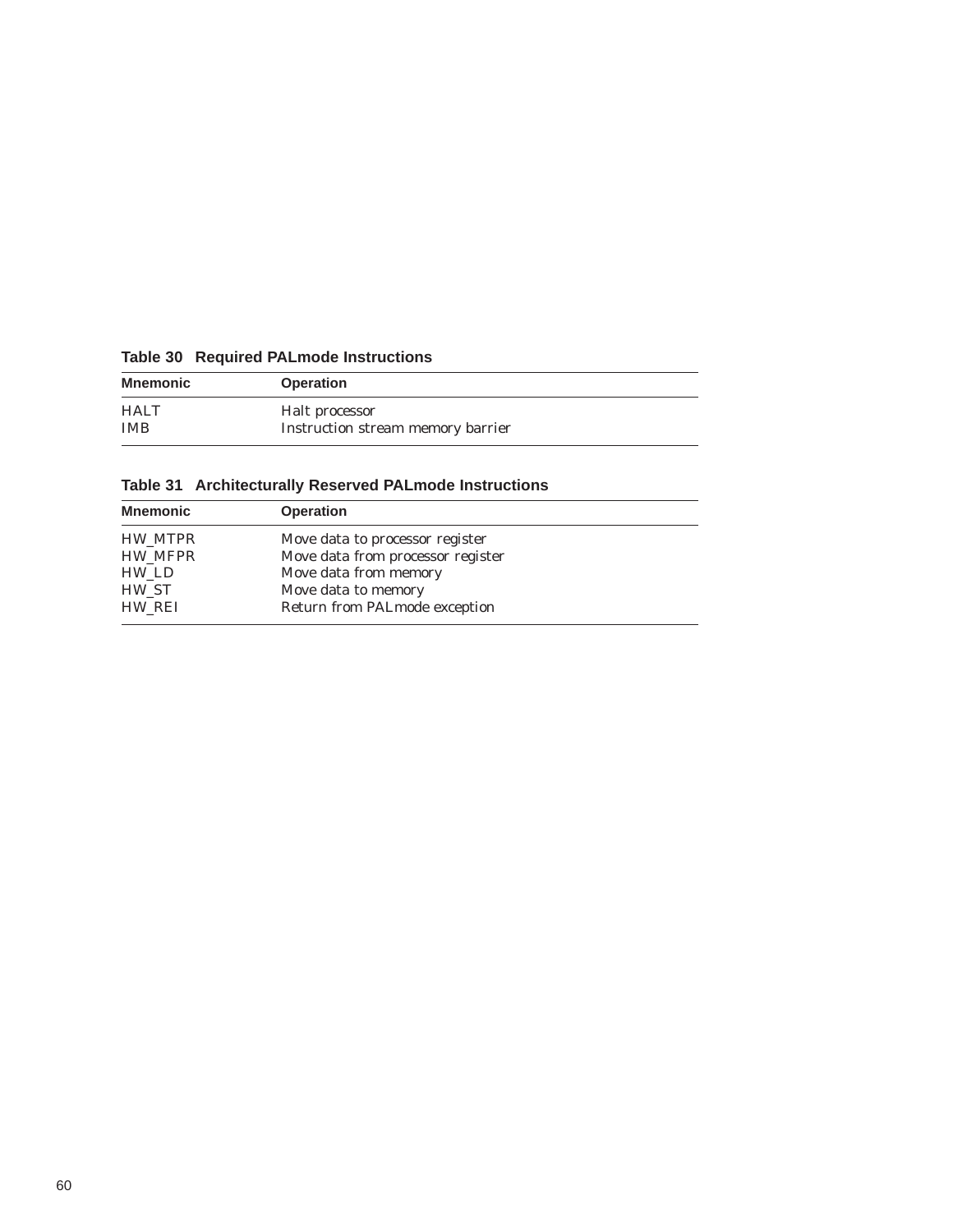### **Technical Support and Ordering Information**

#### **Technical Support**

If you need technical support or help deciding which literature best meets your needs, call the Digital Semiconductor Information Line:

| United States and Canada     | 1-800-332-2717    |
|------------------------------|-------------------|
| <b>Outside North America</b> | $+1-508-628-4760$ |

#### **Ordering Digital Semiconductor Products**

To order the Alpha 21066 or Alpha 21066A microprocessors, contact your local distributor.

You can order the following semiconductor products from Digital:

| <b>Product</b>            | <b>Order Number</b> |
|---------------------------|---------------------|
| 21066-166 microprocessor  | $21066 - AA$        |
| 21066A-233 microprocessor | 21066-AB            |
| 21066A-100 microprocessor | 21066–CB            |
| 21066A-266 microprocessor | 21066-DB            |

#### **Ordering Associated Literature**

The following table lists some of the available Digital Semiconductor literature. For a complete list, contact the Digital Semiconductor Information Line.

| <b>Title</b>                                                                                                       | <b>Order Number</b> |
|--------------------------------------------------------------------------------------------------------------------|---------------------|
| Alpha Architecture Reference Manual <sup>1</sup>                                                                   | EY-L520E-DP-YCH     |
| <sup>1</sup> To order and purchase the <i>Alpha Architecture Reference Manual</i> , call <b>1-800-DIGITAL</b> from |                     |

<sup>1</sup>To order and purchase the *Alpha Architecture Reference Manual*, call **1-800-DIGITAL** from<br>the U.S. or Canada, or contact your local Digital office, or technical or reference bookstore where<br>Digital Press books are dis